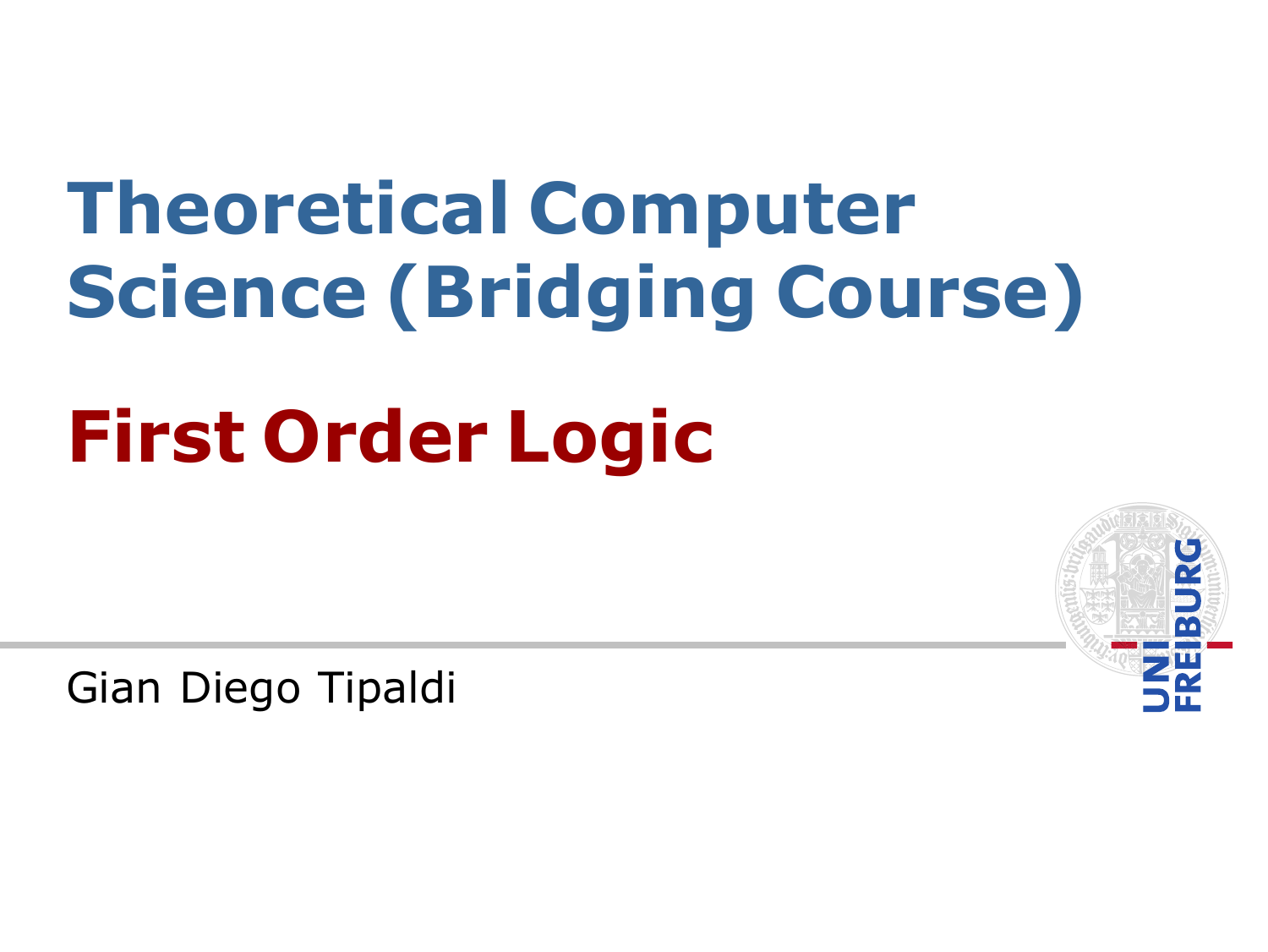## **Motivation**

Propositional logic does not allow talking about structured objects.

#### . **A famous syllogism** .

- All men are mortal.
- Socrates is a man.
- Therefore, Socrates is mortal.

It is impossible to formulate this in propositional logic.

*→* first-order logic (predicate logic)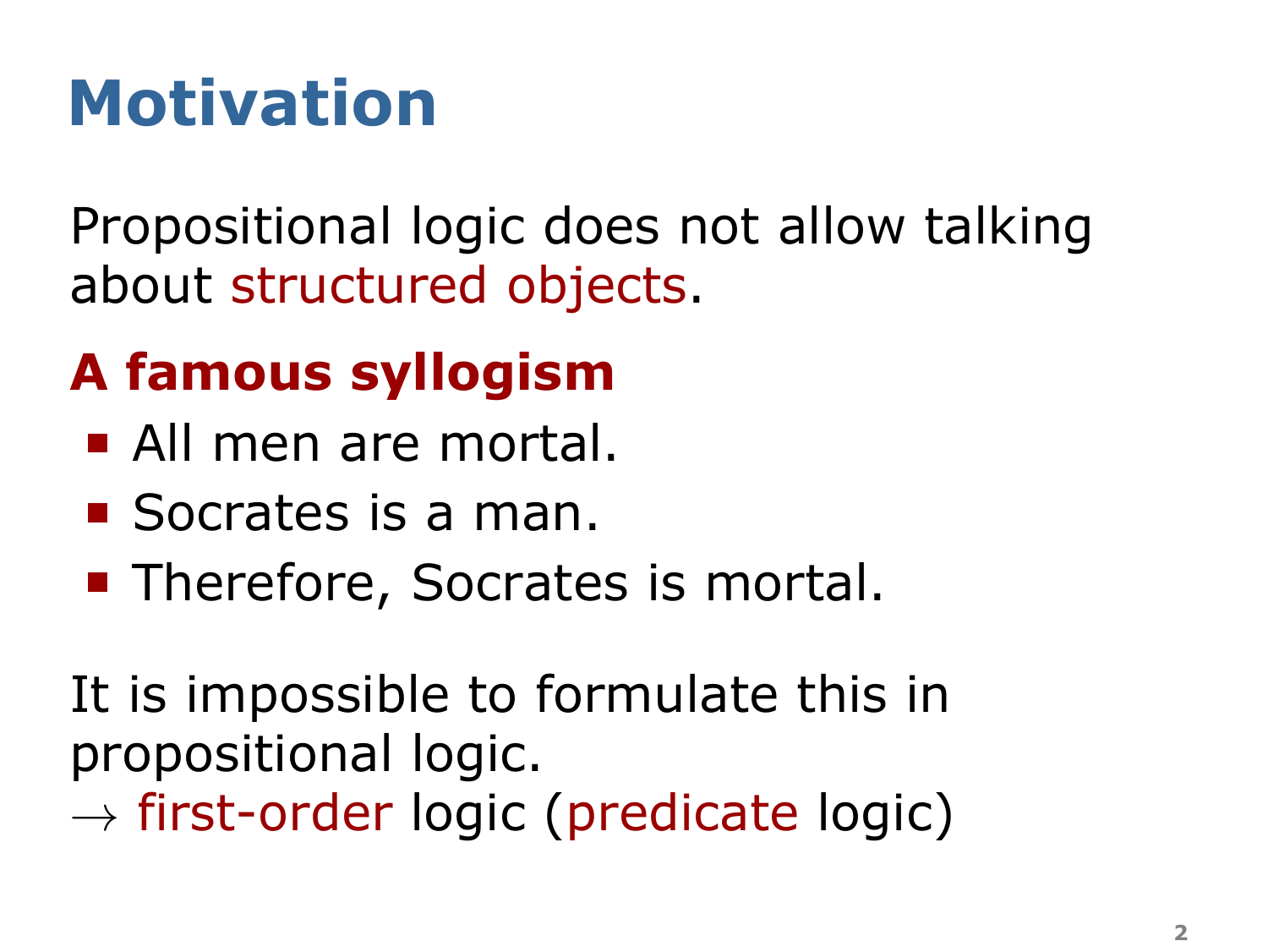## **Elements of logic (recap)**

The same questions as before:

- Which elements are well-formed?  $\rightarrow$  syntax
- What does it mean for a formula to be true? *→* semantics
- When does one formula follow from another? *→* inference

We will now discuss these questions for first-order logic

(but only touching the topic of inference briefly).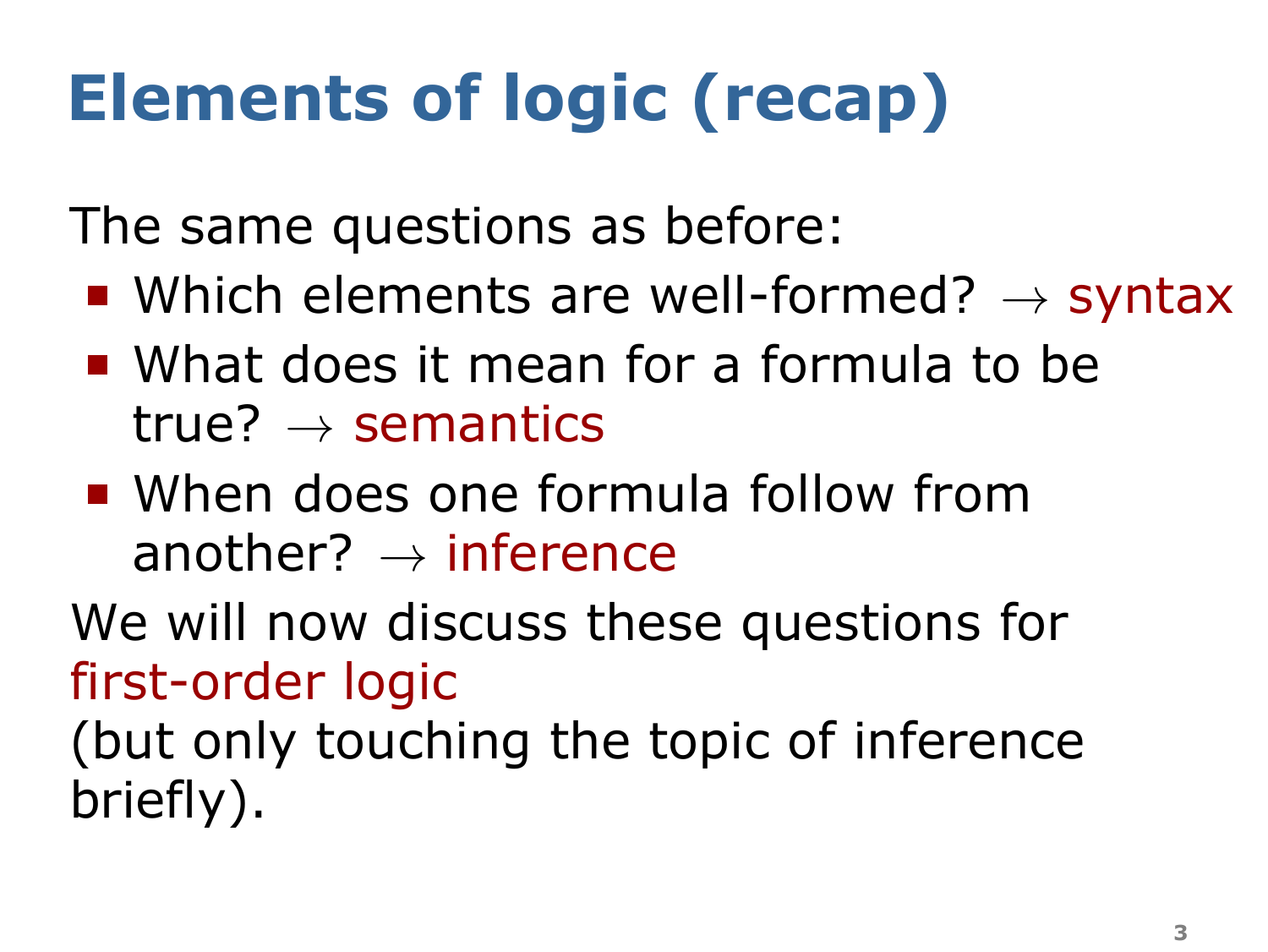## **Building blocks of propositional logic**

- In propositional logic, we can only talk about formulae (propositions).
- An interpretation tells us which formulae are true (or false).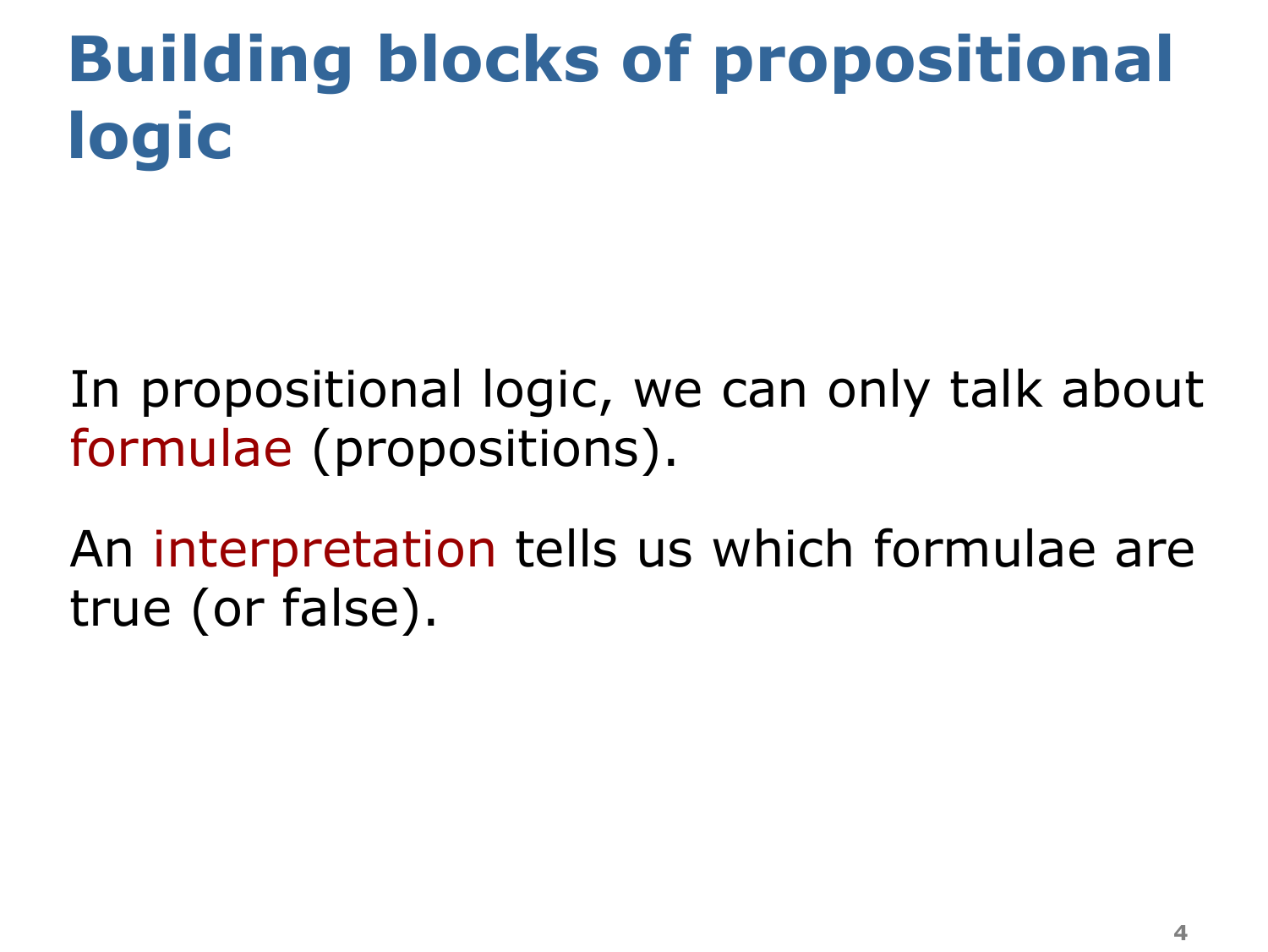## **Building blocks of first-order logic**

In first-order logic, there are two different kinds of elements under discussion:

- **Example 1** terms identify the object under discussion
	- "Socrates"
	- " "the square root of 5"
- formulae state properties of the objects under discussion
	- "All men are mortal."
	- **The square root of 5 is greater than 2.**"

An interpretation tells us which object is denoted by a term, and which formulae are true (or false).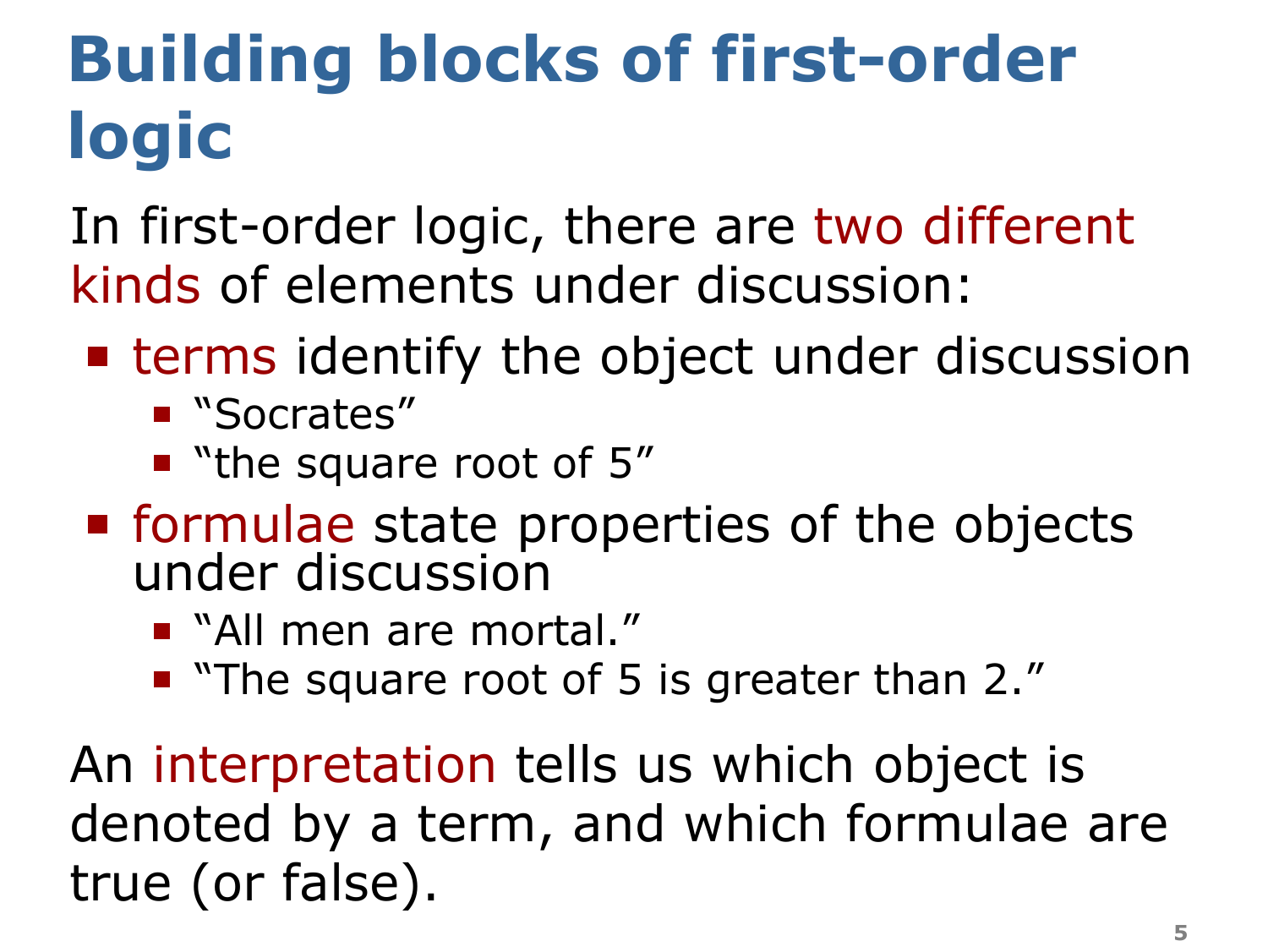## **Syntax of first-order logic: signatures**

#### . **Definition (signature)** .

A (first-order) signature is a 4-tuple  $S = \langle V, C, F, R \rangle$  consisting of the following four (disjoint) parts:

- $\blacksquare$  a set  $\mathcal V$  of variable symbols,
- $\blacksquare$  a set  $\mathcal C$  of constant symbols,
- a set  $F$  of function symbols,
- a set  $R$  of relation symbols (also called predicate symbols)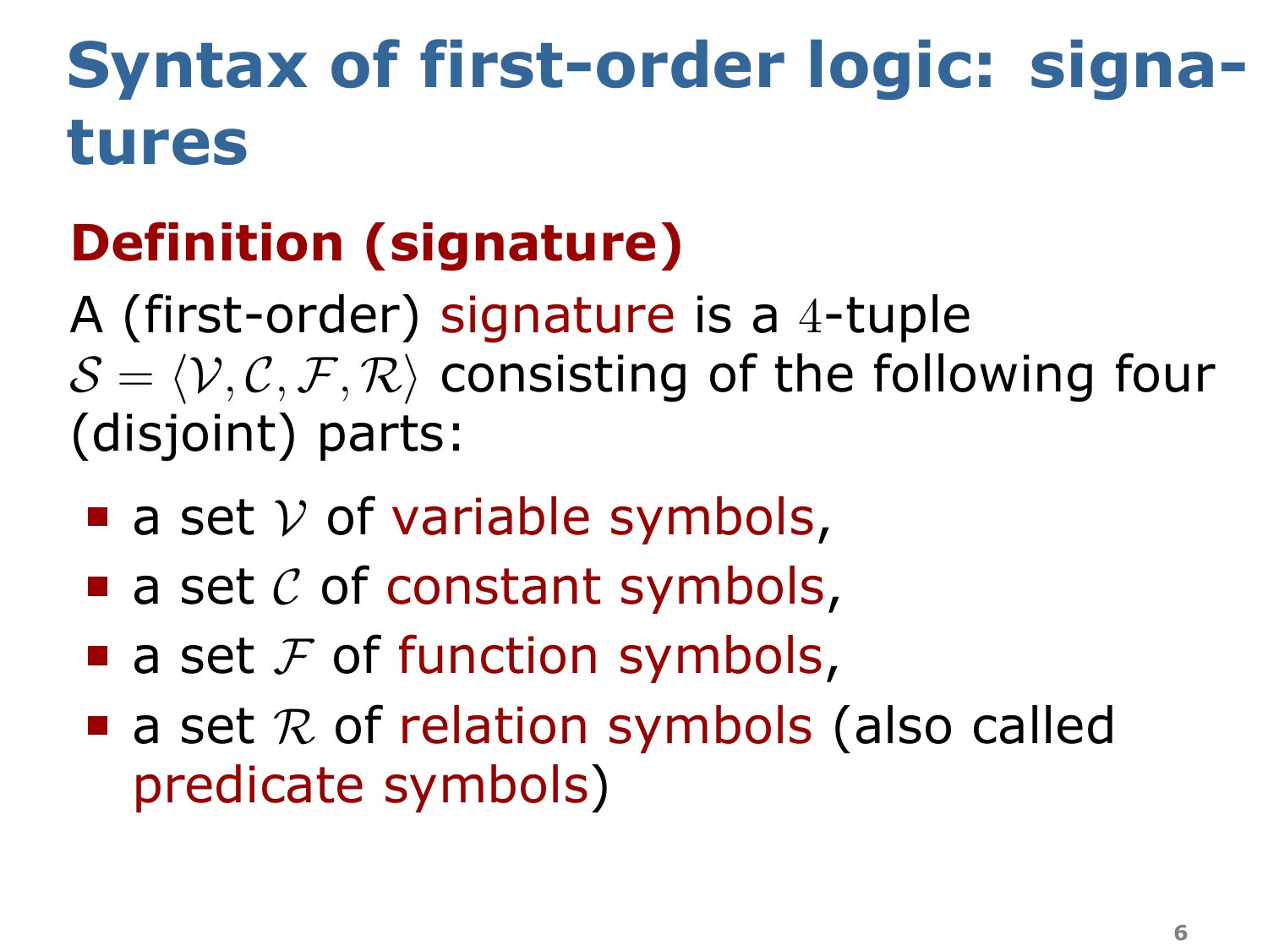## **Syntax of first-order logic: signatures**

#### . **Definition (signature)** .

. of arguments) *arity*(f)*, arity*(R) *∈* N1. Each function symbol f *∈ F* and relation symbol  $R \in \mathcal{R}$  has an associated arity (number

Terminology: A *k*-ary (function or relation) symbol is a symbol s with  $arity(s) = k$ .

Also: unary, binary, ternary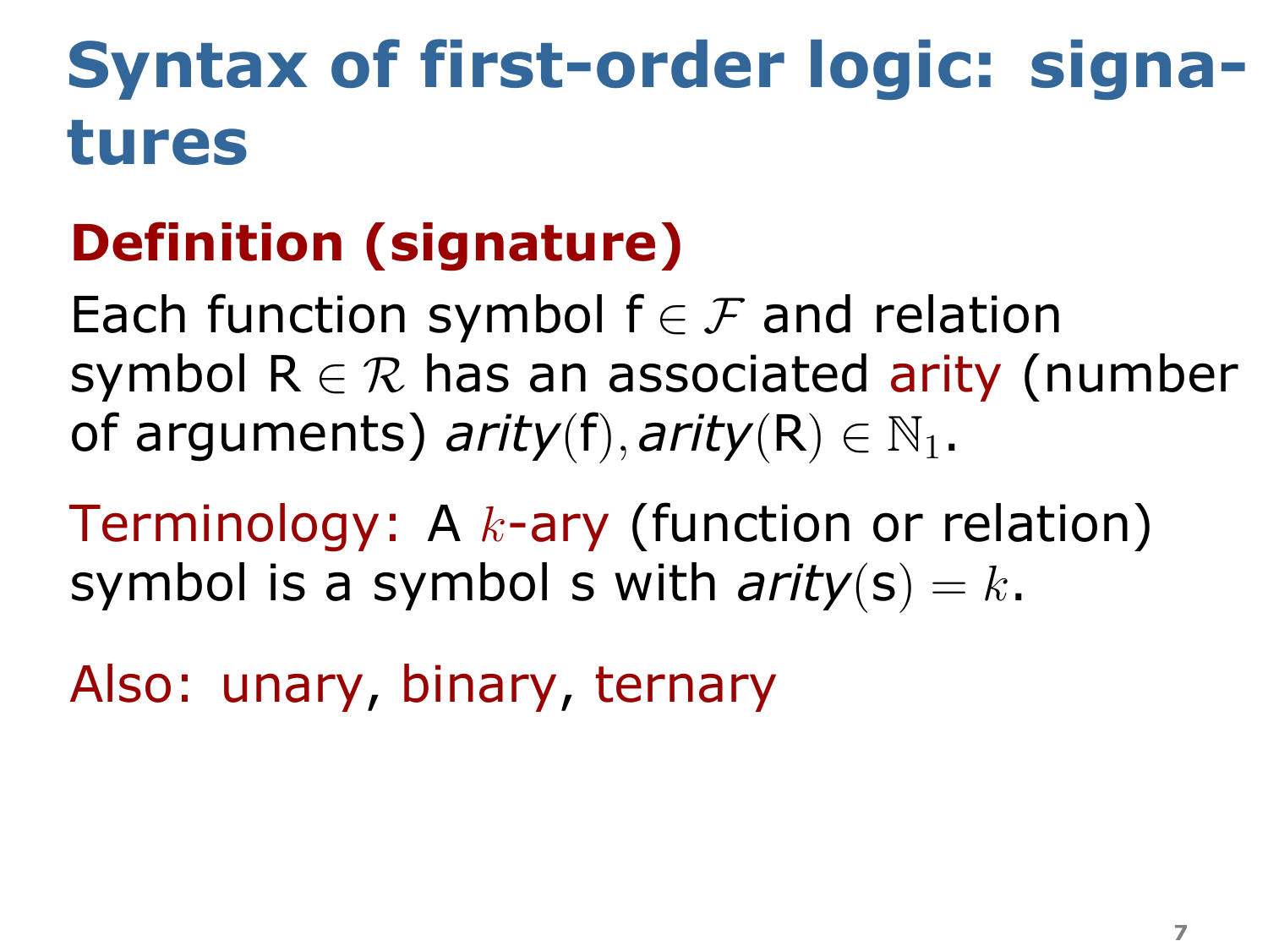## **Syntax of first-order logic: signatures**

#### **Conventions:**

- variable symbols are typeset in *italics*, other symbols in an upright typeface
- $\blacksquare$  relation symbols begin with upper-case letters, other symbols with lower-case letters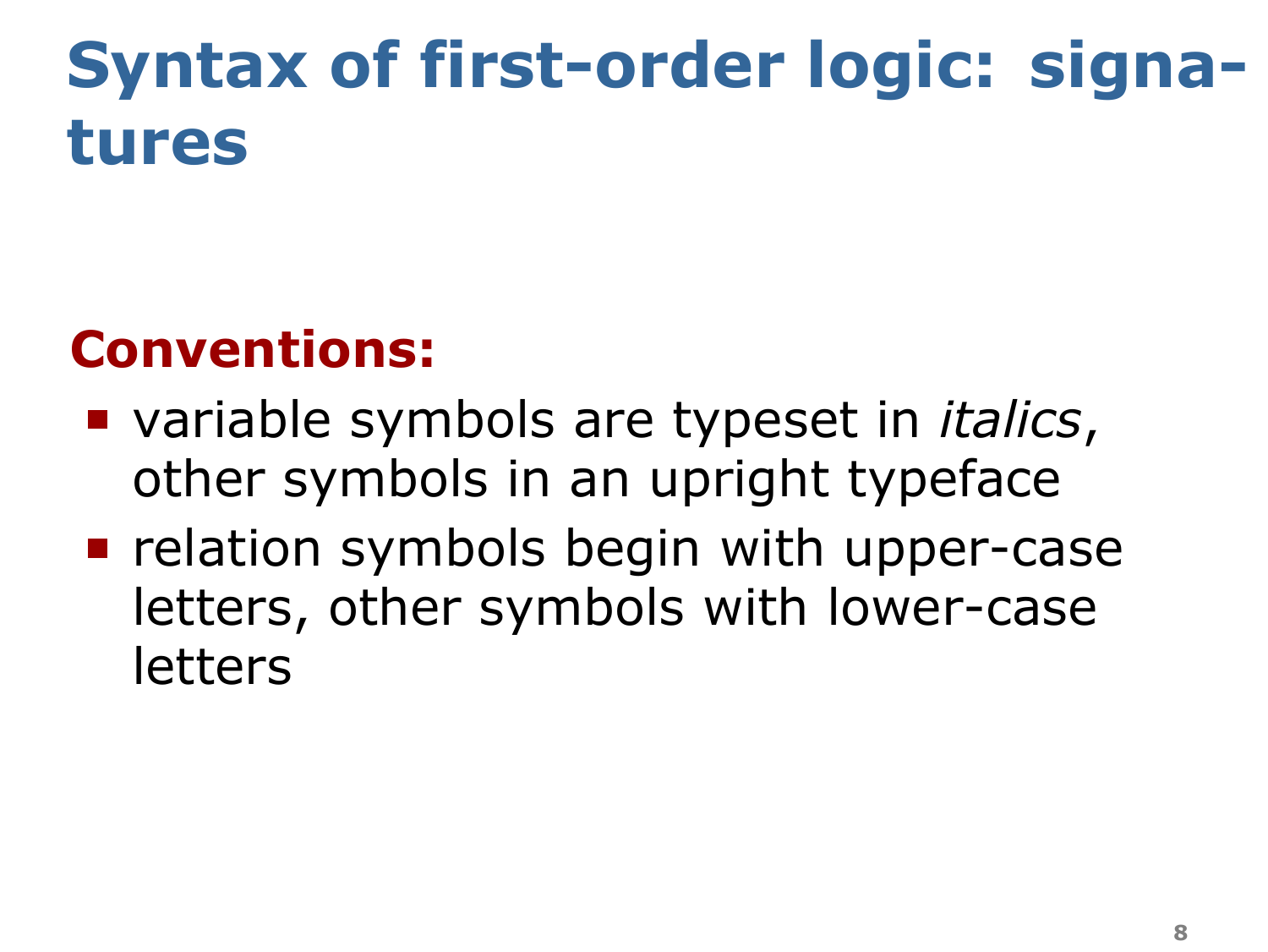### **Signatures: examples**

#### . **Example: arithmetic** .

- $\mathcal{V} = \{x, y, z, x_1, x_2, x_3, \dots\}$
- $C = \{$ zero, one $\}$
- $\mathbf{F} = \{ \text{sum}, \text{product} \}$
- *R* = *{*Positive*,* PerfectSquare*}*

. *arity*(Positive) = *arity*(PerfectSquare) = 1  $\textit{arity}(\textsf{sum}) = \textit{arity}(\textsf{product}) = 2$ ,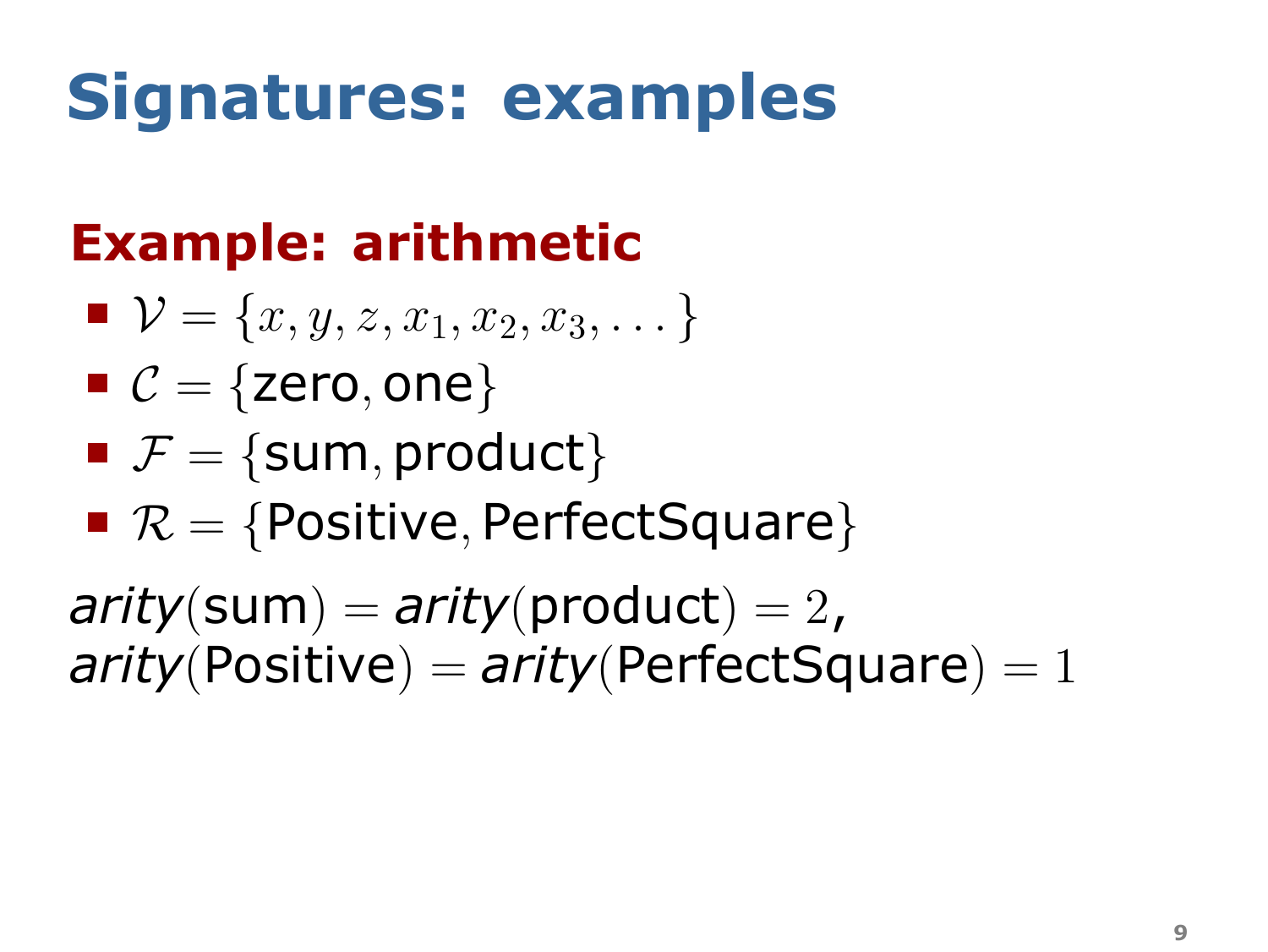### **Signatures: examples**

#### . **Example: genealogy** .

. *arity*(Parent) = 2  $\mathcal{V} = \{x, y, z, x_1, x_2, x_3, \dots\}$ *C* = *{*queen-elizabeth*,* donald-duck*}*  $\blacksquare$  *F* =  $\emptyset$  $\blacksquare$   $\mathcal{R}$  = {Female, Male, Parent}  $arity$ (Female) =  $arity$ (Male) = 1,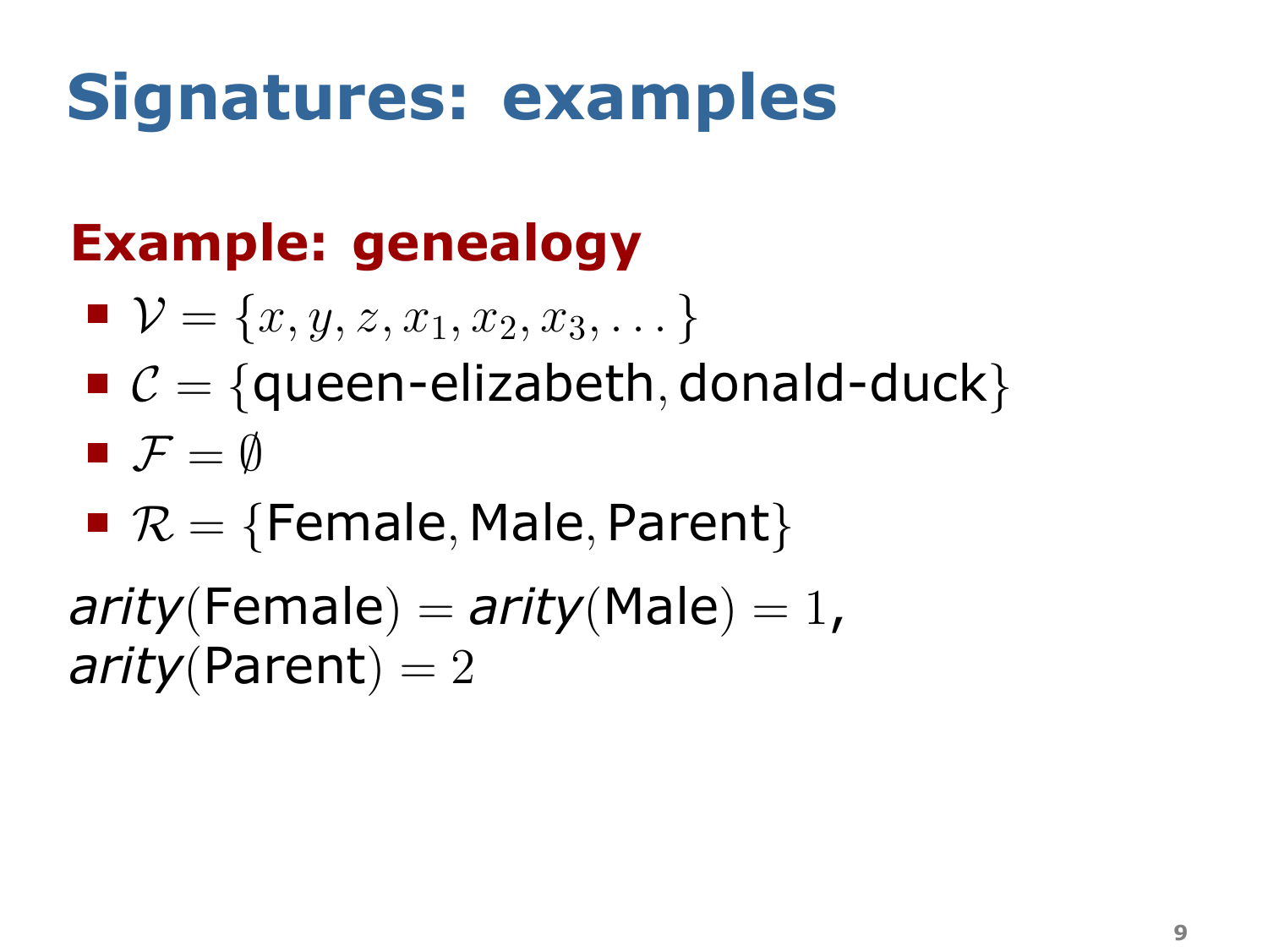## **Syntax of first-order logic: terms**

#### . **Definition (term)** .

Let  $S = \langle V, C, F, R \rangle$  be a signature. A term (over *S*) is inductively constructed according to the following rules:

- Each variable symbol *v ∈ V* is a term.
- Each constant symbol  $c \in C$  is a term.
- If *t*1*, . . . , t<sup>k</sup>* are terms and f *∈ F* is a function symbol with arity *k*, then  $f(t_1, \ldots, t_k)$  is a term.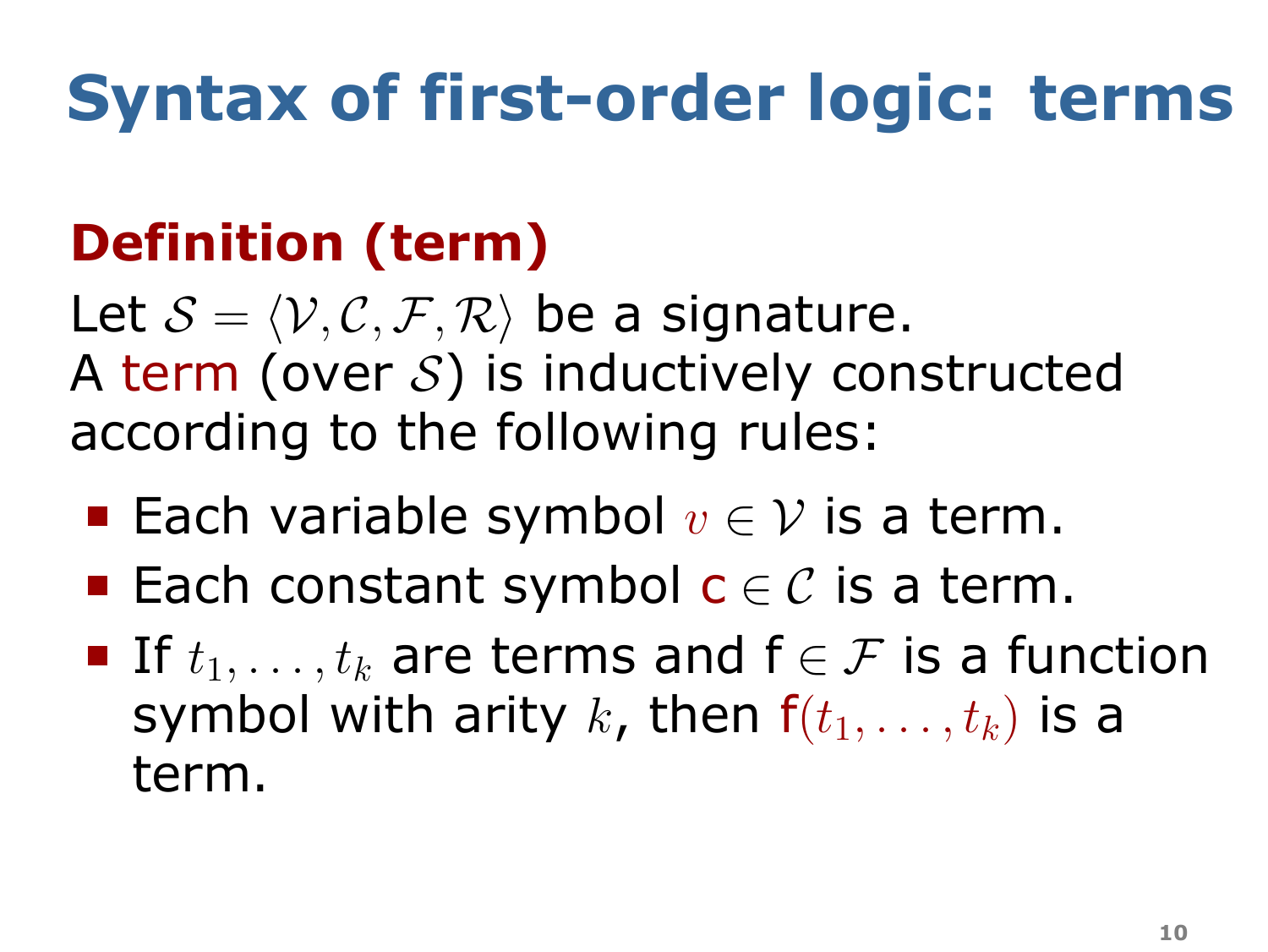## **Syntax of first-order logic: terms**

### Examples:

- $\blacksquare$   $x_4$
- donald-duck
- $\blacksquare$  sum $(x_3, \text{product}(\text{one}, x_5))$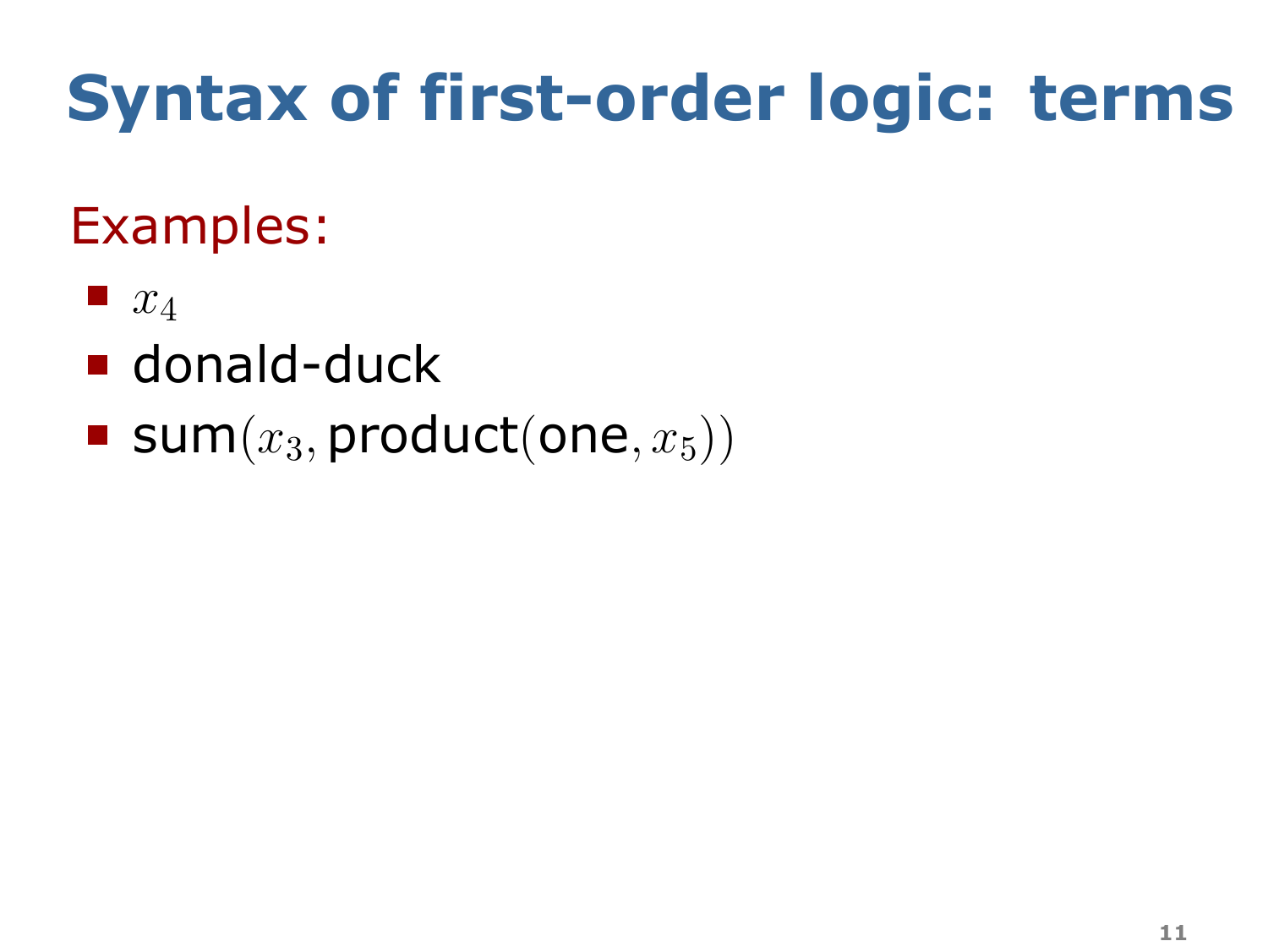## **Syntax of first-order logic: formulae**

#### . **Definition (formula)** .

Let  $S = \langle V, C, F, R \rangle$  be a signature. A formula (over *S*) is inductively constructed as follows:

- $\blacksquare$  R( $t_1, \ldots, t_k$ ) (atomic formula; atom) where  $R \in \mathcal{R}$  is a *k*-ary relation symbol and  $t_1, \ldots, t_k$  are terms (over S)
- $t_1 = t_2$  (atomic formula; equality) where  $t_1$  and  $t_2$  are terms (over  $S$ )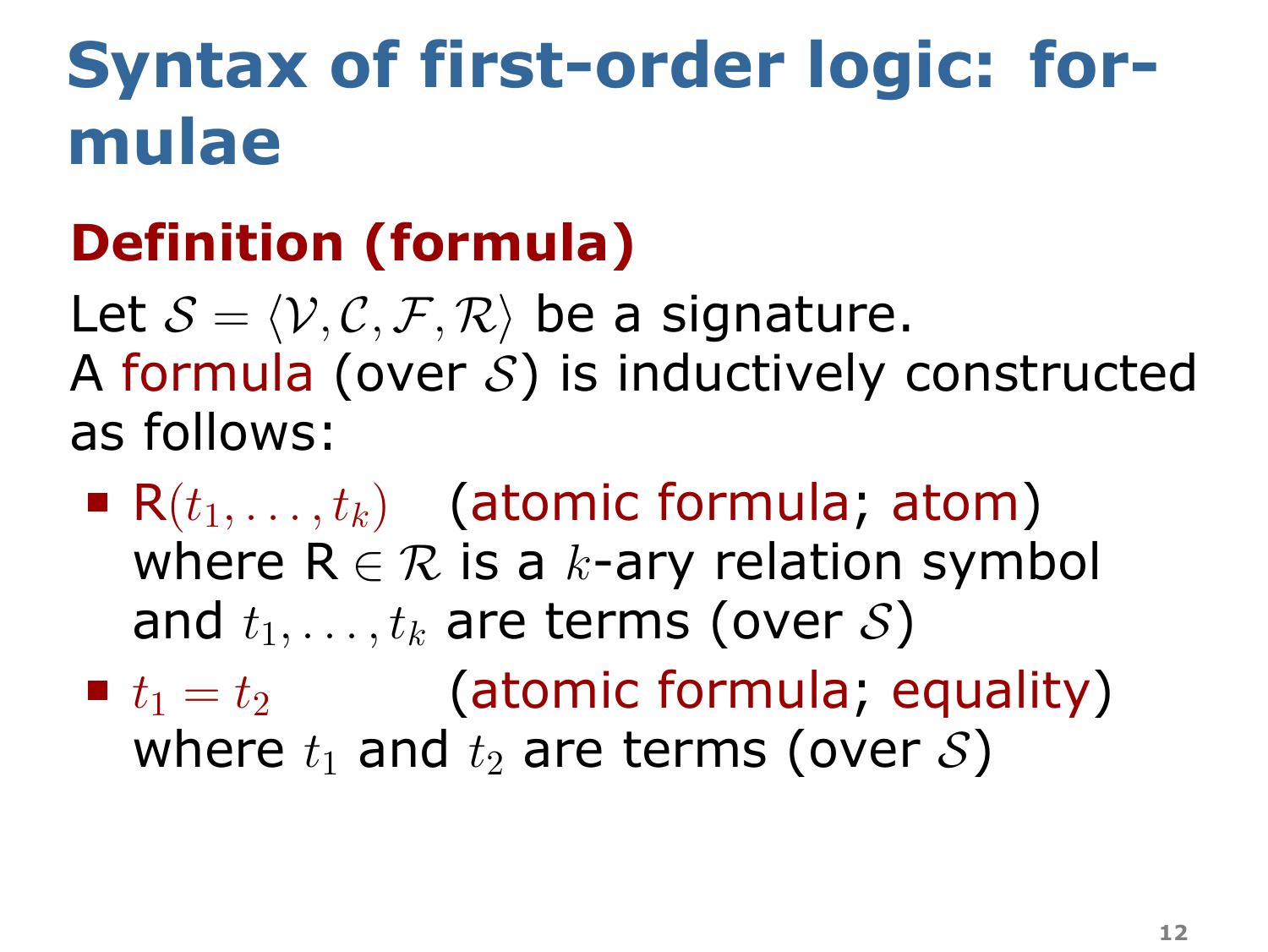## **Syntax of first-order logic: formulae**

#### . **Definition (formula)** .

Let  $S = \langle V, C, F, R \rangle$  be a signature. A formula (over *S*) is inductively constructed as follows:

- *⊤* (truth)
- *⊥* (falseness)
- *∀x φ* (universal quantification)
- *∃x φ* (existential quantification) where  $x \in V$  is a variable symbol and  $\varphi$  is a formula over *S*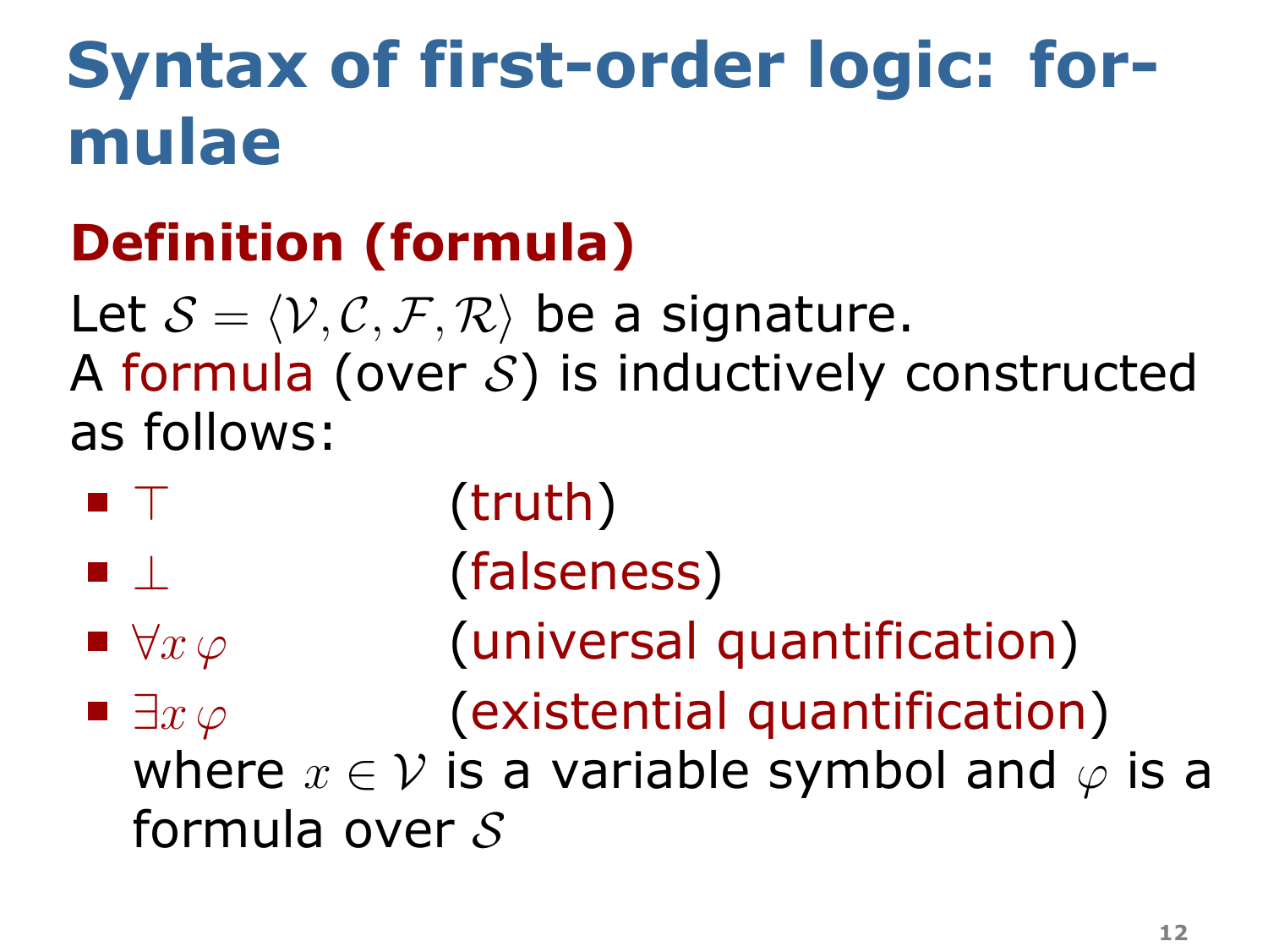## **Syntax of first-order logic: formulae**

#### . **Definition (formula)** .

Let  $S = \langle V, C, F, R \rangle$  be a signature. A formula (over *S*) is inductively constructed as follows:

- *¬φ* (negation)
- (*φ ∧ ψ*) (conjunction)
- 
- 
- (*φ ∨ ψ*) (disjunction)
- (*φ → ψ*) (material conditional)
- (*φ ↔ ψ*) (biconditional) where *φ* and *ψ* are formulae over *S*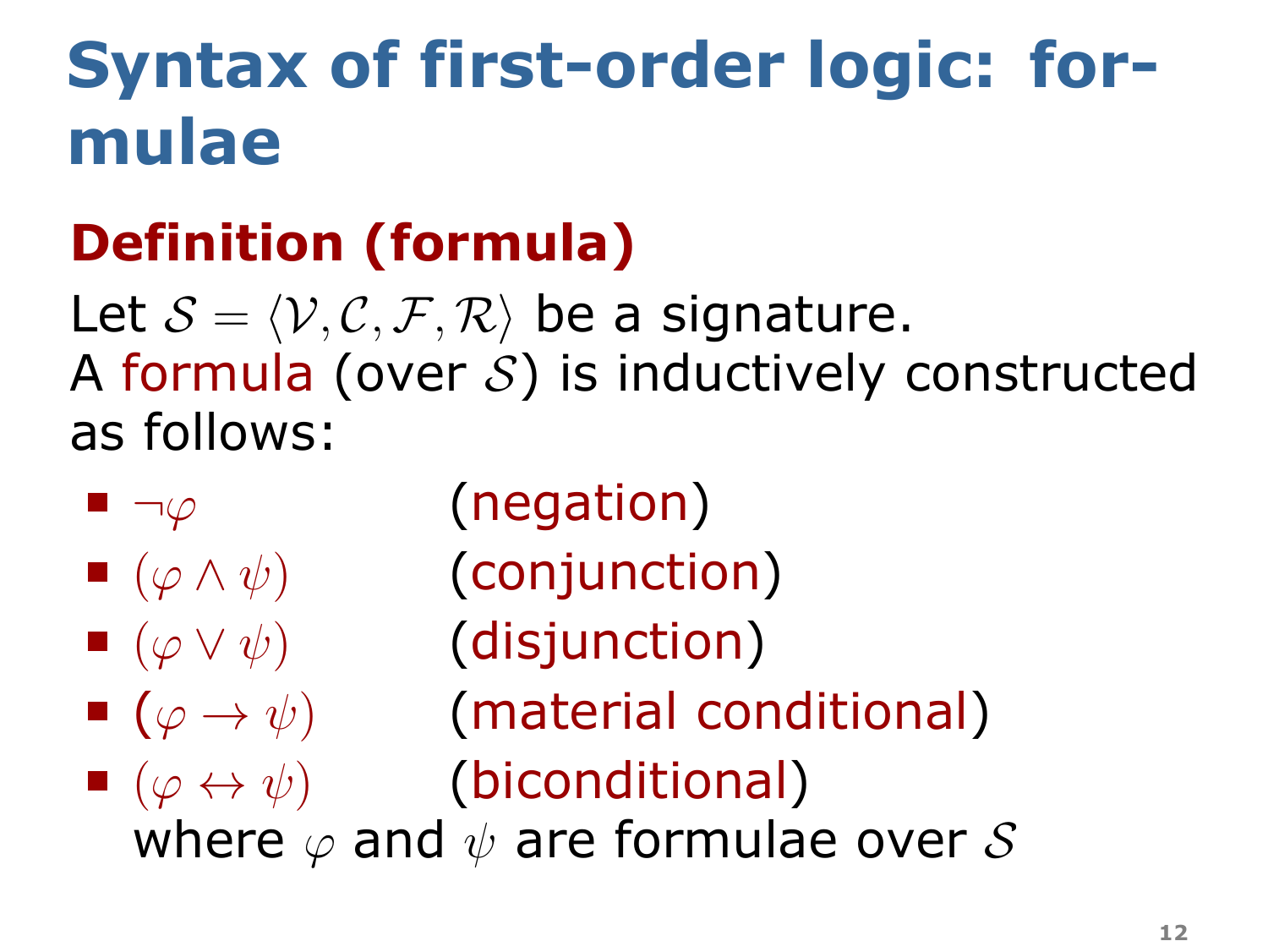## **Syntax: examples**

#### . **Example: arithmetic and genealogy** .

- $\blacksquare$  Positive $(x_2)$
- *∀x* PerfectSquare(*x*) *→* Positive(*x*)
- *∃x*<sup>3</sup> PerfectSquare(*x*3) *∧ ¬*Positive(*x*3)
- $\blacktriangleright$  *∀x* (*x* = *y*)
- $\blacksquare$   $\forall x$  (sum $(x, x) =$  product $(x, \text{one})$ )
- $\blacktriangleright$  *∀x* $\exists$ *y* (sum $(x, y)$  = zero)
- *∀x∃y* Parent(*y, x*) *∧* Female(*y*)

Conventions: When we omit parentheses, *∀* and *∃* bind less tightly than anything else.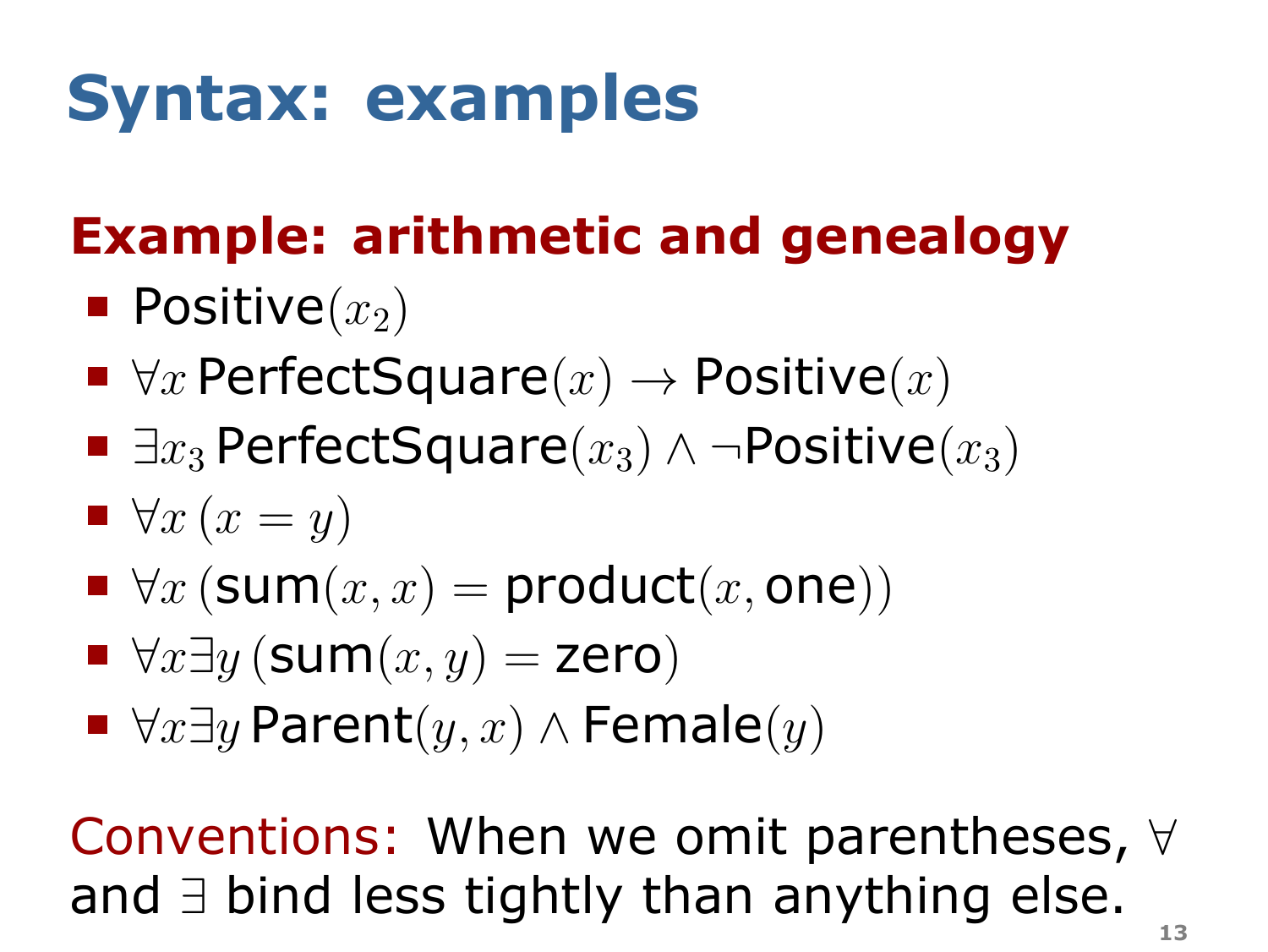## **Terminology and notation**

#### . **Definition (Ground term)** .

.Term that contains no variable symbol

Examples: zero, sum(one*,* one), donald-duck Counterexamples: *x*4, product(*x,* zero)

Similarly: ground atom, ground formula … Examples: PerfectSquare(zero) *∨* one = zero Counterexample:  $\exists x$  one  $= x$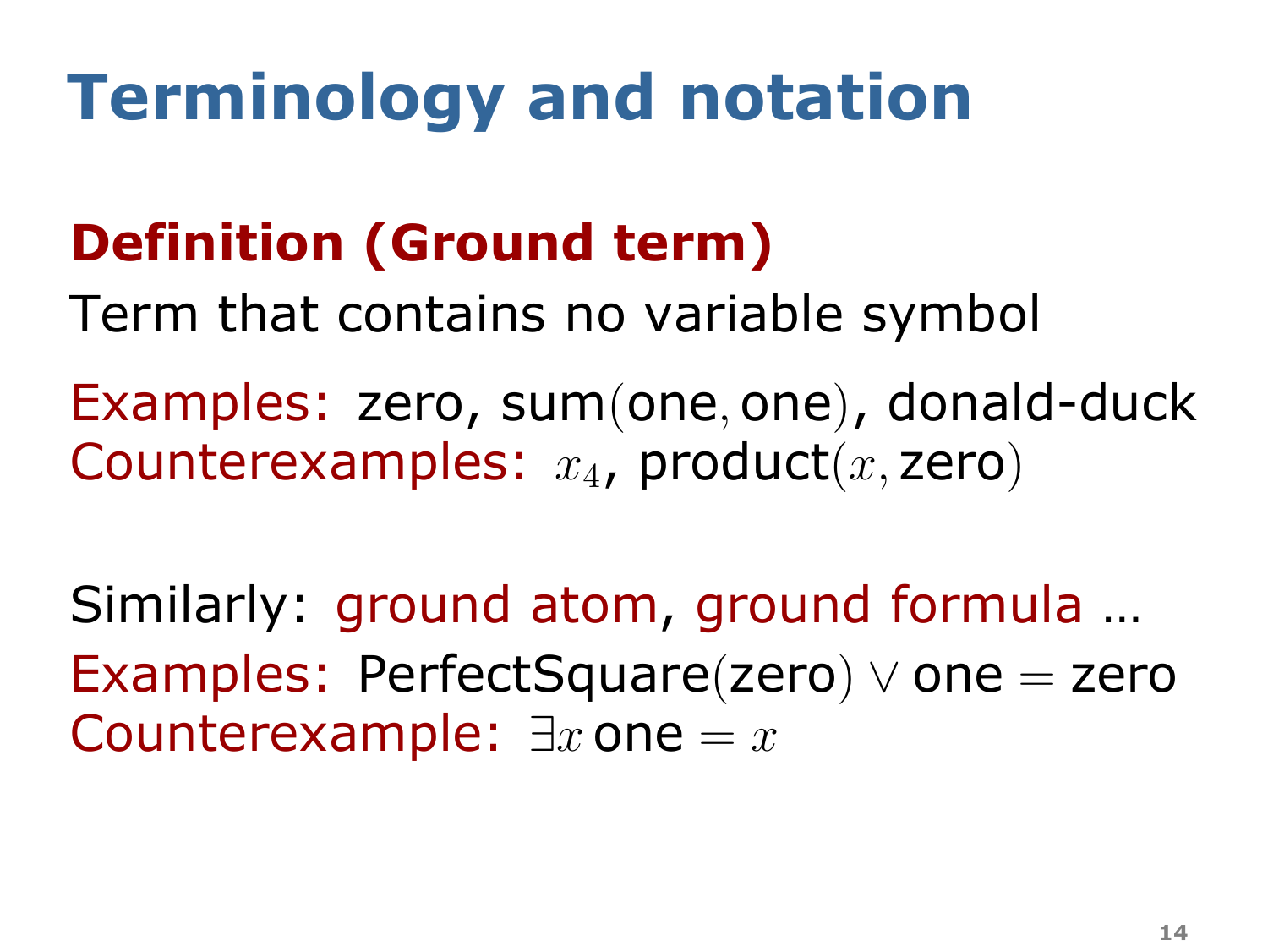### **Abreviations**

Sequences of quantifiers of the same kind can be collapsed

- *∀x∀y∀z φ → ∀xyz φ*
- $\blacktriangleright$   $\forall x_3 \forall x_1 \exists x_2 \exists x_5 \varphi \rightarrow \forall x_3 x_1 \exists x_2 x_5 \varphi$

Sometimes commas and/or colons are used:

- *∀x, y, z*: *φ*
- *∀x*3*, x*1*∃x*2*, x*<sup>5</sup> *φ*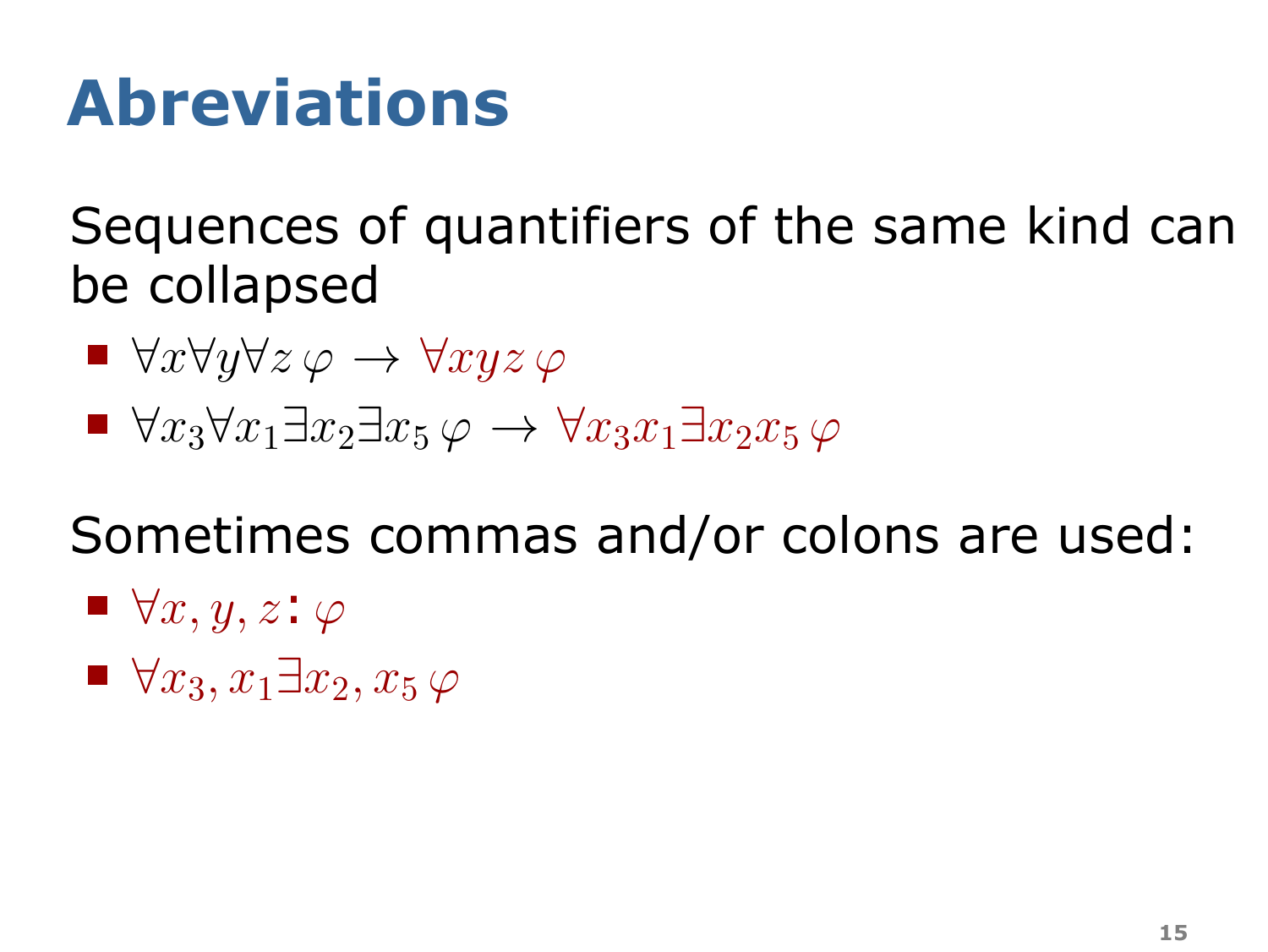- In propositional logic, an interpretation was given by assigning values to the atomic propositions.
- In first-order logic, we need to interpret the meaning of constant, function and relation symbols.
- Variable symbols also need to be given meaning.
- However, this is not done through the interpretation itself, but through a separate variable assignment.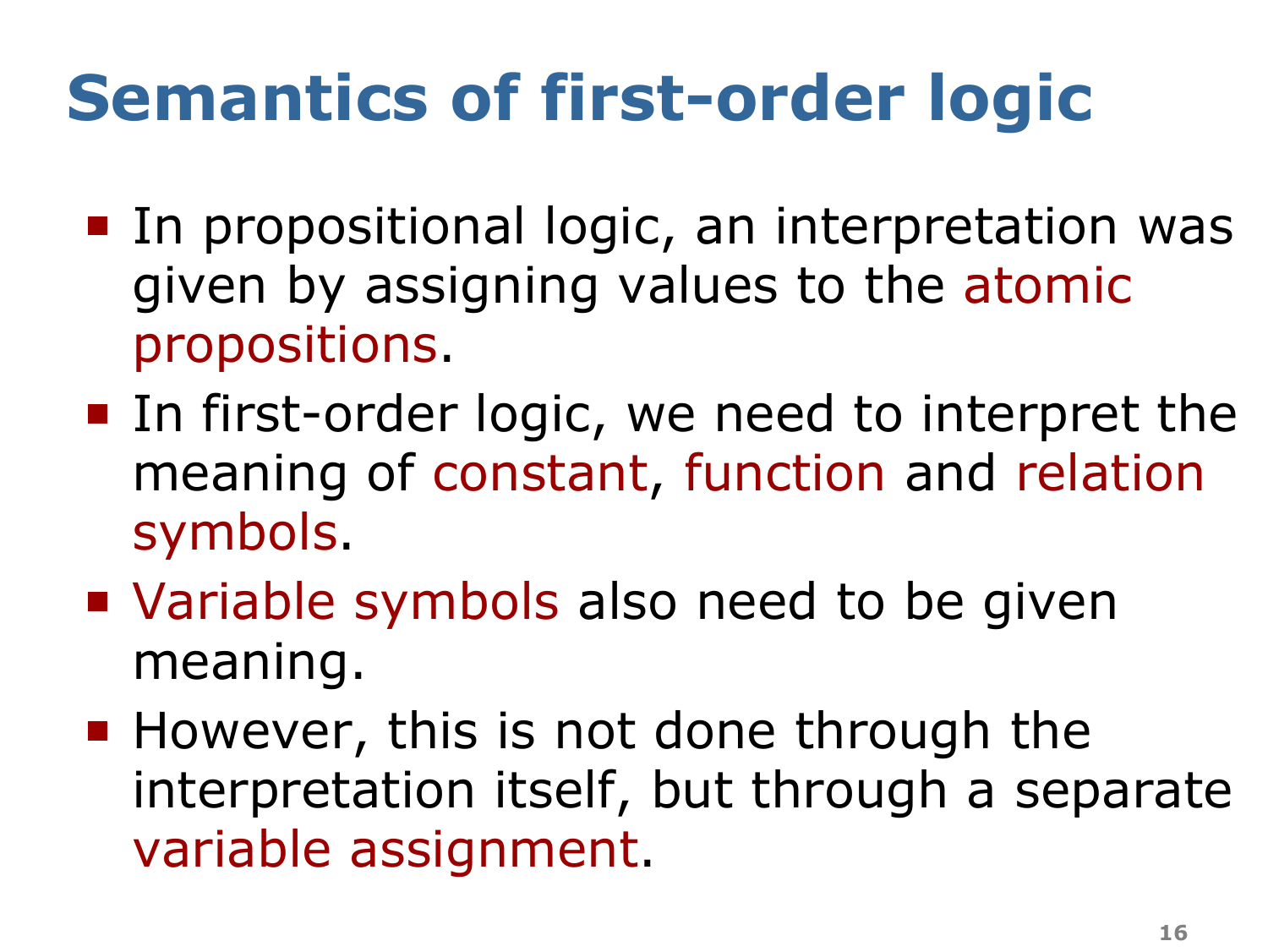#### . **Definition (interpretation)** .

An interpretation (for  $\mathcal{S}$ ) is a pair  $\mathcal{I} = \langle D, \cdot^{\mathcal{I}} \rangle$ consisting of

- a nonempty set *D* called the domain (or universe) and
- a function  $\cdot^{\mathcal{I}}$  that assigns a meaning to constant, function and relation symbols:
	- c *<sup>I</sup> ∈ D* for constant symbols c *∈ C*
	- $\textsf{f}^{\mathcal{L}}:D^k\rightarrow D$  for  $k$ -ary function symbols  $\textsf{f}\in\mathcal{F}$
	- $\mathsf{R}^\mathcal{I} \subseteq D^k$  for  $k$ -ary relation symbols  $\mathsf{R} \in \mathcal{R}$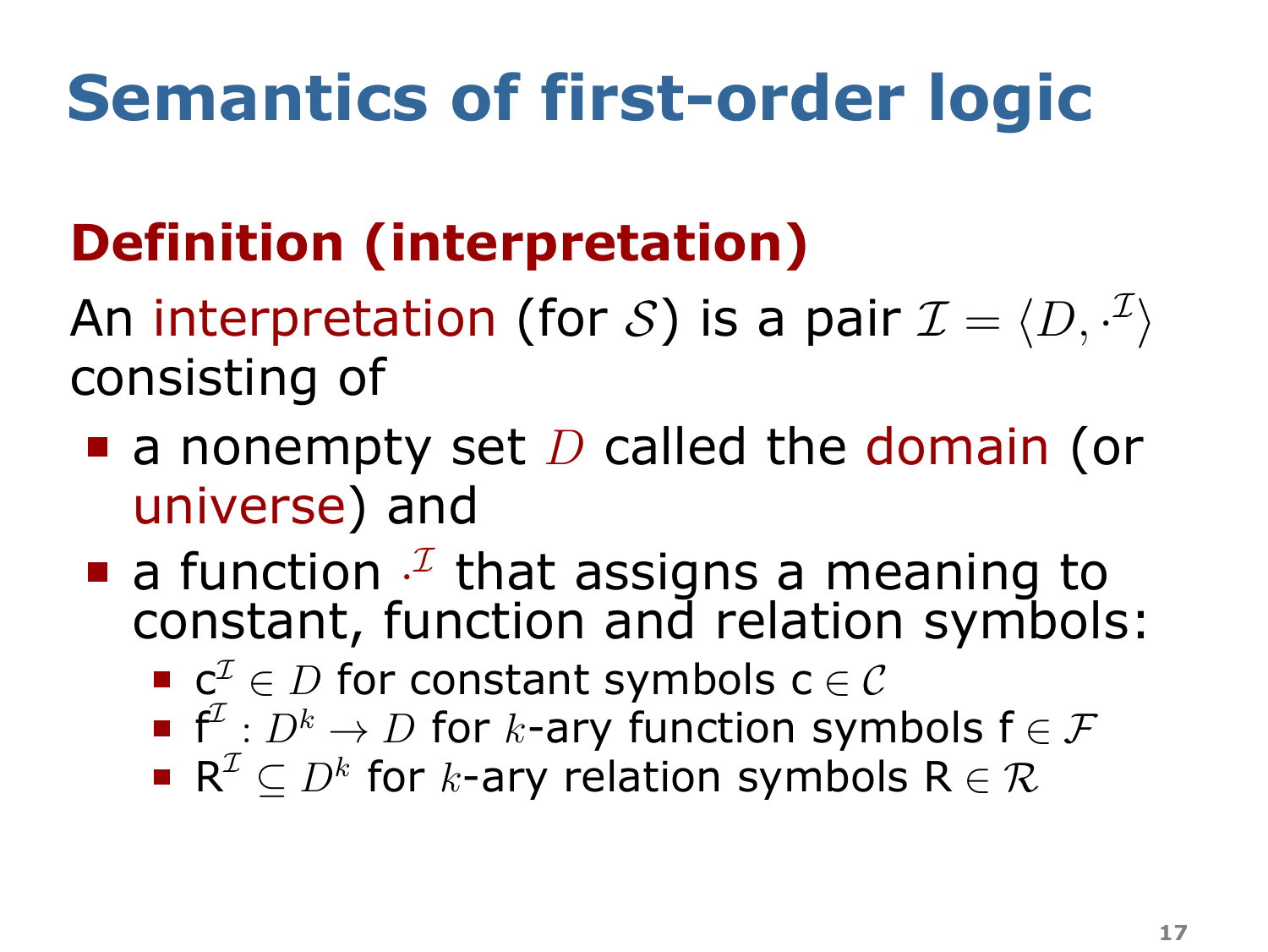#### . **Definition (variable assignment)** .

a function  $\alpha: \mathcal{V} \to D$ . A variable assignment (for *S* and domain *D*) is

Idea: extend *I* and *α* to general terms, then to atoms, then to arbitrary formulae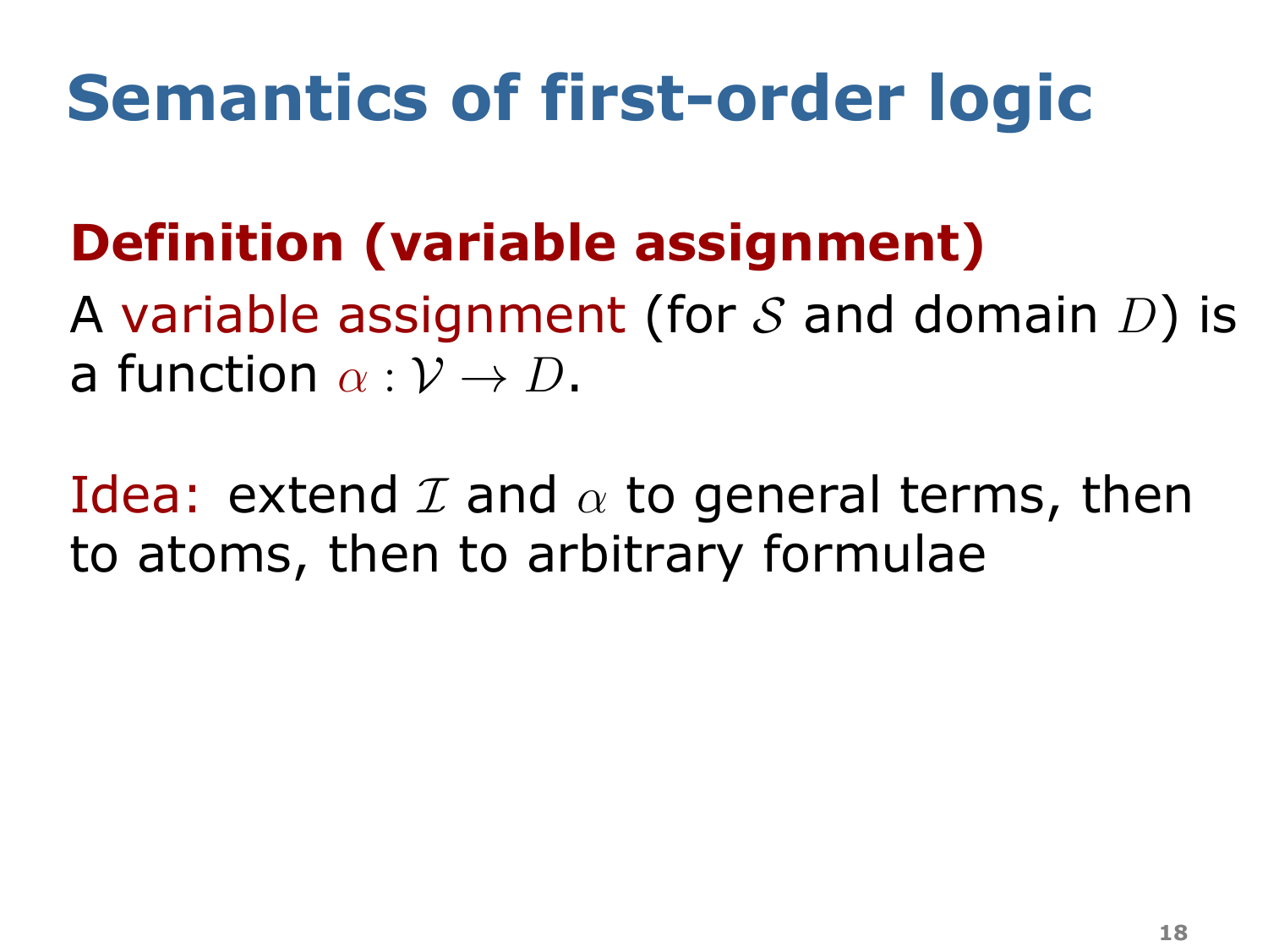Example:  $(\forall x \text{Block}(x) \rightarrow \text{Red}(x)) \land \text{Block}(a)$ 

- **Terms are interpreted as objects.**
- Unary predicates denote properties of objects (being a block, being red, …)
- General predicates denote relations between objects (being the child of someone, having a common multiple, …)
- Universally quantified formulae ("*∀*") are true if they hold for all objects.
- Existentially quantified formulae ("*∃*") are true if they hold for at least one object.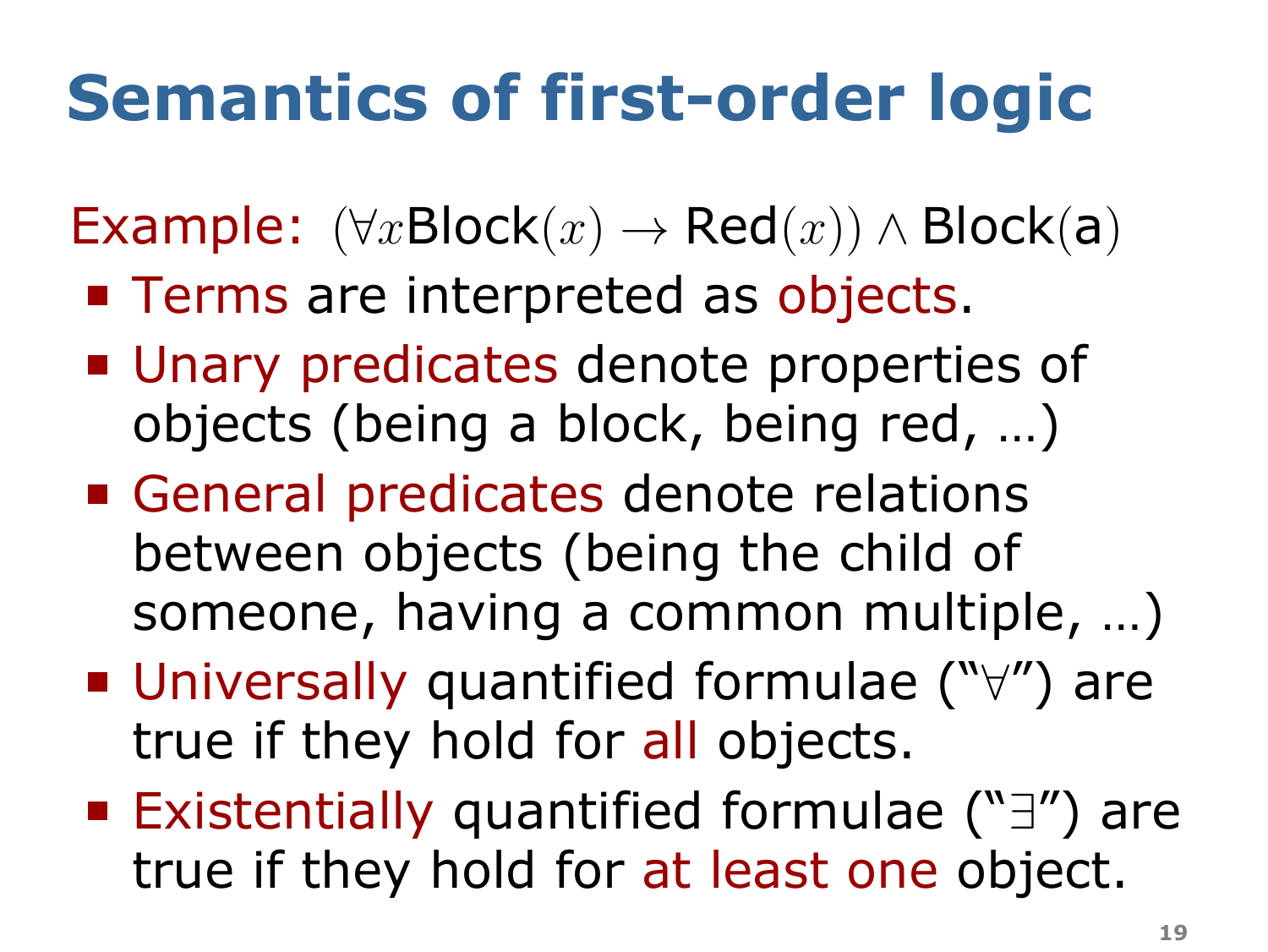## **Interpretation in first-order logic**

#### . **Definition (interpretation of a term)** .

Let  $\mathcal{I} = \langle D, \cdot^{\mathcal{I}} \rangle$  be an interpretation for  $\mathcal{S}_{\boldsymbol{I}}$ and let *α* be a variable assignment for *S* and domain *D*.

Let *t* be a term over *S*.

The interpretation of *t* under *I* and *α*, in symbols *t <sup>I</sup>,α* is an element of the domain *D* defined as follows:

■ If 
$$
t = x
$$
 with  $x \in V$  (*t* is a variable term):  
 $x^{I,\alpha} = \alpha(x)$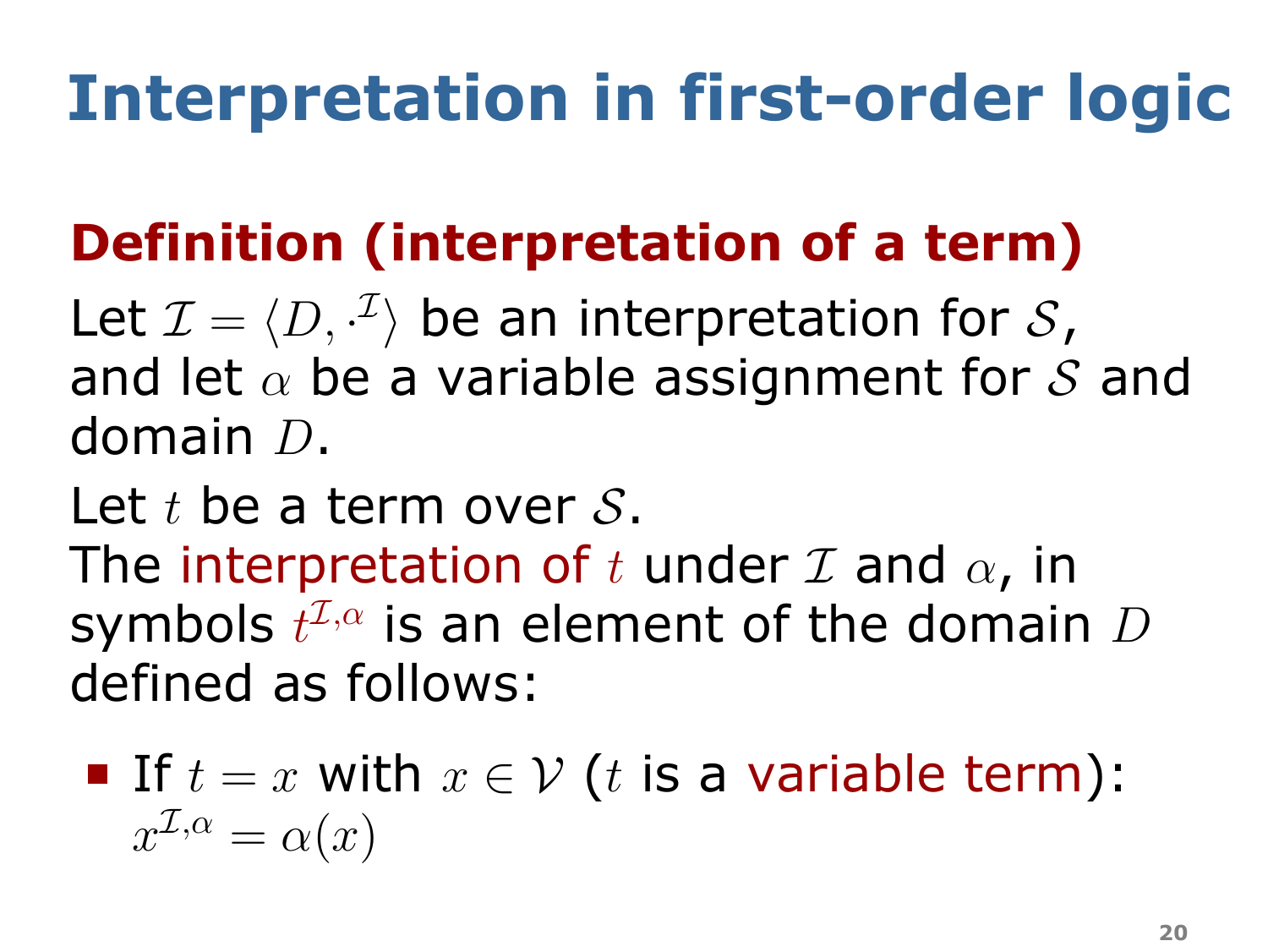## **Interpretation in first-order logic**

#### . **Definition (interpretation of a term)** .

Let  $\mathcal{I} = \langle D, \cdot^{\mathcal{I}} \rangle$  be an interpretation for  $\mathcal{S}_{\boldsymbol{I}}$ and let *α* be a variable assignment for *S* and domain *D*.

Let *t* be a term over *S*.

The interpretation of *t* under *I* and *α*, in symbols *t <sup>I</sup>,α* is an element of the domain *D* defined as follows:

If  $t = c$  with  $c \in \mathcal{C}$  (*t* is a constant term):  $c^{\mathcal{I},\alpha} = c^{\mathcal{I}}$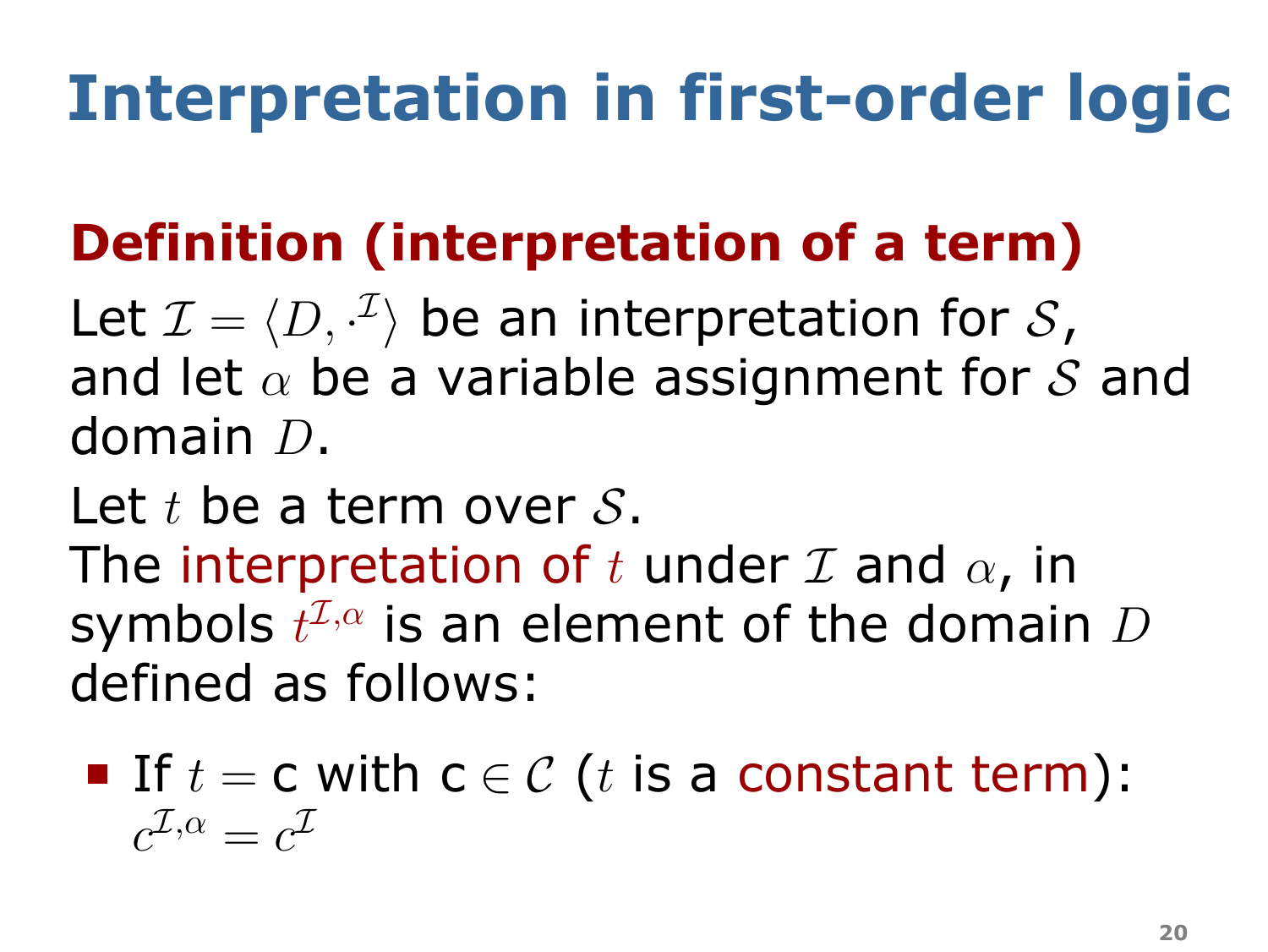## **Interpretation in first-order logic**

#### . **Definition (interpretation of a term)** .

Let  $\mathcal{I} = \langle D, \cdot^{\mathcal{I}} \rangle$  be an interpretation for  $\mathcal{S}_{\boldsymbol{I}}$ and let *α* be a variable assignment for *S* and domain *D*.

Let *t* be a term over *S*.

The interpretation of *t* under *I* and *α*, in symbols *t <sup>I</sup>,α* is an element of the domain *D* defined as follows:

\n- If 
$$
t = f(t_1, \ldots, t_k)
$$
 (t is a function term):  $(f(t_1, \ldots, t_k))^{\mathcal{I}, \alpha} = f^{\mathcal{I}}(t_1^{\mathcal{I}, \alpha}, \ldots, t_k^{\mathcal{I}, \alpha})$
\n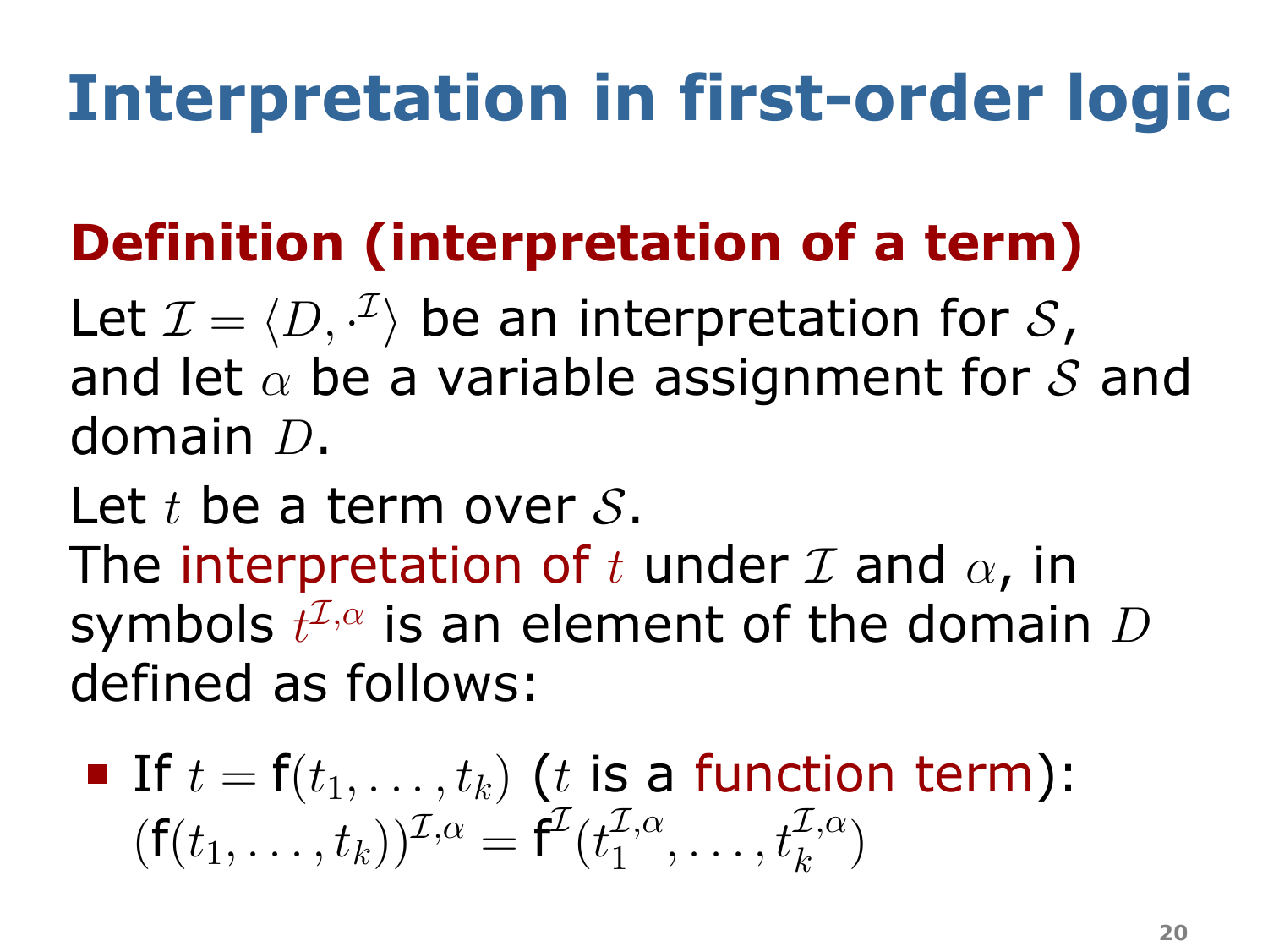### **Interpreting terms: example**

Signature:  $S = \langle V, C, F, R \rangle$  with  $V = \{x, y, z\}$ ,  $C = \{$ zero, one $}$   $\mathcal{F} = \{$ sum, product $}$ ,  $\textit{arity}(\textsf{sum}) = \textit{arity}(\textsf{product}) = 2$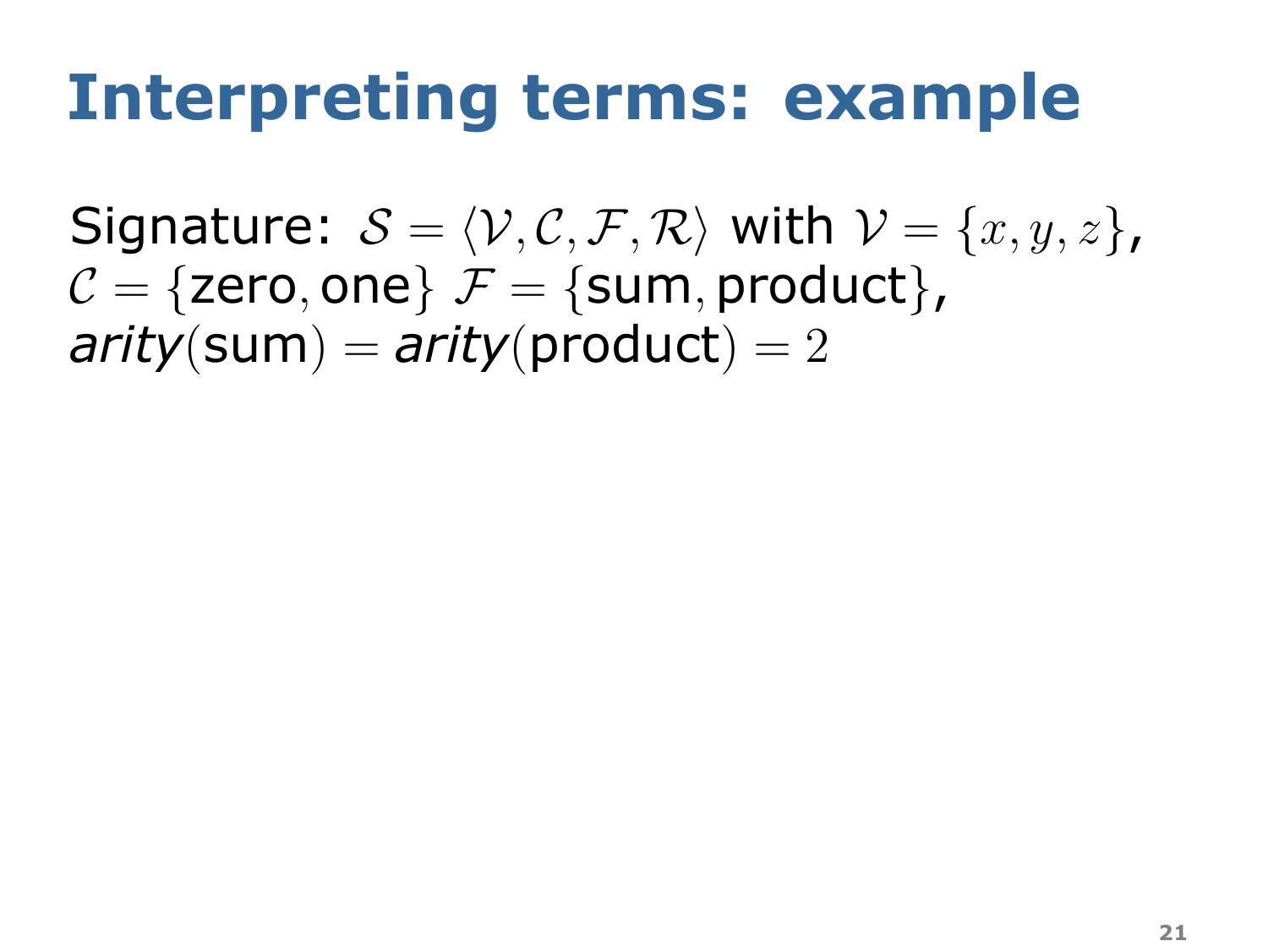### **Interpreting terms: example**

Signature:  $S = \langle V, C, F, R \rangle$  with  $V = \{x, y, z\}$ ,  $C = \{$ zero, one $}$   $\mathcal{F} = \{$ sum, product $}$ ,  $\textit{arity}(\textsf{sum}) = \textit{arity}(\textsf{product}) = 2$ 

$$
\mathcal{I} = \langle D, \cdot^{\mathcal{I}} \rangle \text{ with}
$$
\n
$$
\blacksquare D = \{d_0, d_1, d_2, d_3, d_4, d_5, d_6\}
$$
\n
$$
\blacksquare \text{zero}^{\mathcal{I}} = d_0
$$
\n
$$
\blacksquare \text{one}^{\mathcal{I}} = d_1
$$
\n
$$
\blacksquare \text{sum}^{\mathcal{I}}(d_i, d_j) = d_{(i+j) \mod 7}, \forall i, j \in \{0, \dots, 6\}
$$
\n
$$
\blacksquare \text{product}^{\mathcal{I}}(d_i, d_j) = d_{(i \cdot j) \mod 7} \forall i, j \in \{0, \dots, 6\}
$$
\n
$$
\alpha = \{x \mapsto d_5, y \mapsto d_5, z \mapsto d_0\}
$$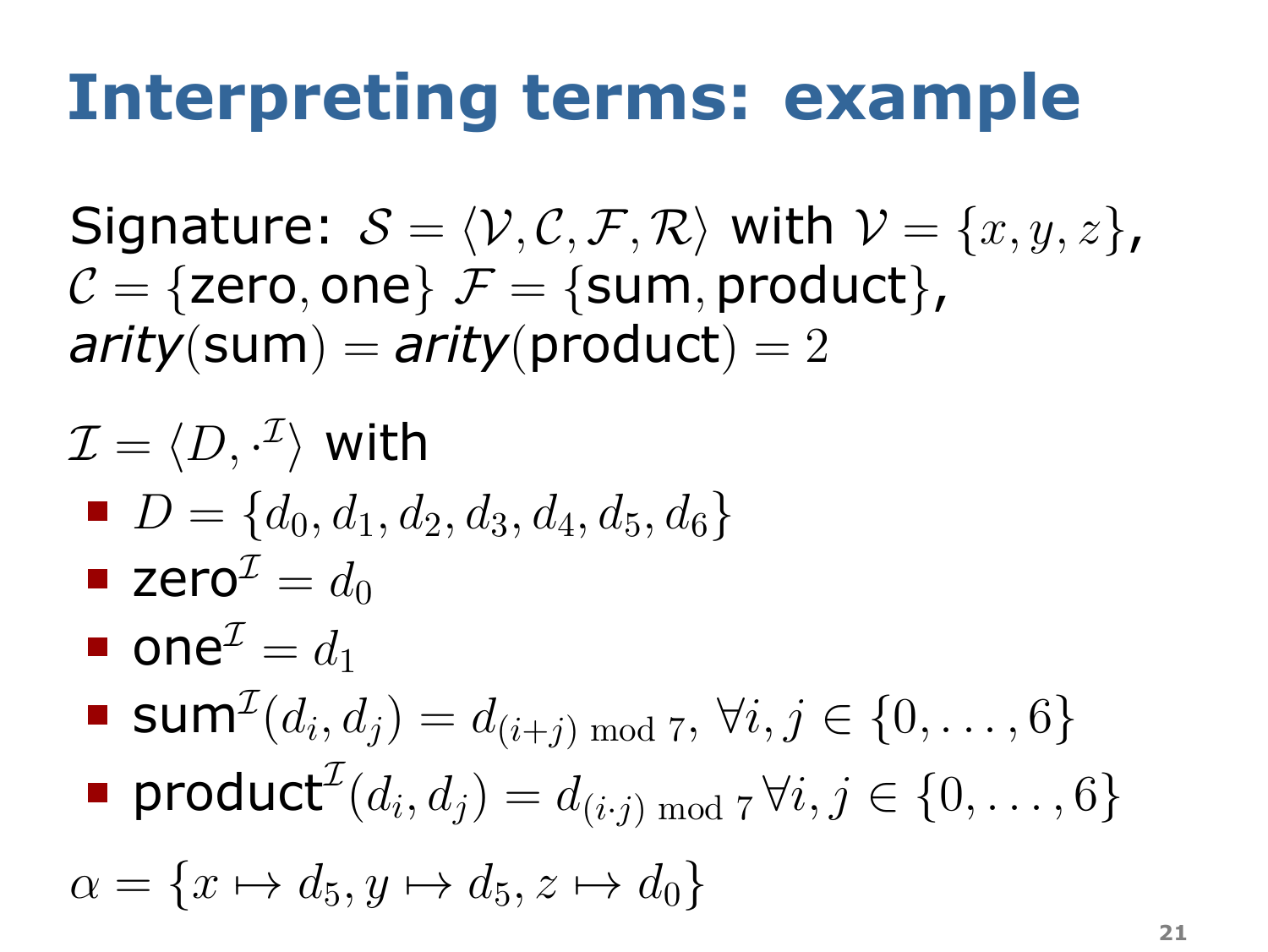### **Interpreting terms: example**

#### . **Example (ctd.)** .

 $\blacksquare$  zero<sup> $I,\alpha$ </sup> =

 $y^{\mathcal{I},\alpha} =$ 

$$
\blacksquare \mathsf{Sum}(x, y)^{\mathcal{I}, \alpha} =
$$

product(one, sum $(x,$  zero))<sup> $\mathcal{I}, \alpha$ </sup> =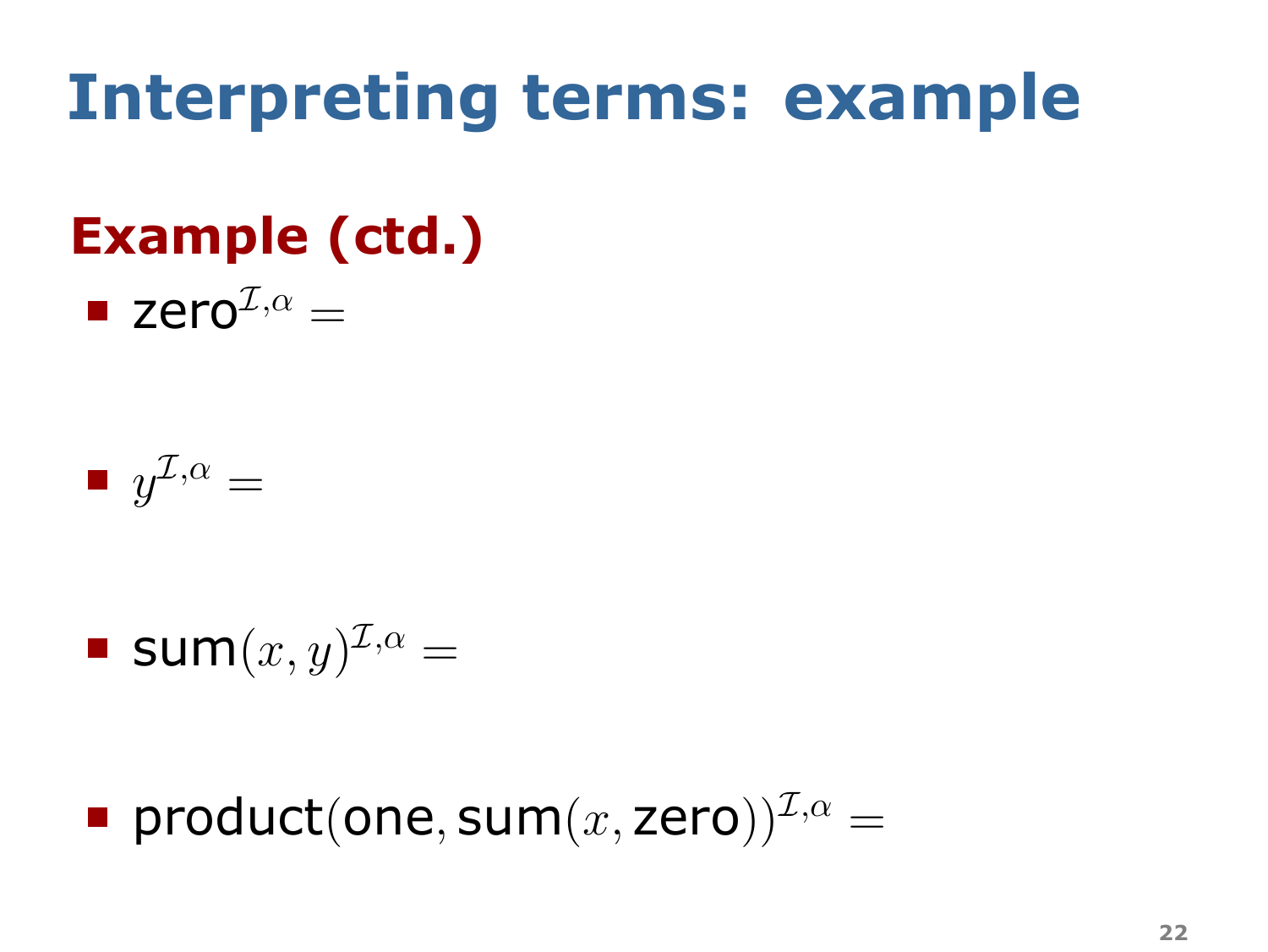### **Satisfaction in first-order logic**

#### . **Definition (satisfaction of a formula)** .

Let  $\mathcal{I} = \langle D, \cdot^{\mathcal{I}} \rangle$  be an interpretation for  $\mathcal{S}_{\boldsymbol{I}}$ and let *α* be a variable assignment for *S* and domain *D*. We say that *I* and *α* satisfy a first-order logic formula *φ* (also: *φ* is true under *I* and  $\alpha$ ), in symbols:  $I, \alpha \models \varphi$ , according to the following inductive rules:

$$
\mathcal{I}, \alpha \models \mathsf{R}(t_1, \dots, t_k) \quad \text{iff } \langle t_1^{\mathcal{I}, \alpha}, \dots, t_k^{\mathcal{I}, \alpha} \rangle \in \mathsf{R}^{\mathcal{I}} \\ \mathcal{I}, \alpha \models t_1 = t_2 \quad \text{iff } t_1^{\mathcal{I}, \alpha} = t_2^{\mathcal{I}, \alpha}
$$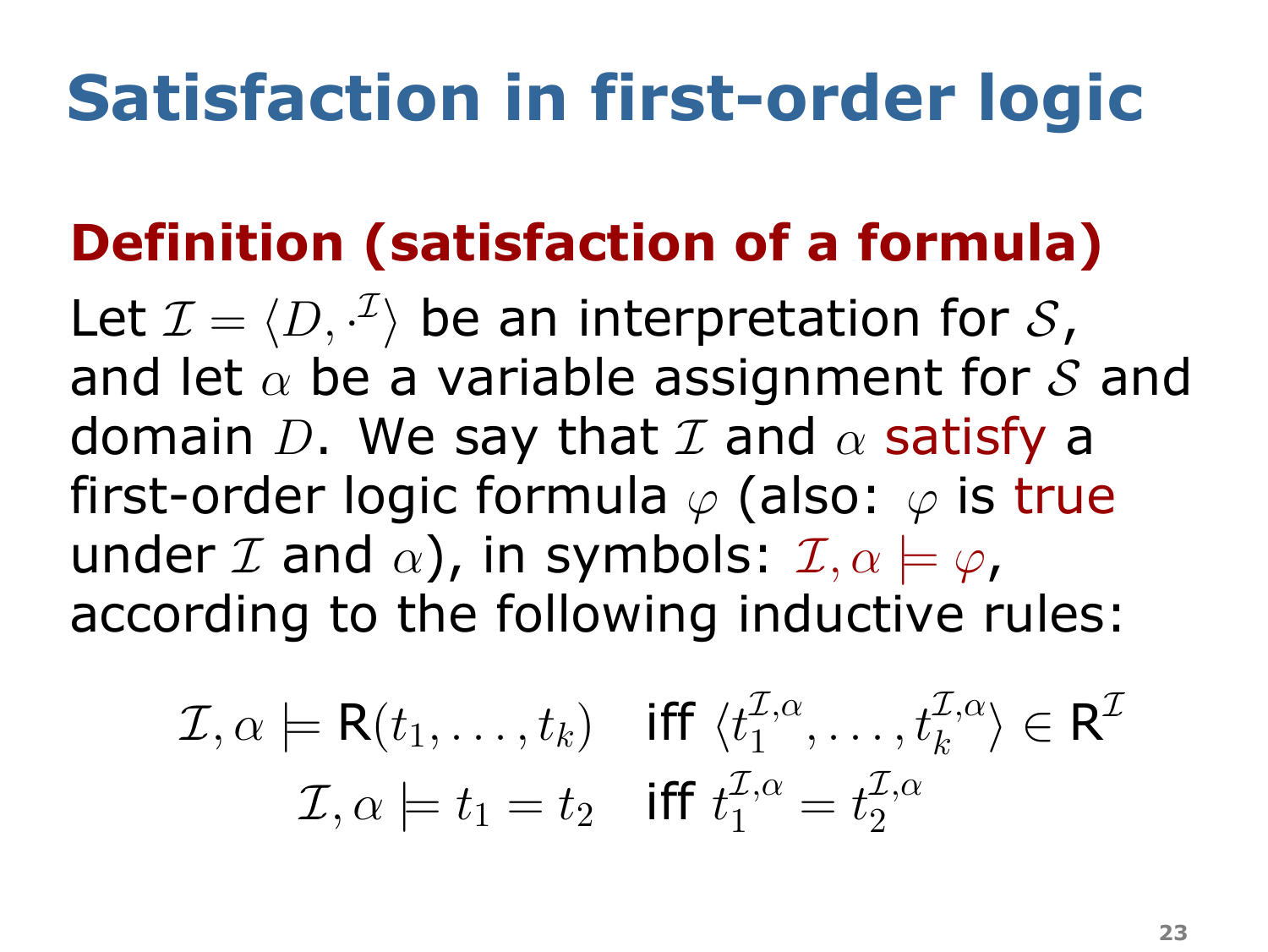### **Satisfaction in first-order logic**

#### . **Definition (satisfaction of a formula)** .

$$
\mathcal{I}, \alpha \models \forall x \varphi \quad \text{iff } \mathcal{I}, \alpha[x := d] \models \varphi \text{ for all } d \in D
$$
\n
$$
\mathcal{I}, \alpha \models \exists x \varphi \quad \text{iff } \mathcal{I}, \alpha[x := d] \models \varphi \text{ for at least}
$$
\n
$$
\text{one } d \in D
$$

where  $\alpha[x := d]$  is the variable assignment which is the same as *α* except for *x*, where it assigns *d*. Formally:

$$
(\alpha[x := d])(z) = \begin{cases} d & \text{if } z = x \\ \alpha(z) & \text{if } z \neq x \end{cases}
$$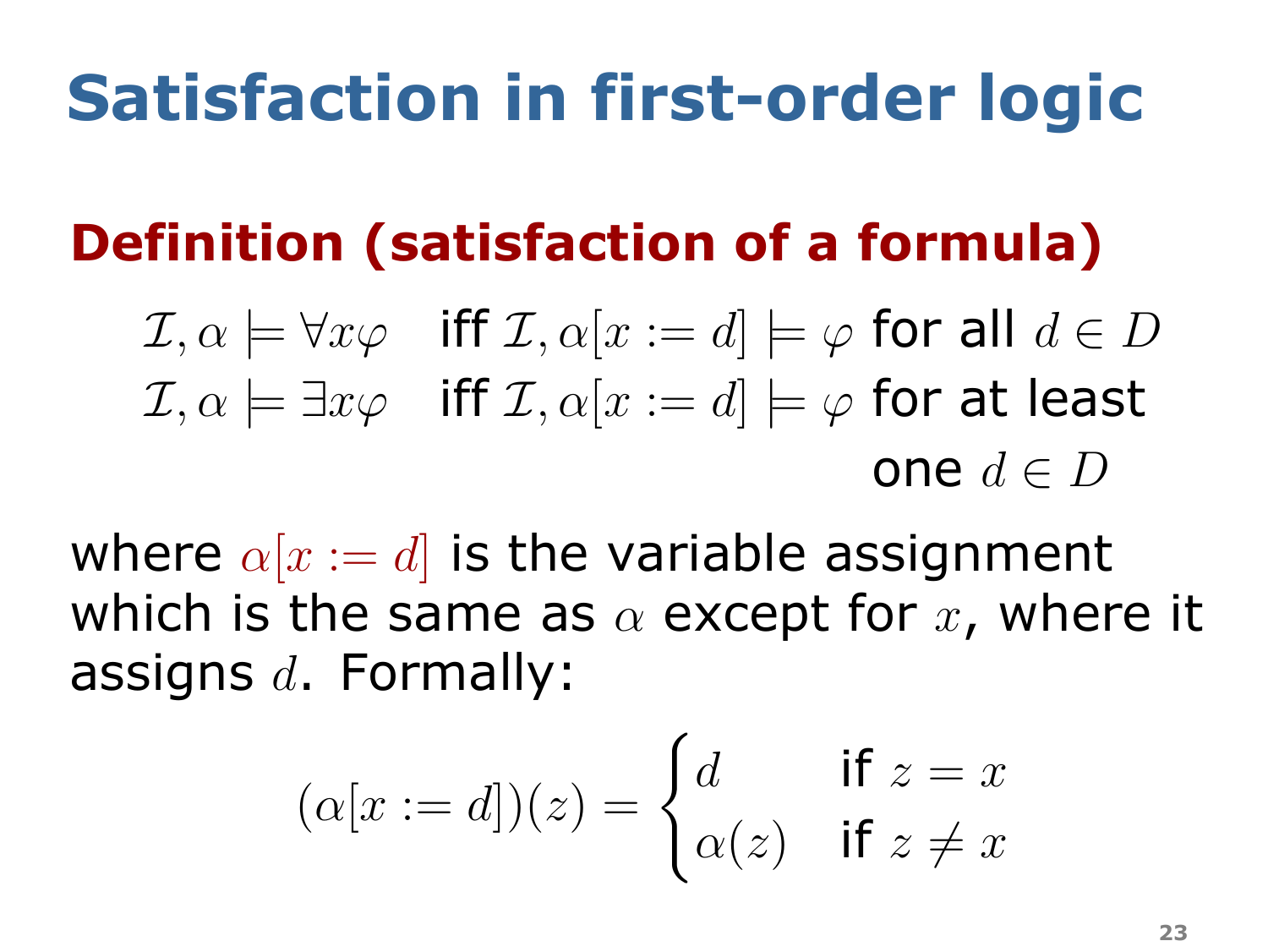## **Satisfaction in first-order logic**

#### . **Definition (satisfaction of a formula)** .

 $\mathcal{I}, \alpha \models \top$  always (i.e., for all  $\mathcal{I}, \alpha$ )  $\mathcal{I}, \alpha \models \bot$  never (i.e., for no  $\mathcal{I}, \alpha$ )  $I, \alpha \models \neg \varphi$  iff  $I, \alpha \not\models \varphi$  $I, \alpha \models \varphi \land \psi$  iff  $I, \alpha \models \varphi$  and  $I, \alpha \models \psi$  $I, \alpha \models \varphi \lor \psi$  iff  $I, \alpha \models \varphi$  or  $I, \alpha \models \psi$  $\mathcal{I}, \alpha \models \varphi \rightarrow \psi$  iff  $\mathcal{I}, \alpha \not\models \varphi$  or  $\mathcal{I}, \alpha \models \psi$  $\mathcal{I}, \alpha \models \varphi \leftrightarrow \psi$  iff  $(\mathcal{I}, \alpha \models \varphi \text{ and } \mathcal{I}, \alpha \models \psi)$  or  $(\mathcal{I}, \alpha \not\models \varphi \text{ and } \mathcal{I}, \alpha \not\models \psi)$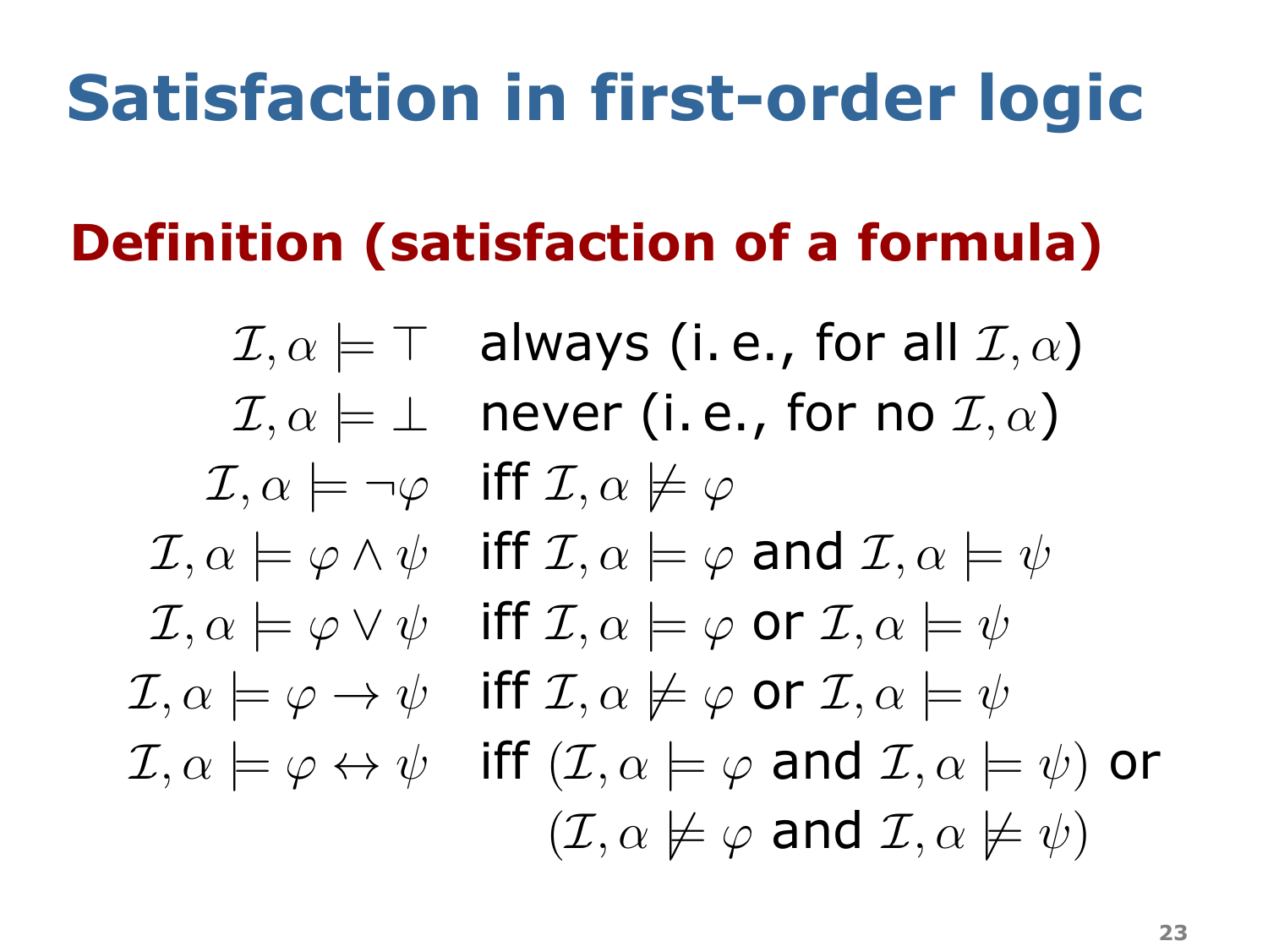Signature:  $S = \langle V, C, F, R \rangle$  with  $V = \{x, y, z\}$ ,  $C = \{a, b\}, \mathcal{F} = \emptyset, \mathcal{R} = \{\text{Block}, \text{Red}\},\$  $arity(Block) = arity(Red) = 1.$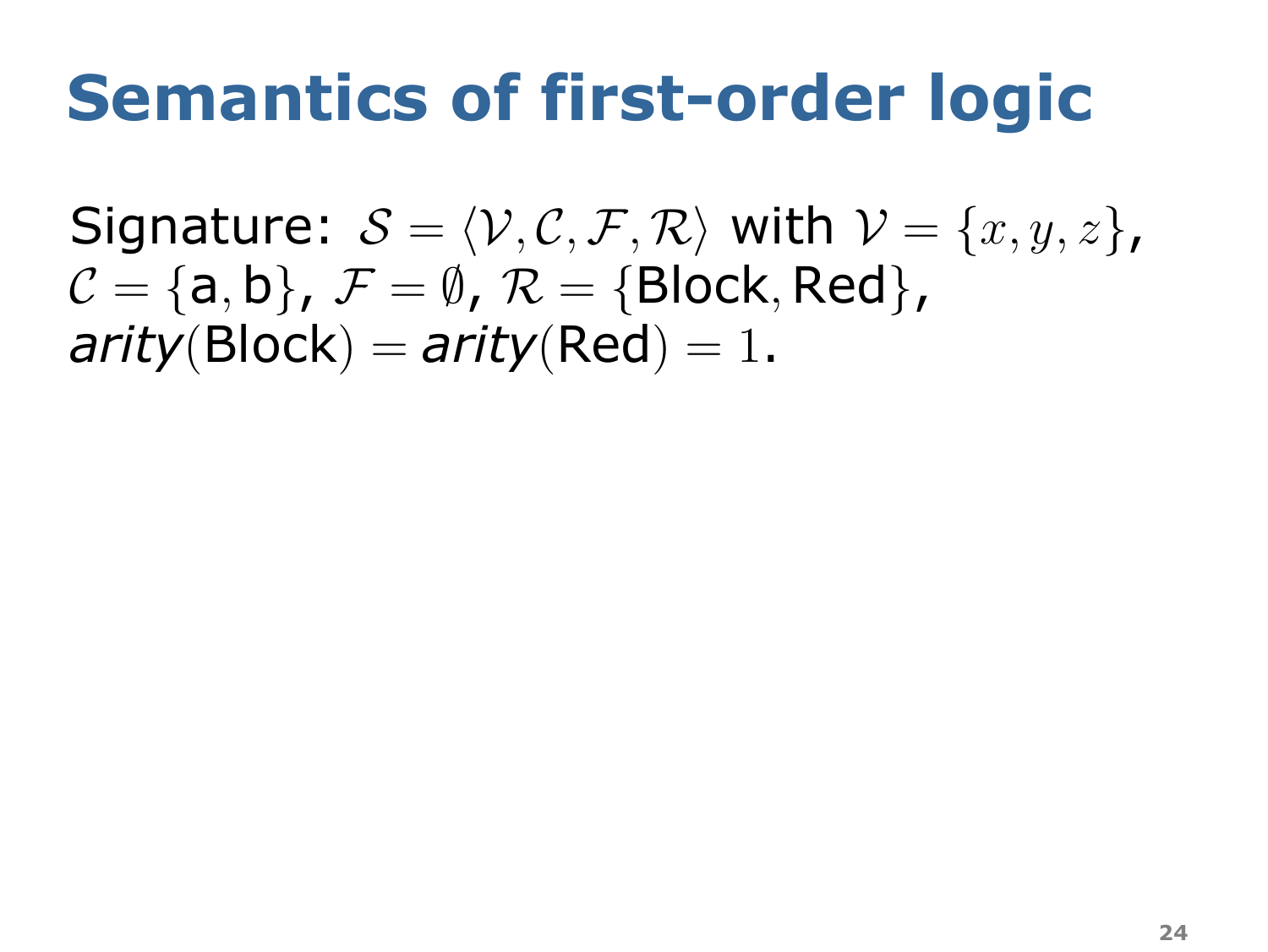Signature:  $S = \langle V, C, F, R \rangle$  with  $V = \{x, y, z\}$ ,  $C = \{a, b\}, \mathcal{F} = \emptyset, \mathcal{R} = \{\text{Block}, \text{Red}\},\$  $arity(Block) = arity(Red) = 1.$ 

$$
\mathcal{I} = \langle D, \cdot^{\mathcal{I}} \rangle \text{ with}
$$
\n
$$
\blacksquare D = \{d_1, d_2, d_3, d_4, d_5\}
$$
\n
$$
\blacksquare \mathbf{a}^{\mathcal{I}} = d_1
$$
\n
$$
\blacksquare \mathbf{b}^{\mathcal{I}} = d_3
$$
\n
$$
\blacksquare \text{Block}^{\mathcal{I}} = \{d_1, d_2\}
$$
\n
$$
\blacksquare \text{Red}^{\mathcal{I}} = \{d_1, d_2, d_3, d_5\}
$$
\n
$$
\alpha = \{x \mapsto d_1, y \mapsto d_2, z \mapsto d_1\}
$$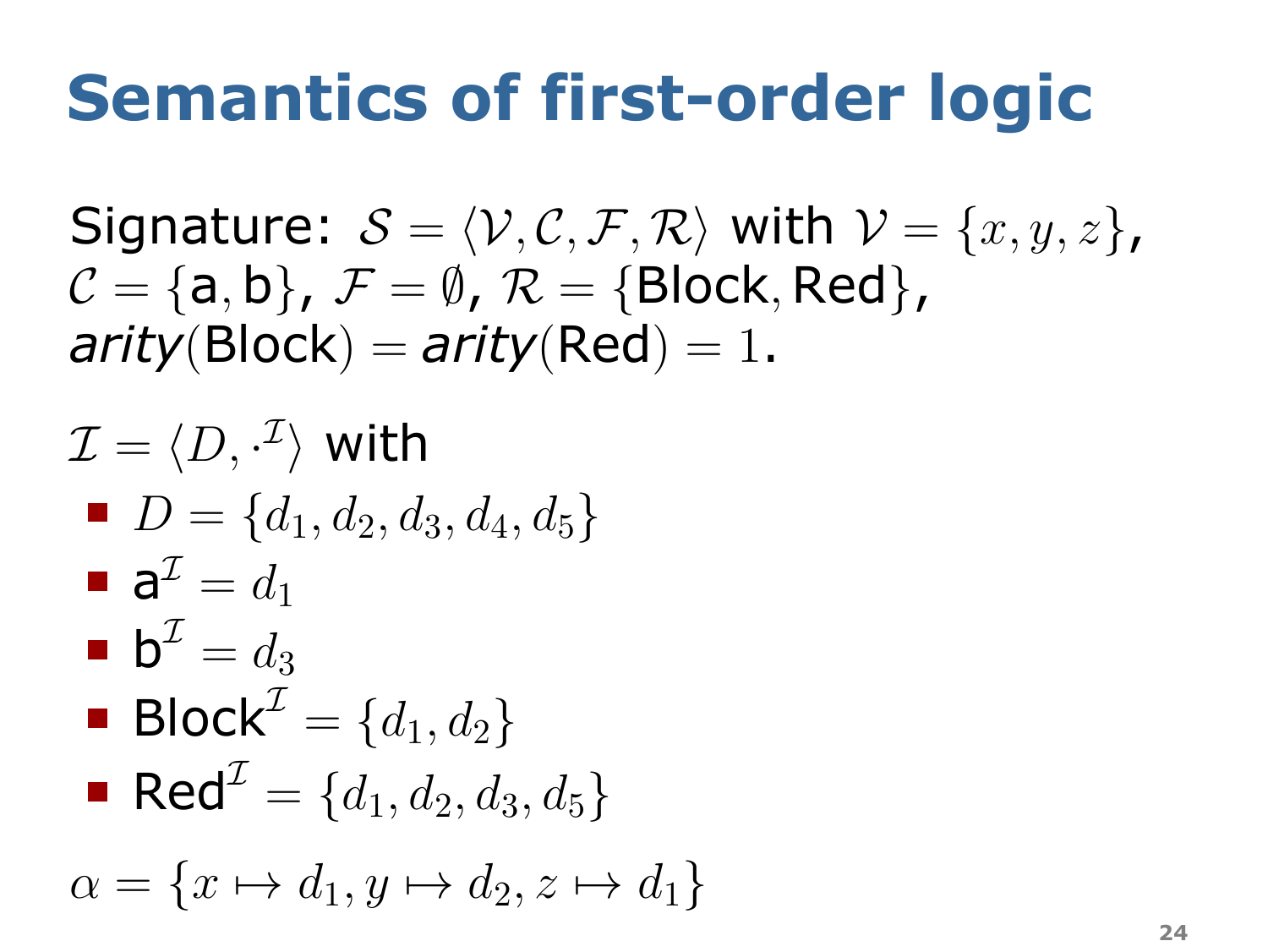### Questions:

- *I, α |*= Block(b) *∨ ¬*Block(b)?
- $\blacksquare$  *I*,  $\alpha$   $\models$  Block $(x)$  → (Block $(x)$   $\vee$   $\neg$ Block $(y)$ )?
- $\blacksquare$  *I*,  $\alpha$   $\models$  Block(a)  $\land$  Block(b)?
- $\blacksquare$  *I*,  $\alpha \models \forall x (\text{Block}(x) \rightarrow \text{Red}(x))$ ?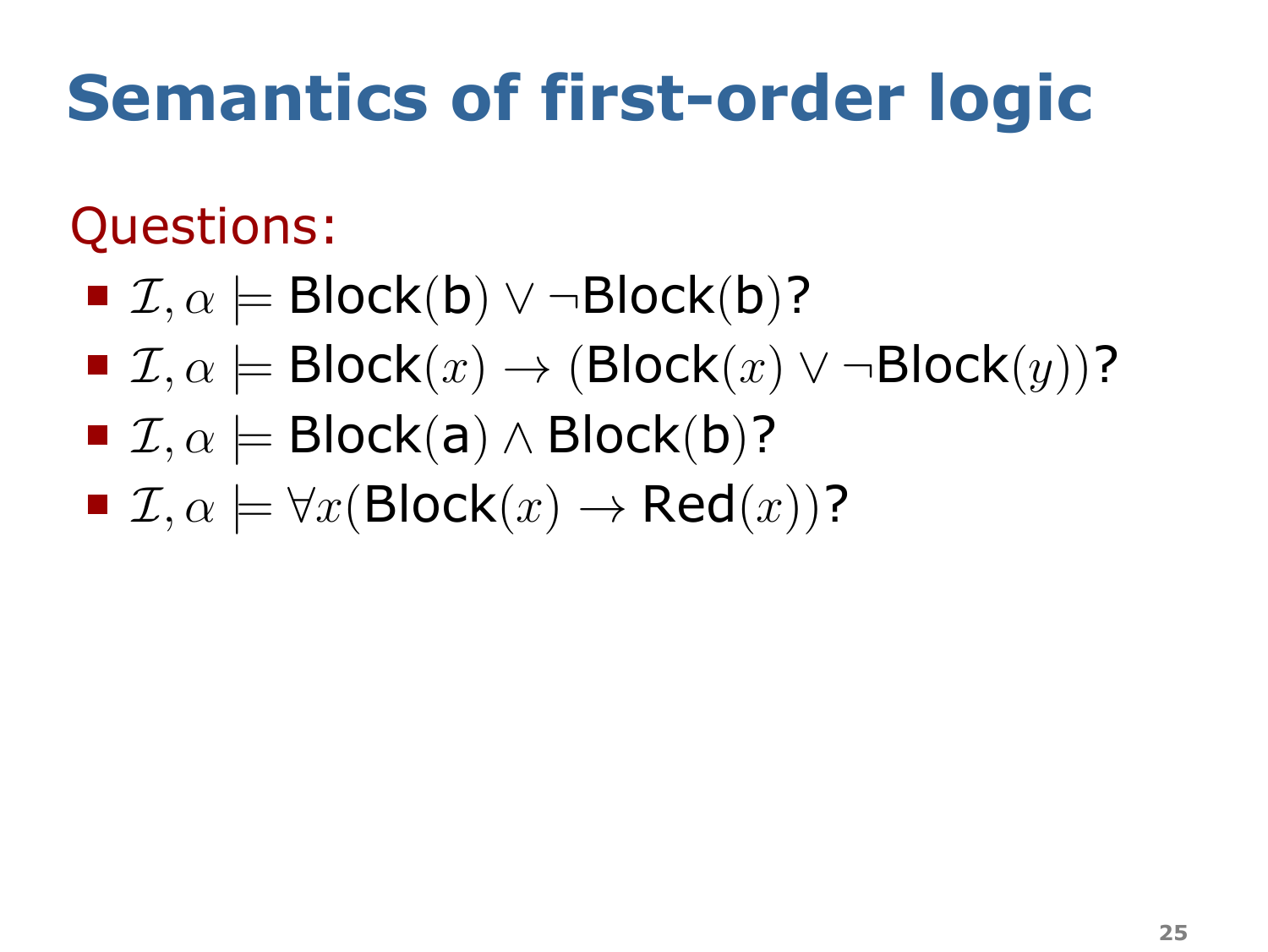### Questions:

 $\blacksquare$  *I*,  $\alpha$   $\models$  Block(b)  $\vee$   $\neg$ Block(b)?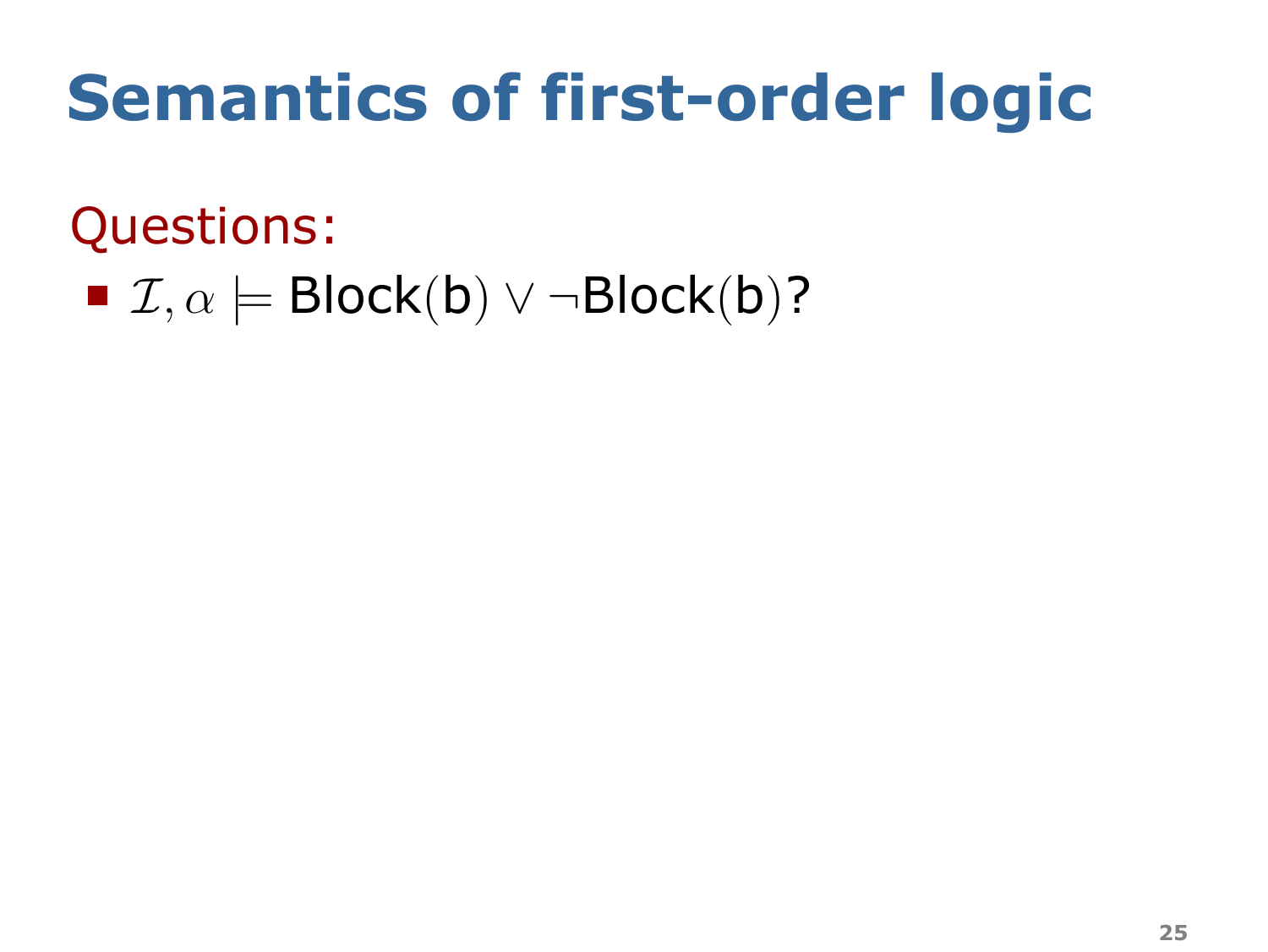### Questions:

 $\blacksquare$  *I*,  $\alpha$   $\models$  Block $(x)$  → (Block $(x)$   $\vee$   $\neg$ Block $(y)$ )?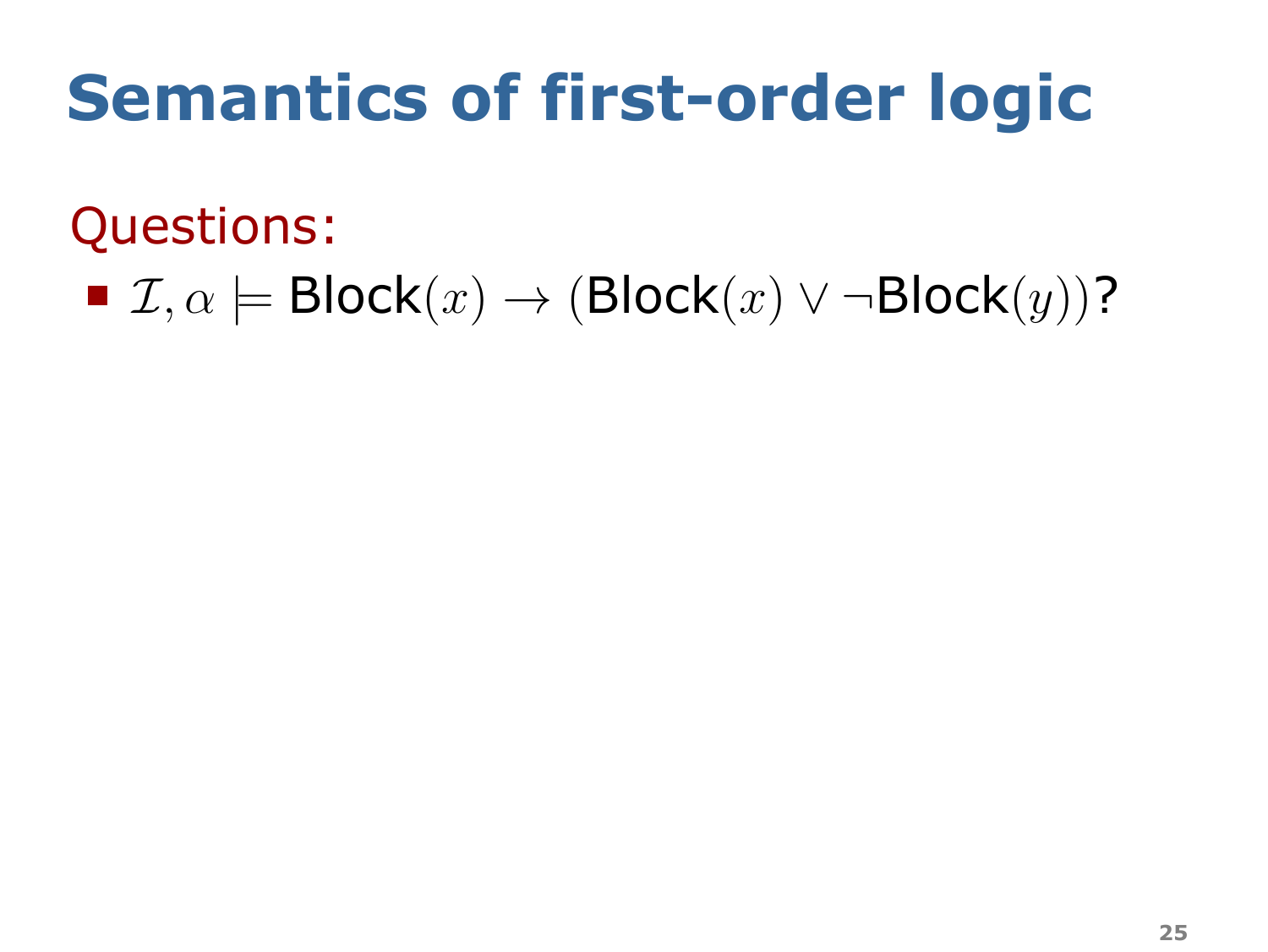### Questions:

 $\blacksquare$  *I*,  $\alpha$   $\models$  Block(a)  $\land$  Block(b)?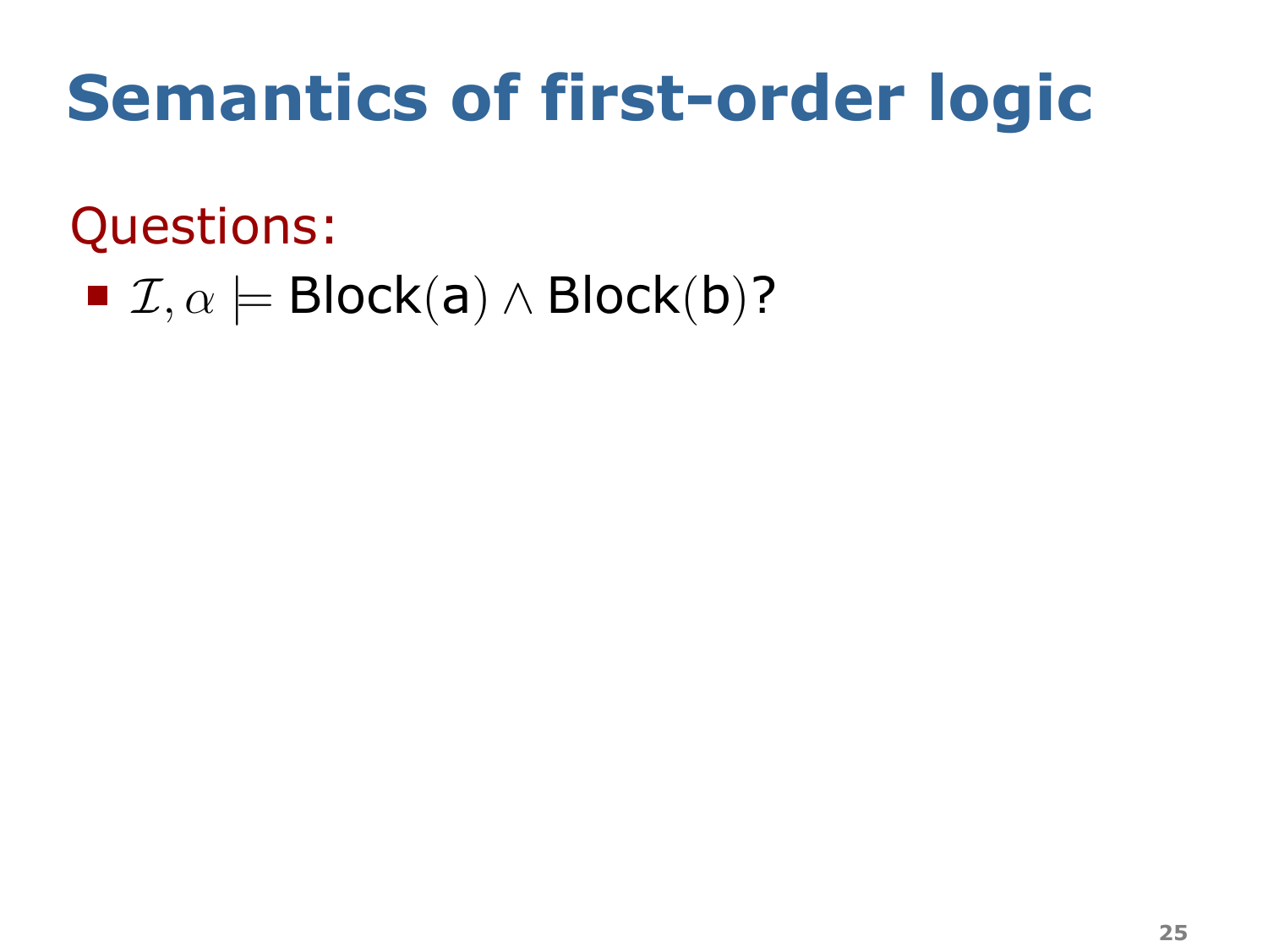### Questions:

 $\blacksquare$  *I*,  $\alpha \models \forall x (\text{Block}(x) \rightarrow \text{Red}(x))$ ?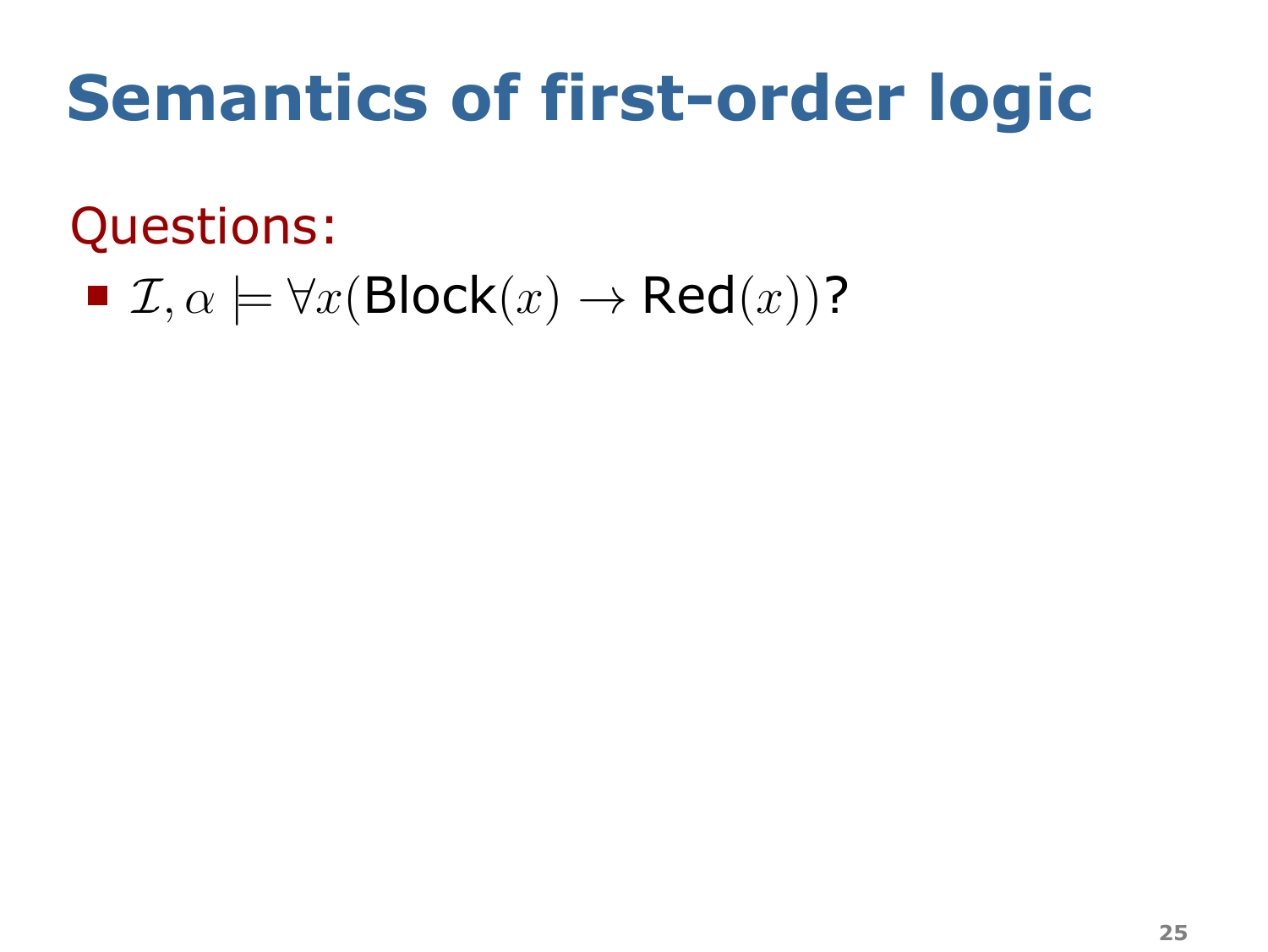## **Satisfaction of sets of formulae**

#### . **Definition (satisfaction of a set of formulae)** .

Consider a signature *S*, a set of formulae Φ over  $\mathcal{S}% _{1}$  , an interpretation  $\mathcal{I}=\langle D, \cdot^{\mathcal{I}}\rangle$  for  $\mathcal{S}$  , and a variable assignment *α* for *S* and domain *D*.

 $\mathcal{I}, \alpha \models \varphi$  for all  $\varphi \in \Phi$ . We say that *I* and *α* satisfy Φ (also: Φ is true under *I* and  $\alpha$ ), in symbols:  $\mathcal{I}, \alpha \models \Phi$ , if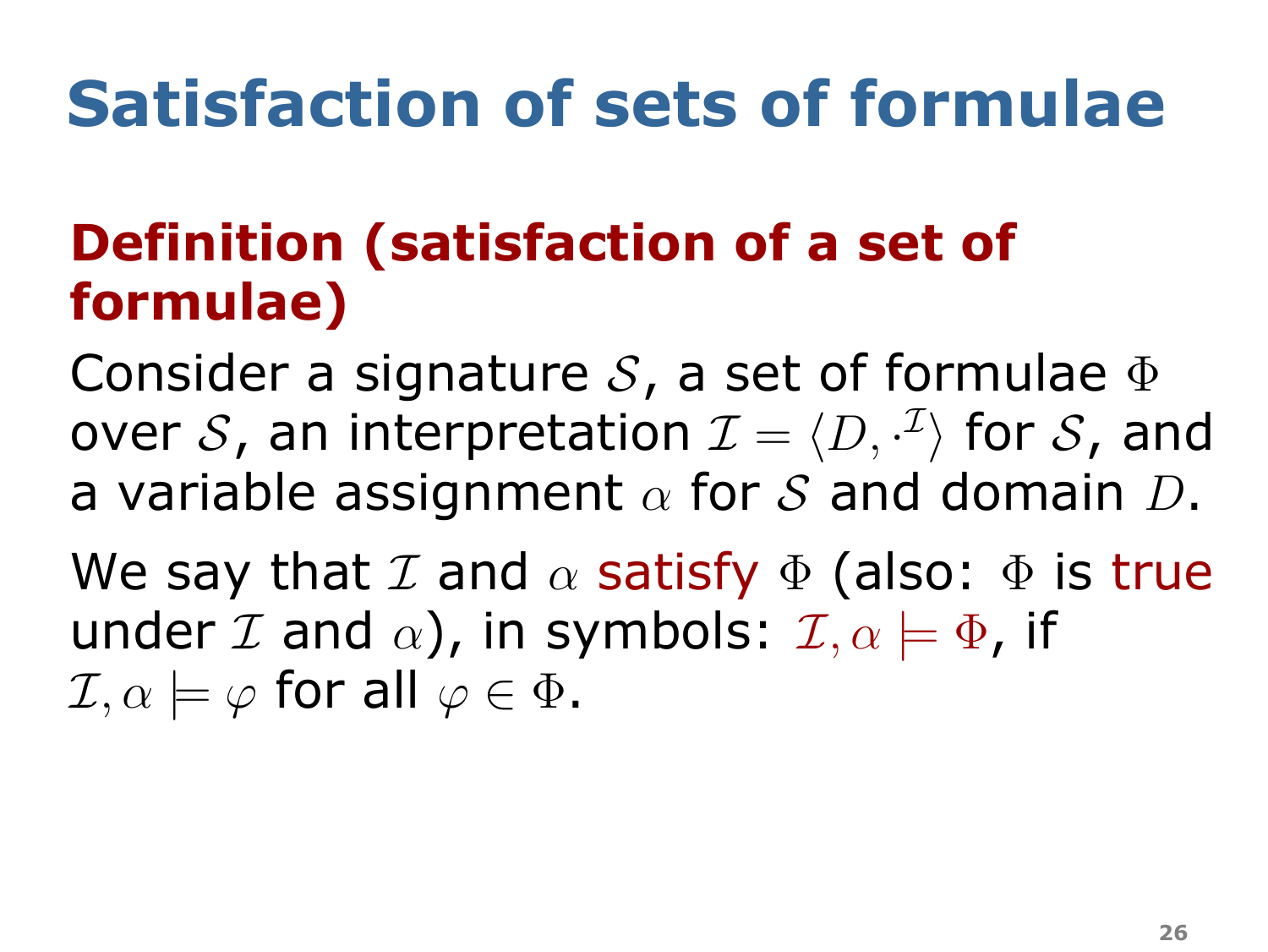### Question:

- **Consider a signature with variable symbols**  ${x_1, x_2, x_3, \ldots}$ , and any interpretation *I*.
- Which parts of the definition of *α* matter for  $\mathcal{I}, \alpha \models (\forall x_4 (R(x_4, x_2) \lor f(x_3) = x_4)) \lor \exists x_3 S(x_3, x_2)$ ?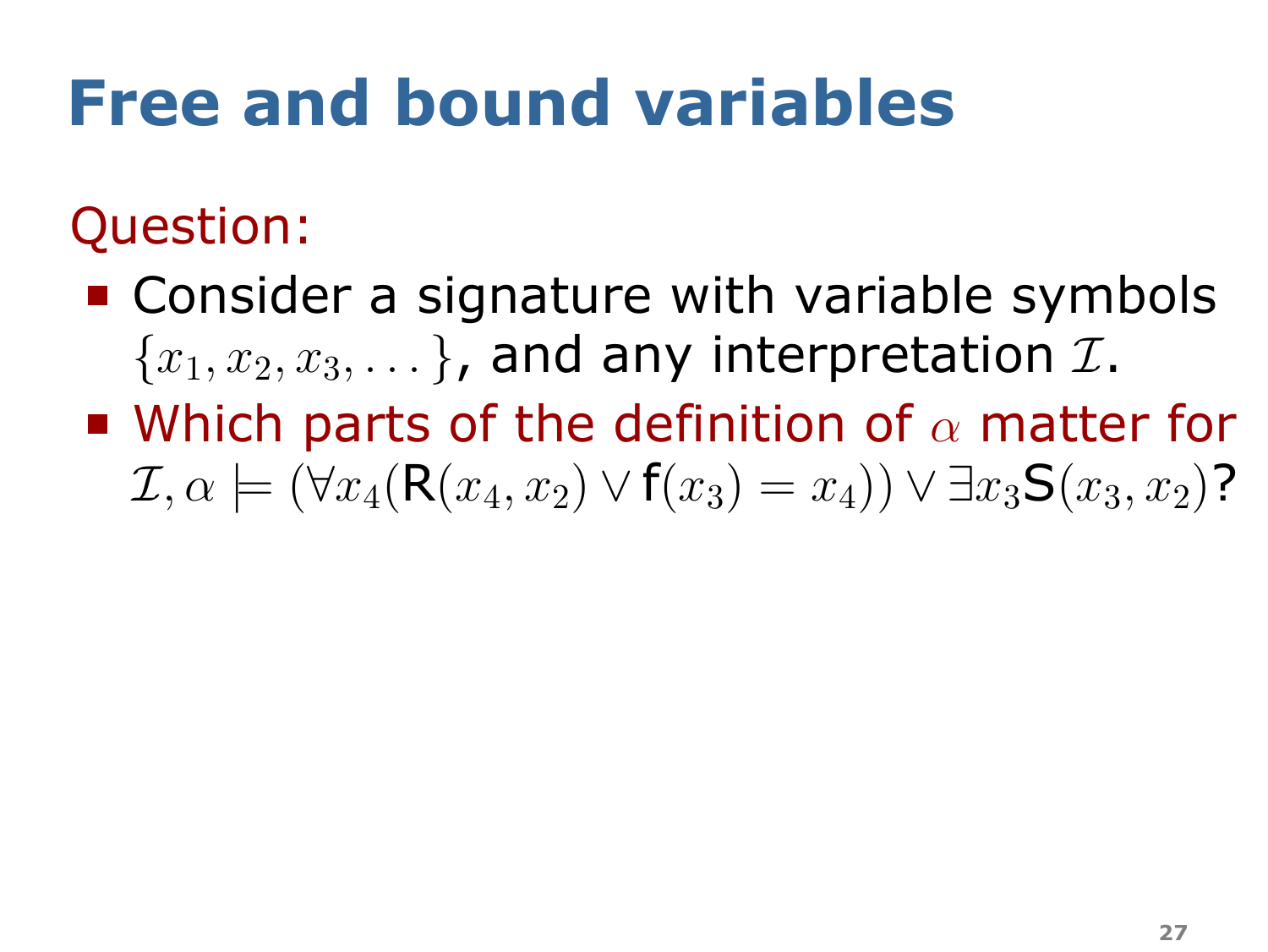### Question:

- **Consider a signature with variable symbols**  ${x_1, x_2, x_3, \ldots}$ , and any interpretation *I*.
- Which parts of the definition of *α* matter for  $\mathcal{I}, \alpha \models (\forall x_4 (R(x_4, x_2) \lor f(x_3) = x_4)) \lor \exists x_3 S(x_3, x_2)$ ?

 $\bullet$  *α*(*x*<sub>1</sub>), *α*(*x*<sub>5</sub>), *α*(*x*<sub>6</sub>), *α*(*x*<sub>7</sub>), ... do not matter because these variable symbols do not occur in the formula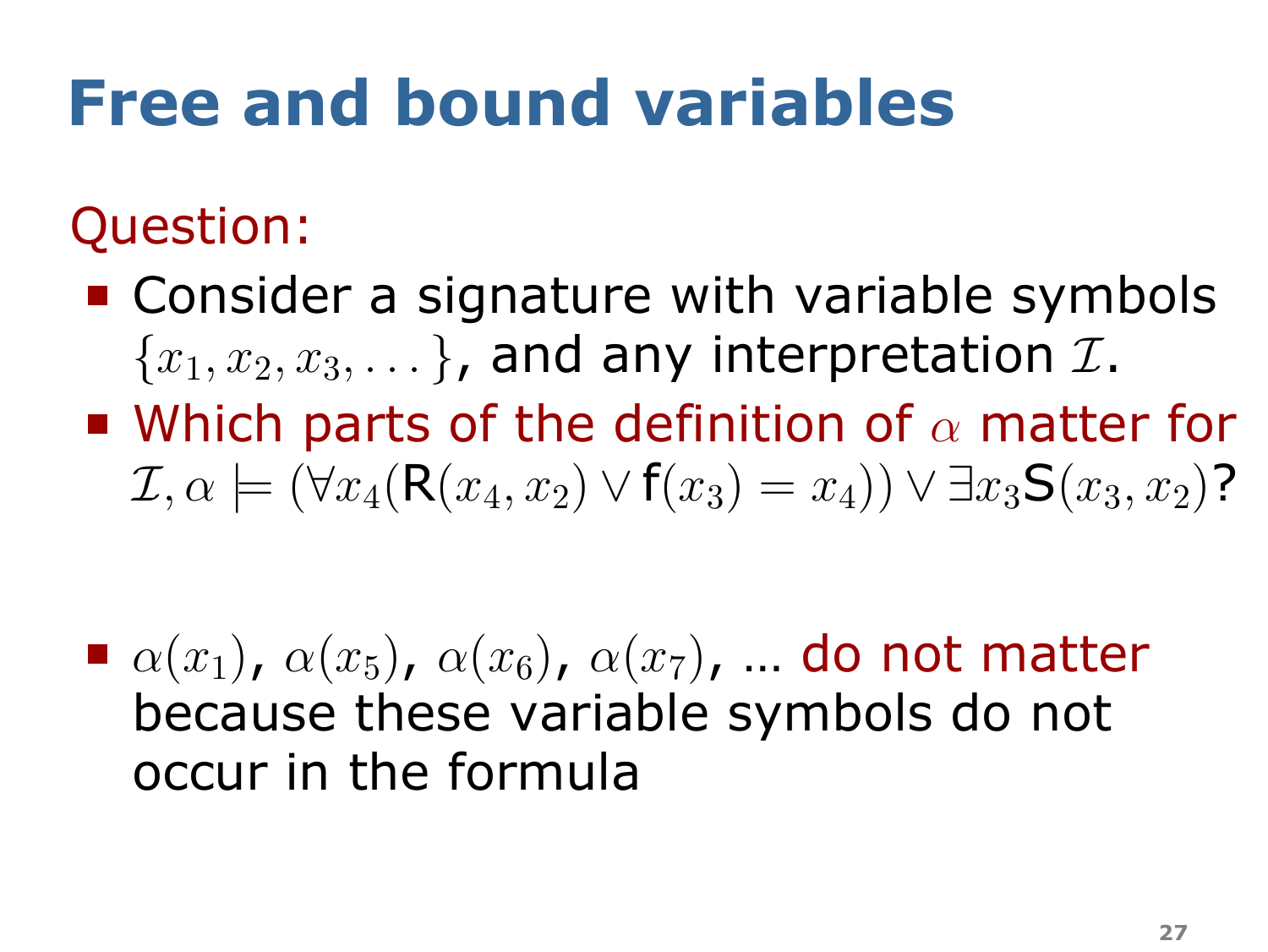### Question:

- **Consider a signature with variable symbols**  ${x_1, x_2, x_3, \ldots}$ , and any interpretation *I*.
- Which parts of the definition of *α* matter for  $\mathcal{I}, \alpha \models (\forall x_4 (R(x_4, x_2) \lor f(x_3) = x_4)) \lor \exists x_3 S(x_3, x_2)$ ?

 $\bullet$   $\alpha(x_4)$  does not matter either: it occurs in the formula, but all its occurrences are bound by a surrounding quantifier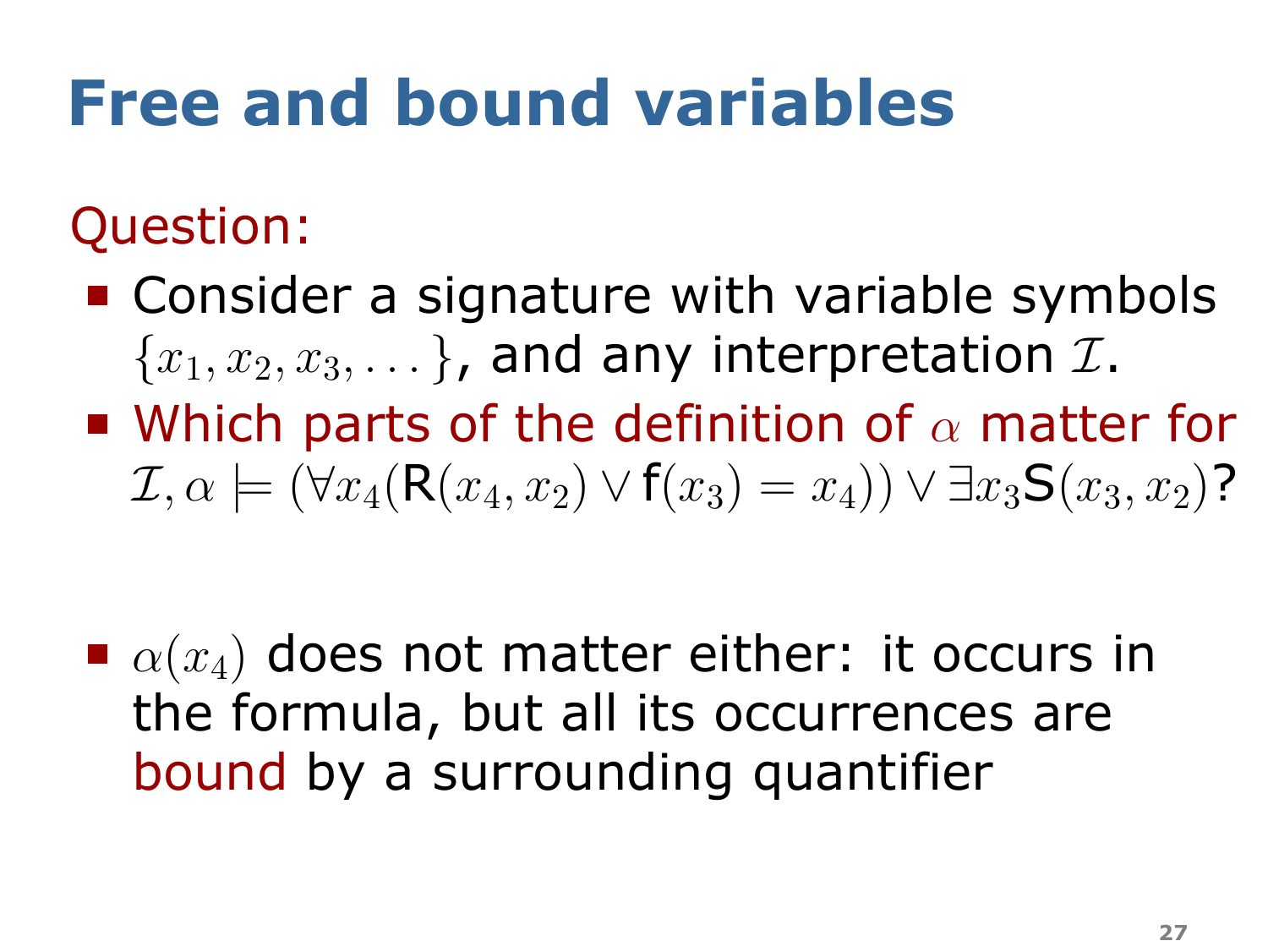### Question:

- **Consider a signature with variable symbols**  ${x_1, x_2, x_3, \ldots}$ , and any interpretation *I*.
- Which parts of the definition of *α* matter for  $\mathcal{I}, \alpha \models (\forall x_4 (R(x_4, x_2) \lor f(x_3) = x_4)) \lor \exists x_3 S(x_3, x_2)$ ?

■ → only the assignments to the free variables  $x_2$  and  $x_3$  matter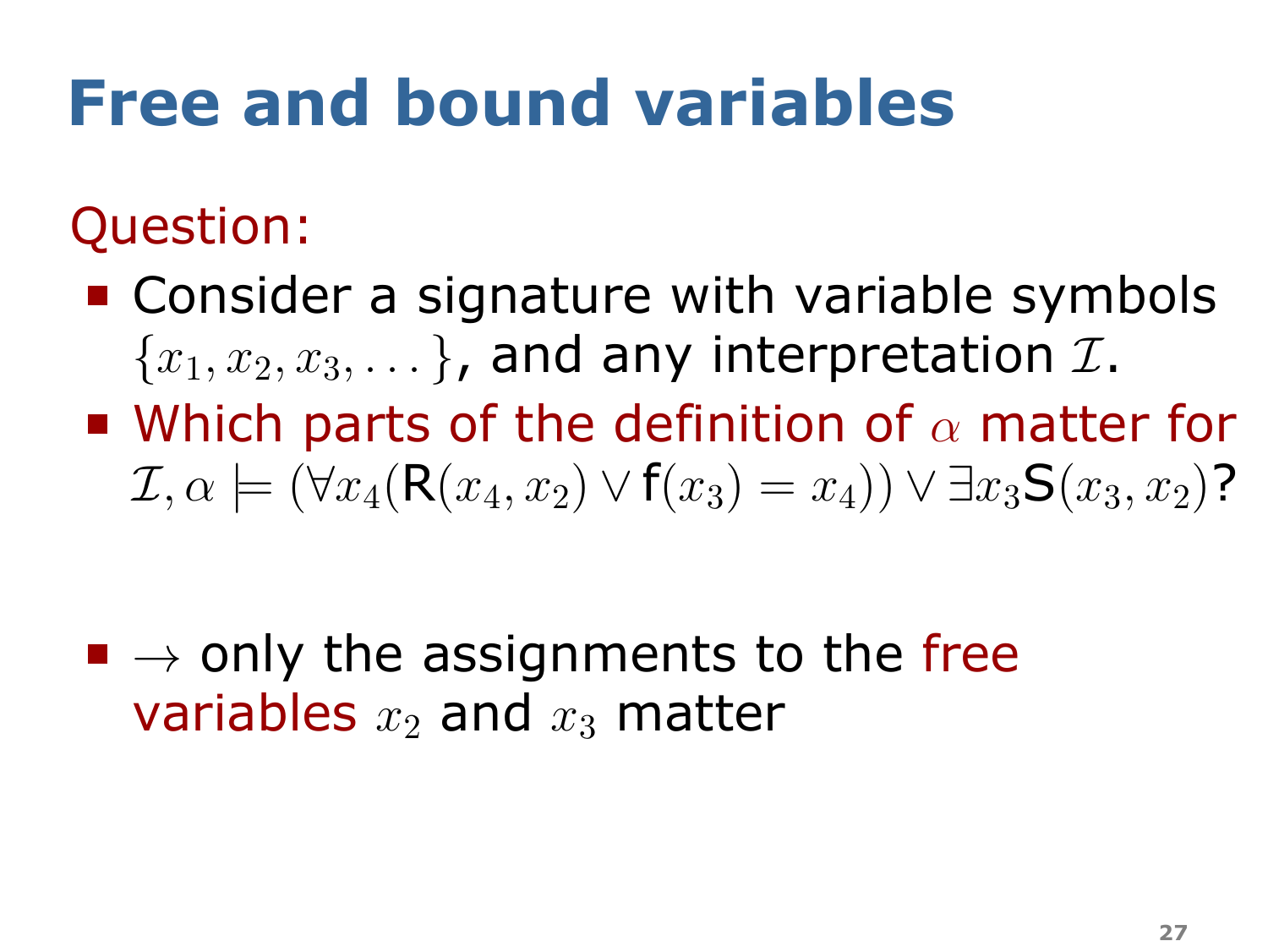### **Variables of a term**

#### . **Definition (variables of a term)** .

Let *t* be a term. The set of variables occurring in *t*, written *vars*(*t*), is defined as follows:

- *vars* $(x) = \{x\}$  for variable symbols x
- *vars*(c) = *∅* for constant symbols c
- $\blacksquare$  *vars*( $f(t_1, \ldots, t_k)$ ) = *vars*( $t_1$ ) ∪ · · · ∪ *vars*( $t_k$ ) for function terms

Example:  $vars(preduct(x, sum(c, y))) =$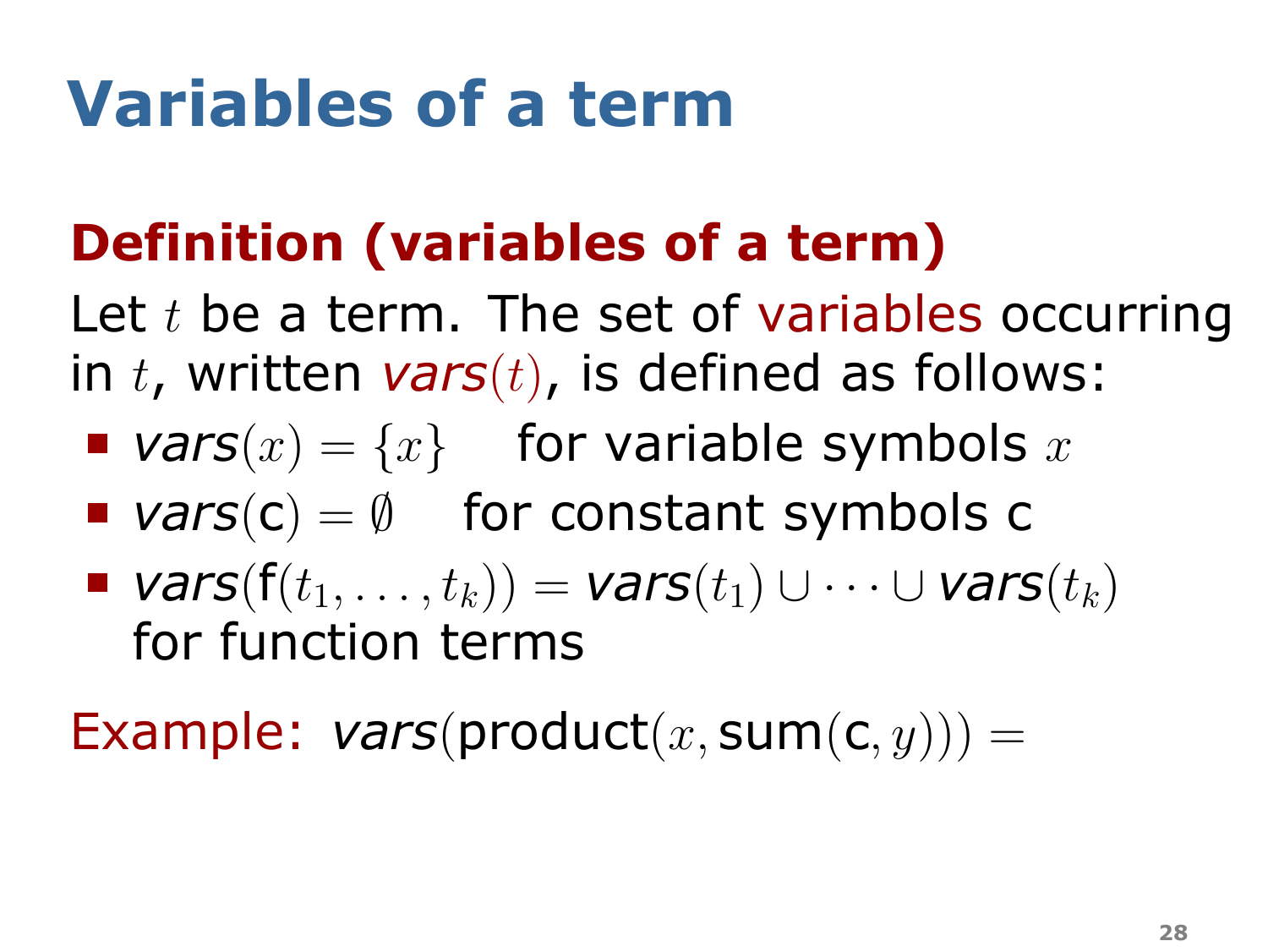### **Free and bound variables of a formula**

#### . **Definition (free variables)** .

Let *φ* be a logical formula. The set of free variables of *φ*, written *free*(*α*), is defined as:

$$
\quad \textit{free}(R(t_1,\ldots,t_k)) = \textit{vars}(t_1) \cup \cdots \cup \textit{vars}(t_k)
$$

- $$
- *free*(*⊤*) = *free*(*⊥*) = *∅*
- $\blacksquare$  *free*( $\neg \varphi$ ) = *free*( $\varphi$ )
- $\blacksquare$  *free*( $\varphi \land \psi$ ) = *free*( $\varphi \lor \psi$ ) = *free*( $\varphi \rightarrow \psi$ )  $=$  *free* $(\varphi \leftrightarrow \psi) =$  *free* $(\varphi) \cup$  *free* $(\psi)$
- $$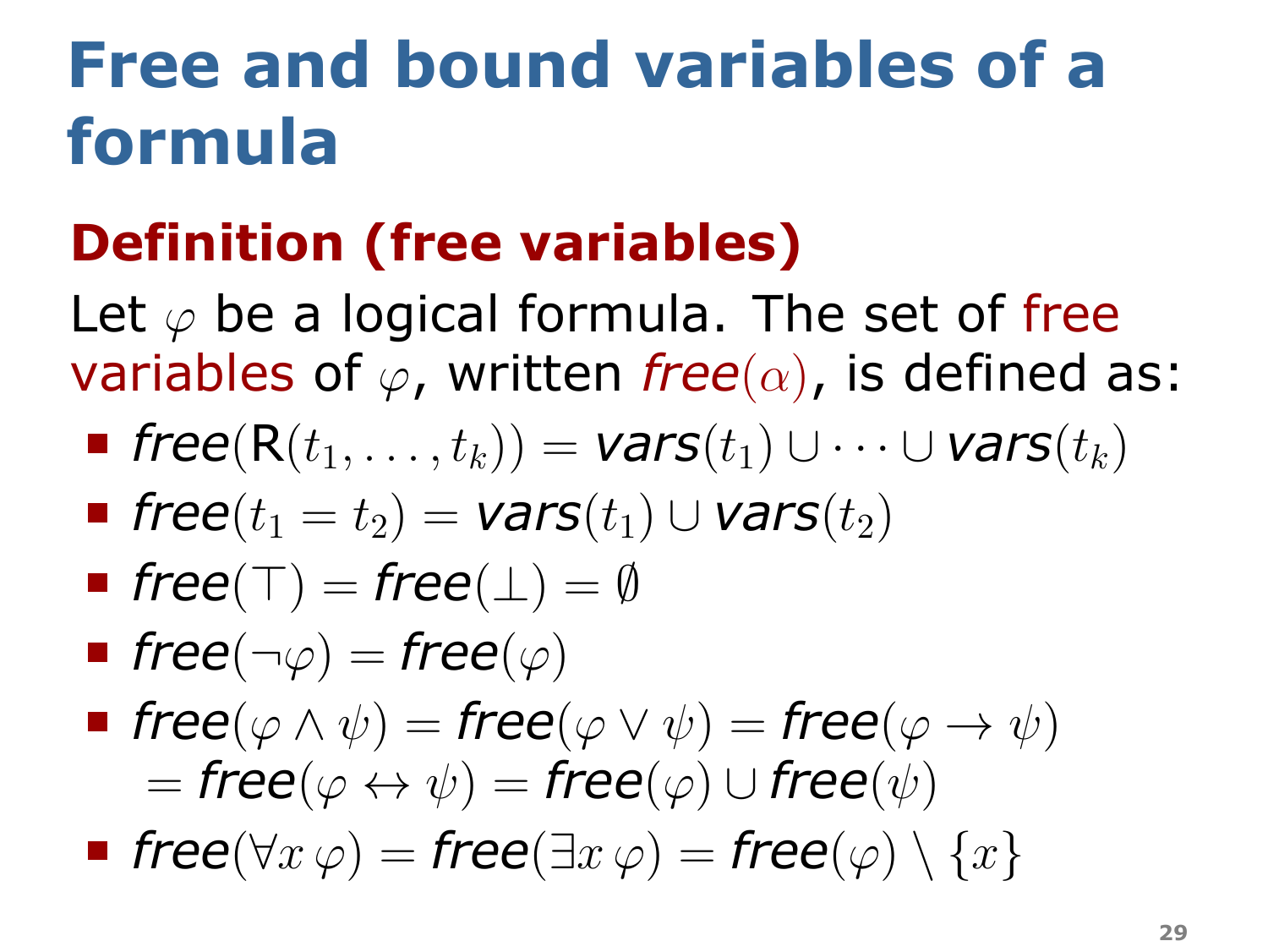### **Free and bound variables of a formula**

Example:

#### *free*(( $\forall x_4$ (**R**( $x_4$ ,  $x_2$ )  $\lor$  **f**( $x_3$ ) =  $x_4$ ))  $\lor$  ∃ $x_3$ **S**( $x_3$ ,  $x_2$ ))  $=$  ?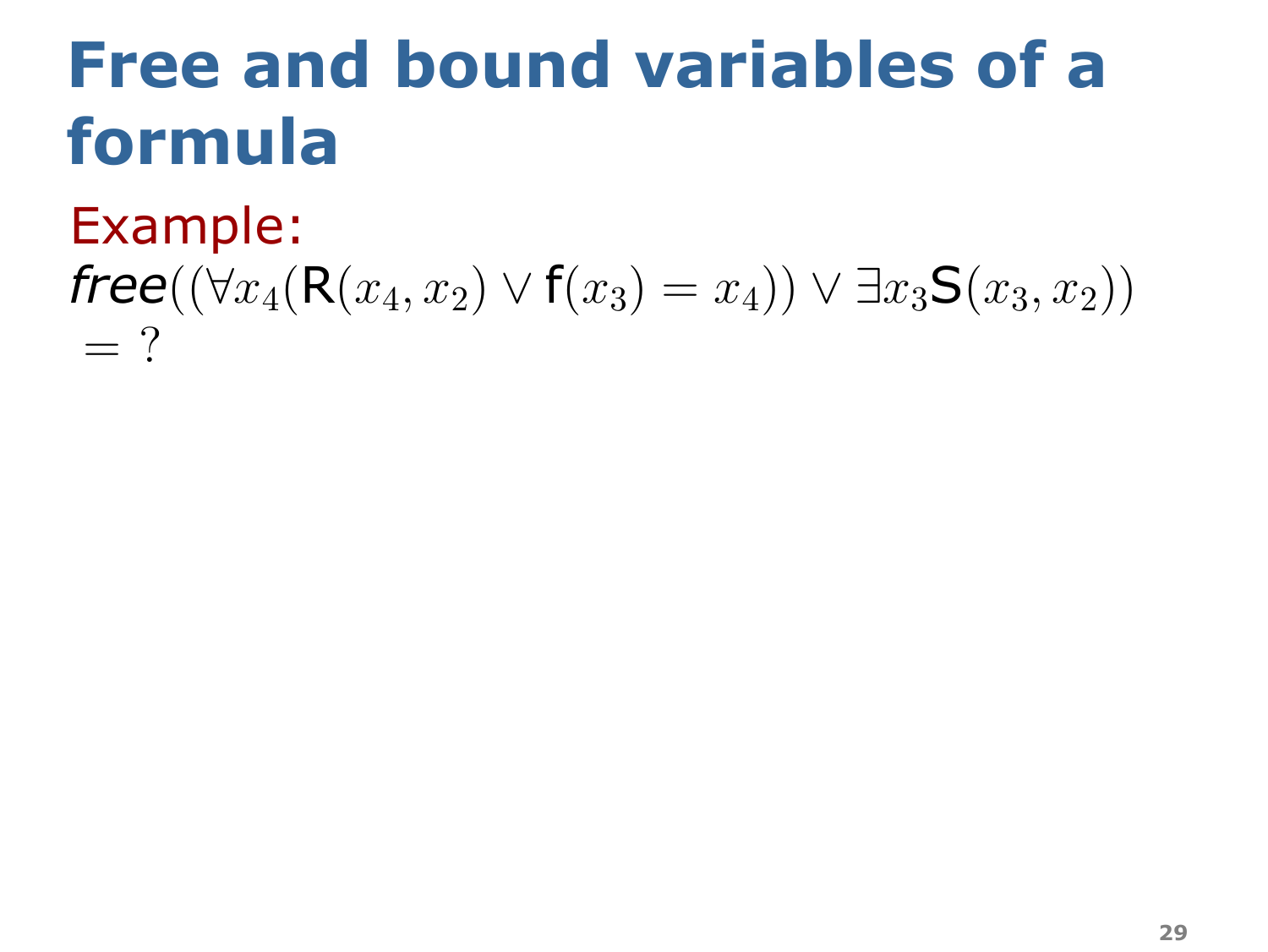## **Closed formulae/sentences**

Remark: Let *φ* be a formula, and let *α* and *β* be variable assignments such that  $\alpha(x) = \beta(x)$ for all free variables of *φ*.

Then  $\mathcal{I}, \alpha \models \varphi$  iff  $\mathcal{I}, \beta \models \varphi$ .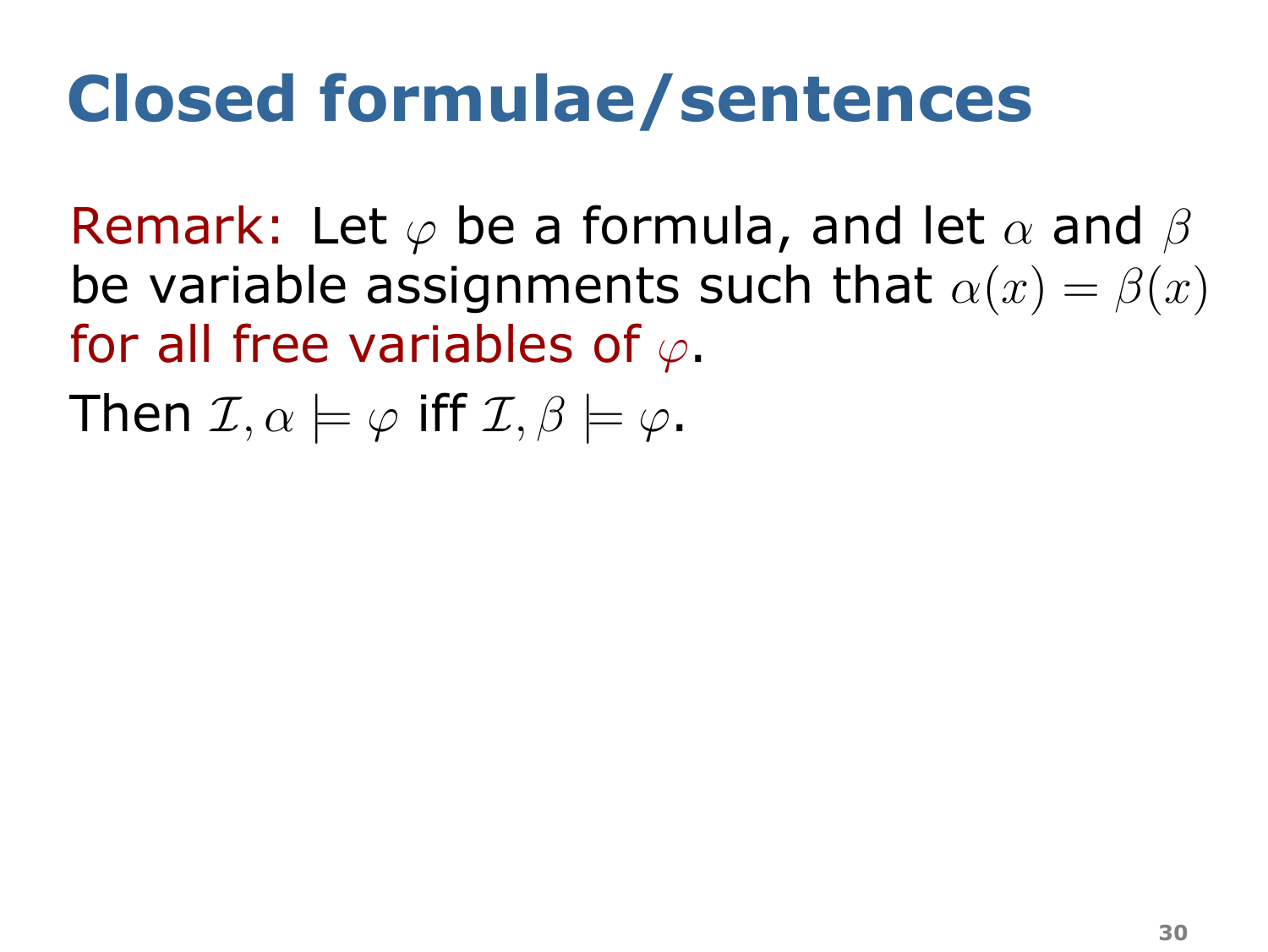### **Closed formulae/sentences**

Remark: Let *φ* be a formula, and let *α* and *β* be variable assignments such that  $\alpha(x) = \beta(x)$ for all free variables of *φ*.

Then  $\mathcal{I}, \alpha \models \varphi$  iff  $\mathcal{I}, \beta \models \varphi$ .

In particular, if  $free(\varphi) = \emptyset$ , then  $\alpha$  does not matter at all.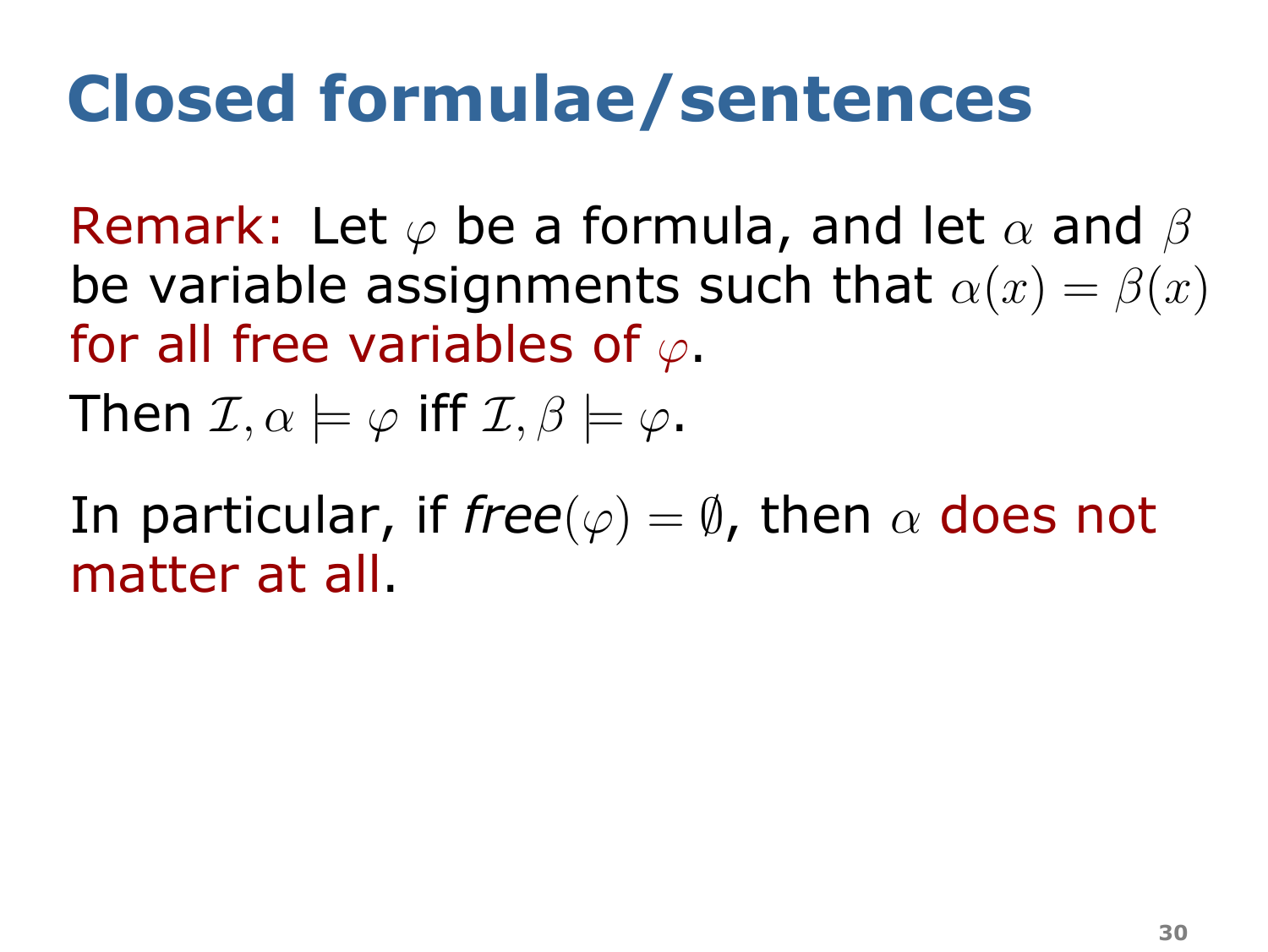## **Closed formulae/sentences**

#### . **Definition (closed formulae/sentences)** .

A formula *φ* with no free variables (i. e., *free*( $\varphi$ ) = Ø) is called a closed formula or sentence.

If  $\varphi$  is a sentence, we often use the notation  $\mathcal{I} \models \varphi$  instead of  $\mathcal{I}, \alpha \models \varphi$  because the definition of *α* does not affect whether or not *φ* is true under *I* and *α*.

. called open. Formulae with at least one free variable are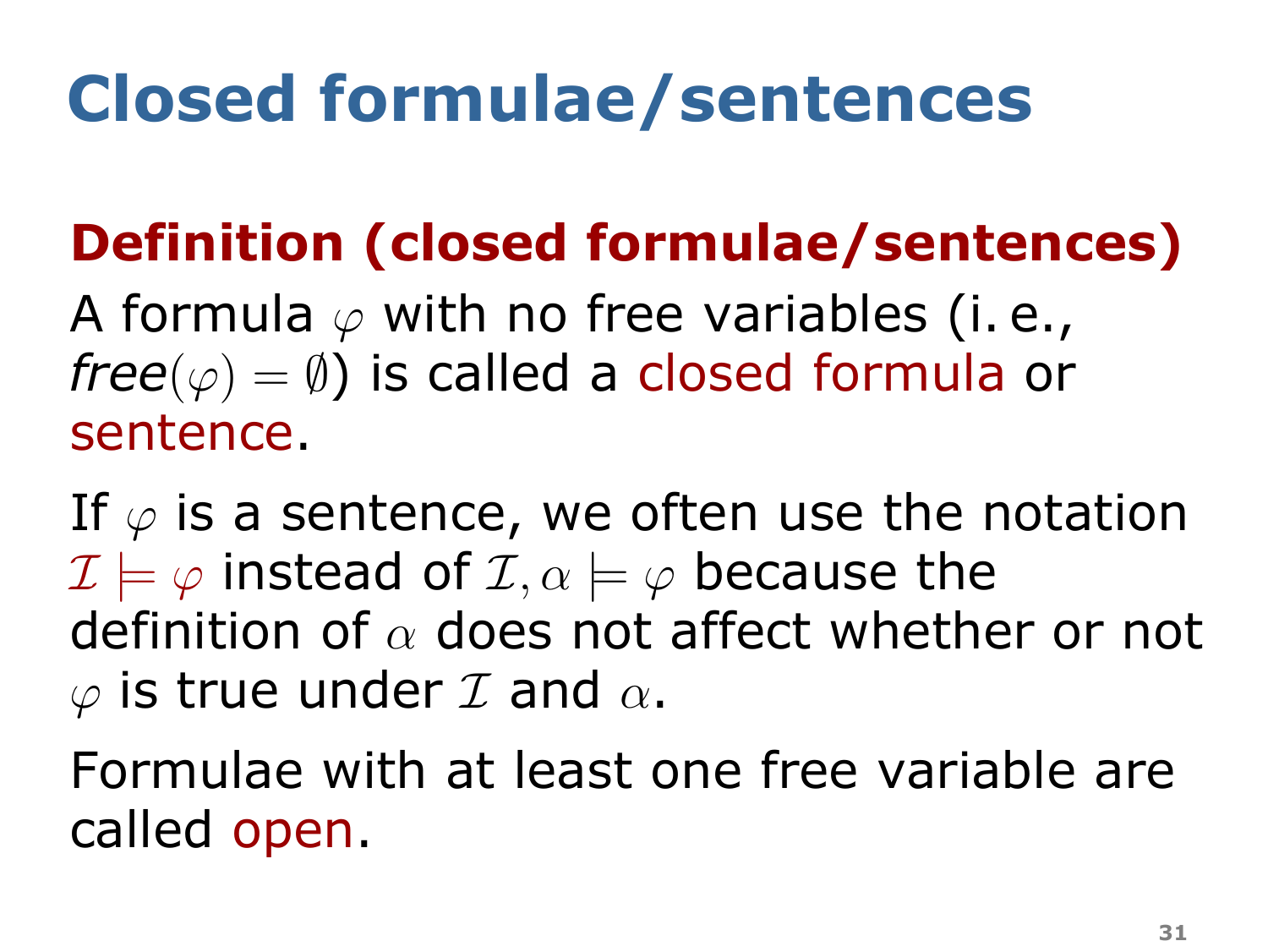## **Closed formulae: examples**

Question: Which of the following formulae are sentences?

- Block(b) *∨ ¬*Block(b)
- Block $(x)$   $\rightarrow$  (Block $(x)$   $\vee$   $\neg$ Block $(y)$ )
- Block(a) *∧* Block(b)
- $\blacktriangleright$  *∀x*(Block $(x)$  → Red $(x)$ )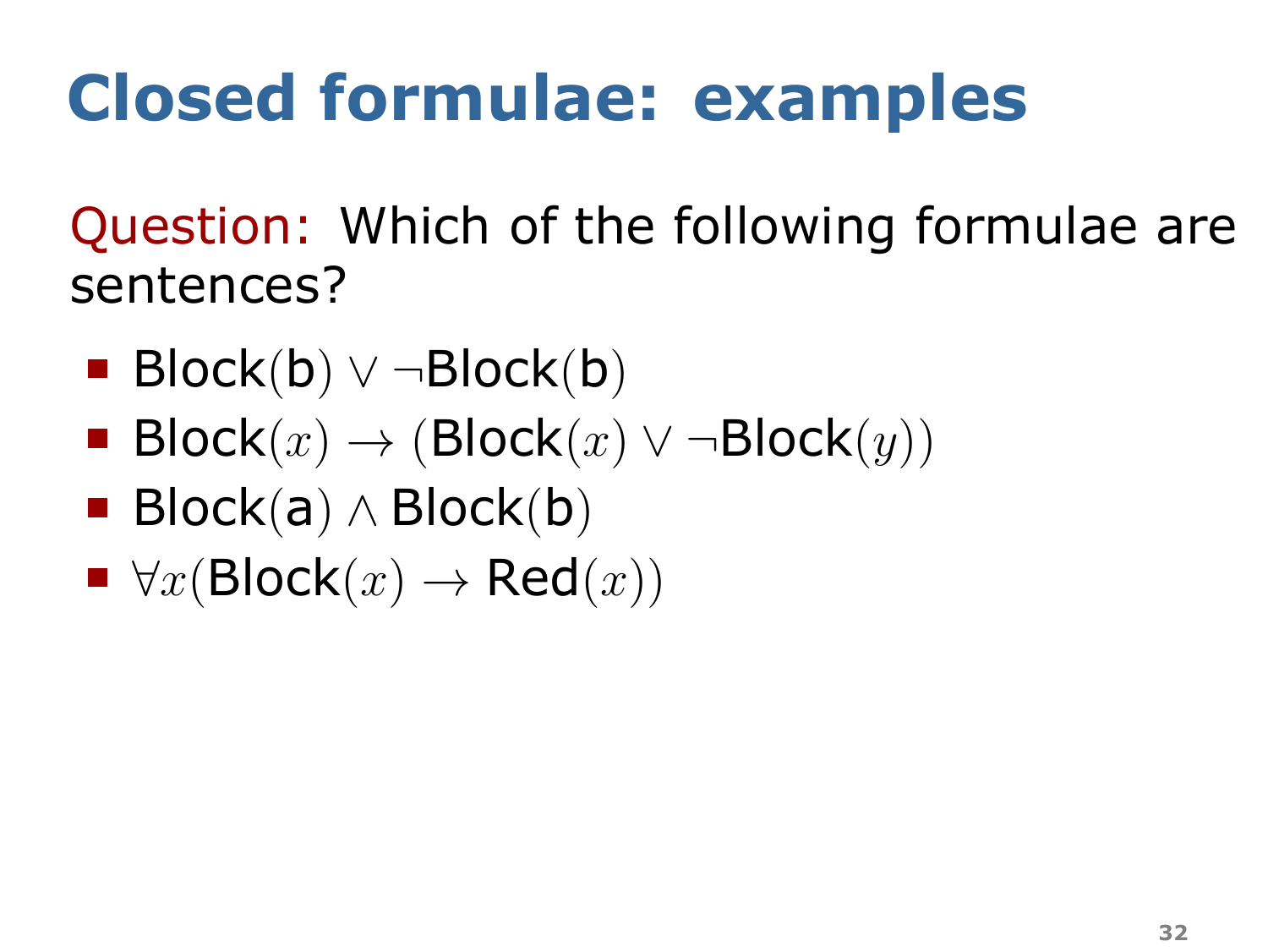## **Omitting signatures and domains**

For convenience, from now on we implicitly assume that we use matching signatures and that variable assignments are defined for the correct domain.

Example:

*Consider a signature S, a set of formulae* Φ *over S, an interpretation I for S, and a variable assignment α for S and the domain of*  $I$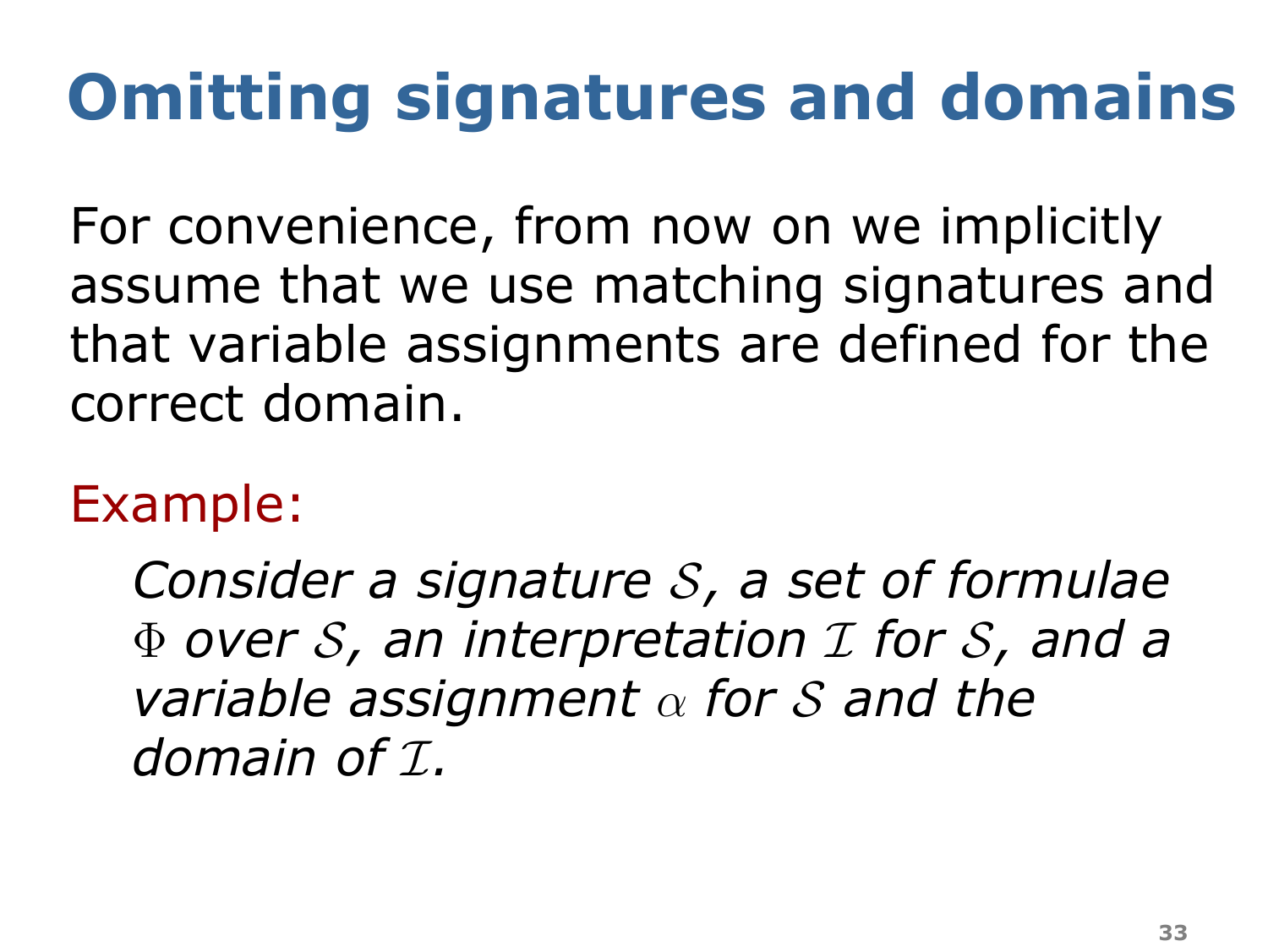## **Omitting signatures and domains**

For convenience, from now on we implicitly assume that we use matching signatures and that variable assignments are defined for the correct domain.

Example:

*Consider a set of formulae* Φ*, an interpretation I and a variable assignment α.*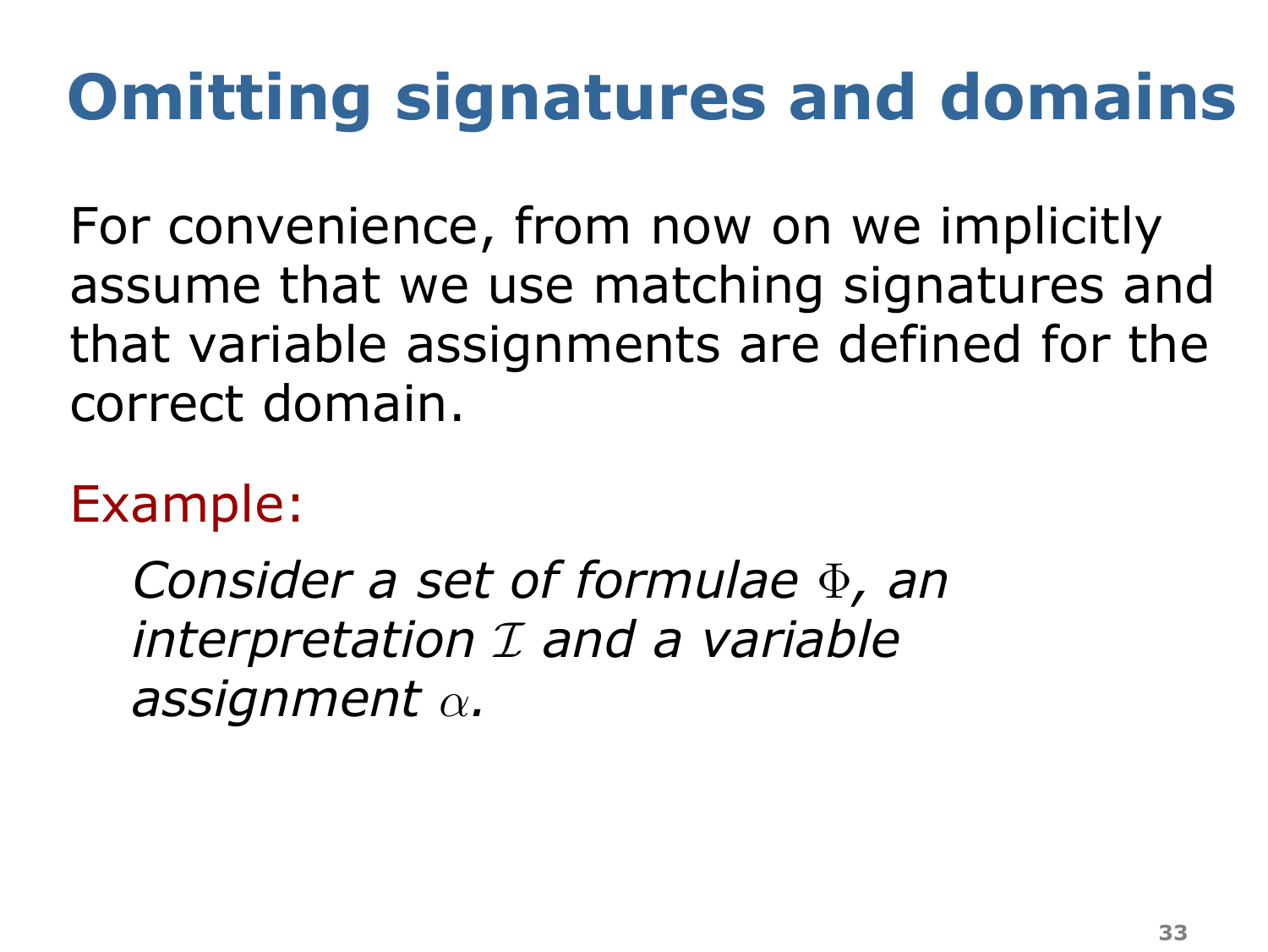## **More logic terminology**

The terminology we introduced for propositional logic can be reused for first-order logic:

- interpretation *I* and variable assignment *α* form a model of formula  $\varphi$  if  $\mathcal{I}, \alpha \models \varphi$ .
- **F** formula  $\varphi$  is satisfiable if  $\mathcal{I}, \alpha \models \varphi$  for at least one *I, α* (i. e., if it has a model)
- **Figure 1** formula  $\varphi$  is falsifiable if  $\mathcal{I}, \alpha \not\models \varphi$  for at least one *I, α*
- $\blacksquare$  formula  $\varphi$  is valid if  $\mathcal{I}, \alpha \models \varphi$  for all  $\mathcal{I}, \alpha$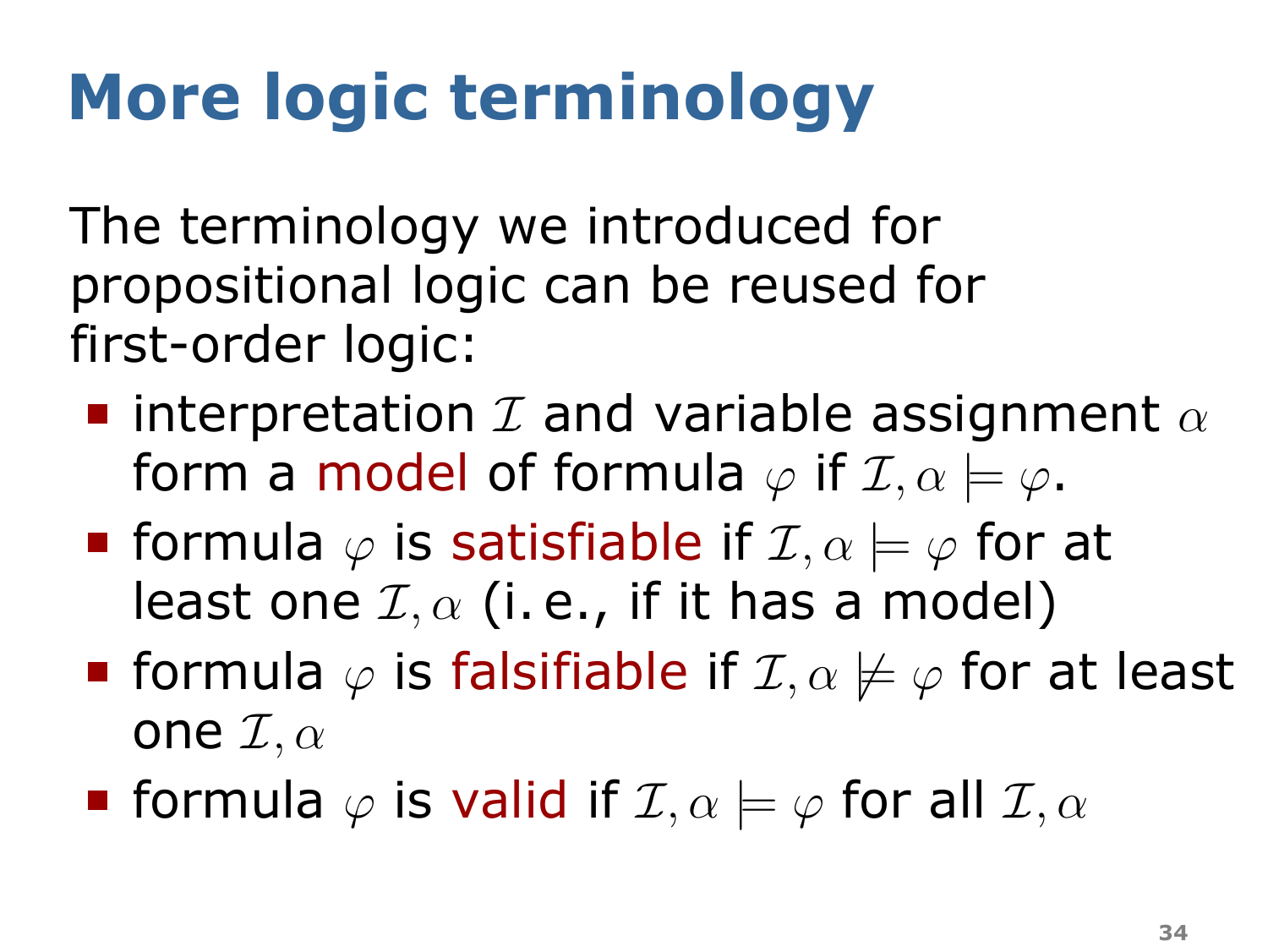## **More logic terminology**

The terminology we introduced for propositional logic can be reused for first-order logic:

- **F** formula  $\varphi$  is unsatisfiable if  $\mathcal{I}, \alpha \not\models \varphi$  for all *I, α*
- formula *φ* entails (also: implies) formula *ψ*, written  $\varphi \models \psi$ , if all models of  $\varphi$  are models of *ψ*
- **■** formulae  $\varphi$  and  $\psi$  are logically equivalent, written  $\varphi \equiv \psi$ , if they have the same models (equivalently: if  $\varphi \models \psi$  and  $\psi \models \varphi$ )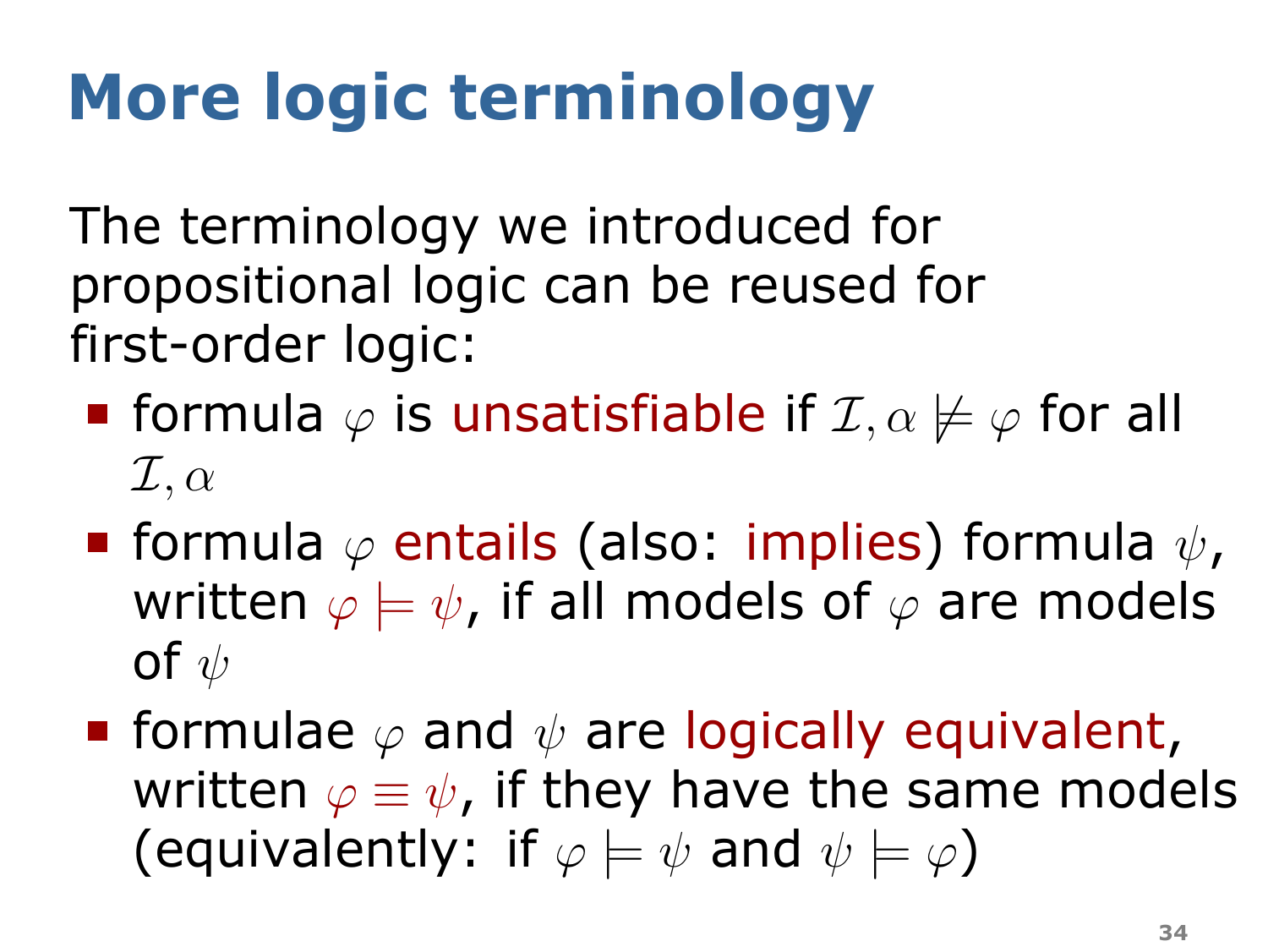## **Terminology for formula sets and sentences**

All concepts from the previous slide also apply to sets of formulae instead of single formulae. Examples:

- **formula set**  $\Phi$  **is satisfiable if**  $\mathcal{I}, \alpha \models \Phi$  **for at** least one *I, α*
- formula set Φ entails formula *ψ*, written  $\Phi \models \psi$ ,

if all models of Φ are models of *ψ*

- **F** formula set  $\Phi$  entails formula set  $\Psi$ , written  $\Phi \models \Psi$ ,
	- if all models of  $\Phi$  are models of  $\Psi$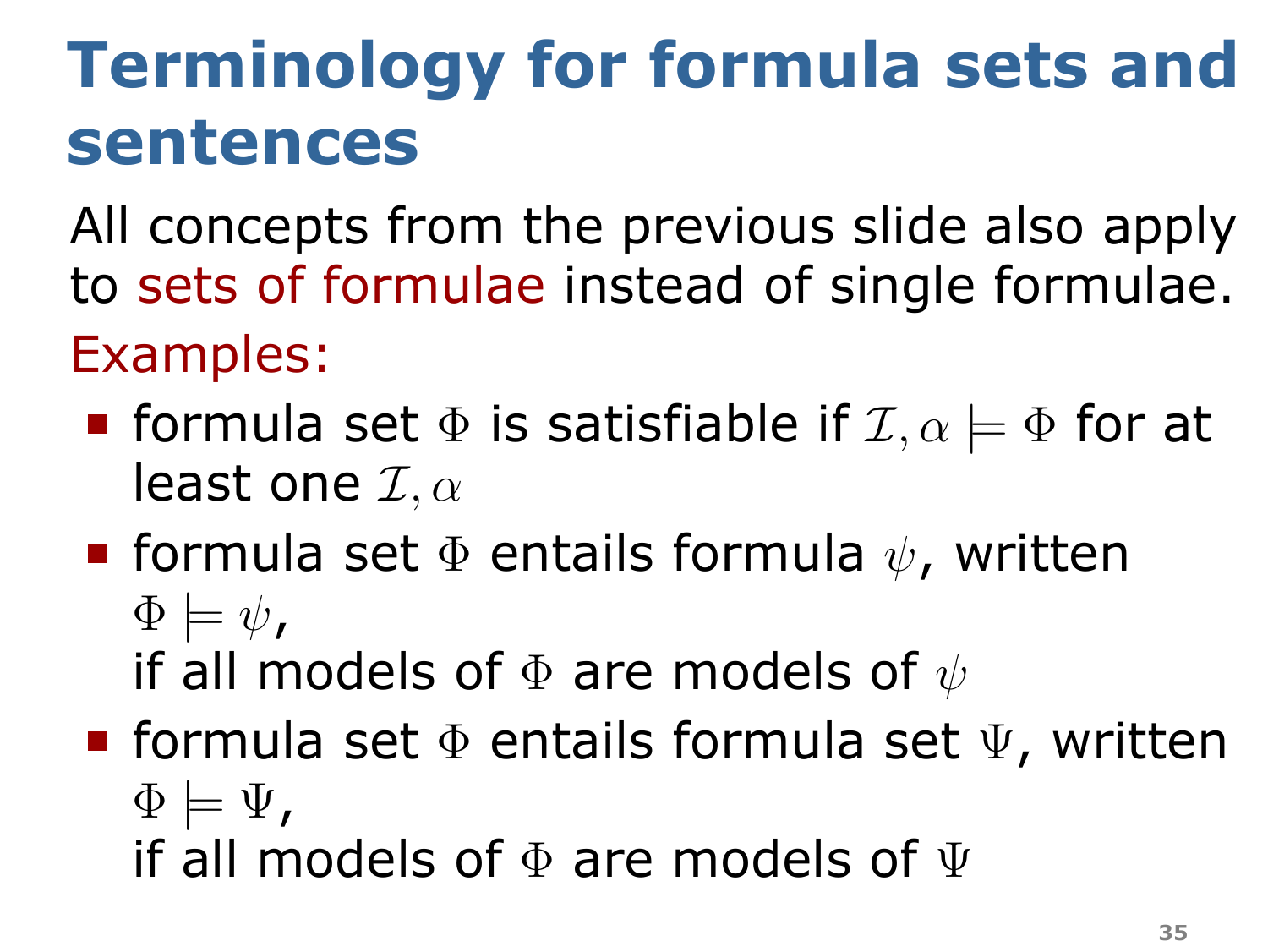## **Terminology for formula sets and sentences**

All concepts apply to sentences (or sets of sentences) as a special case. In this case, we usually omit *α*.

### Examples:

- interpretation *I* is a model of a sentence *φ* if  $\mathcal{I} \models \varphi$
- **E** sentence  $\varphi$  is unsatisfiable if  $\mathcal{I} \not\models \varphi$  for all  $\mathcal{I}$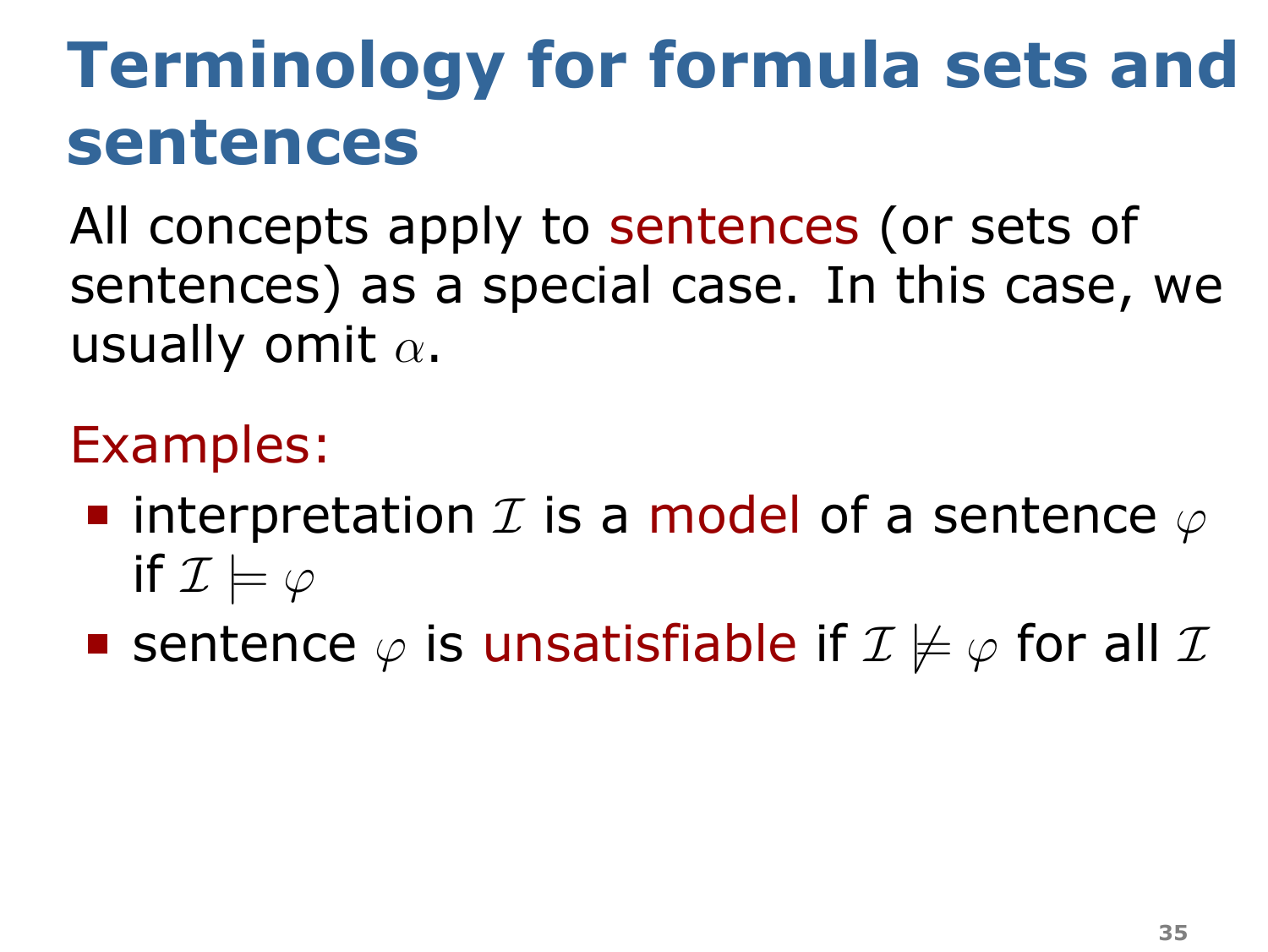## **Going further**

Using these definitions, we can discuss the same topics of propositional logic, such as:

- **n** important logical equivalences
- normal forms
- **E** entailment theorems (deduction theorem etc.)
- proof calculi
- (first-order) resolution

We will mention a few basic results on these topics, but we do not cover them in detail.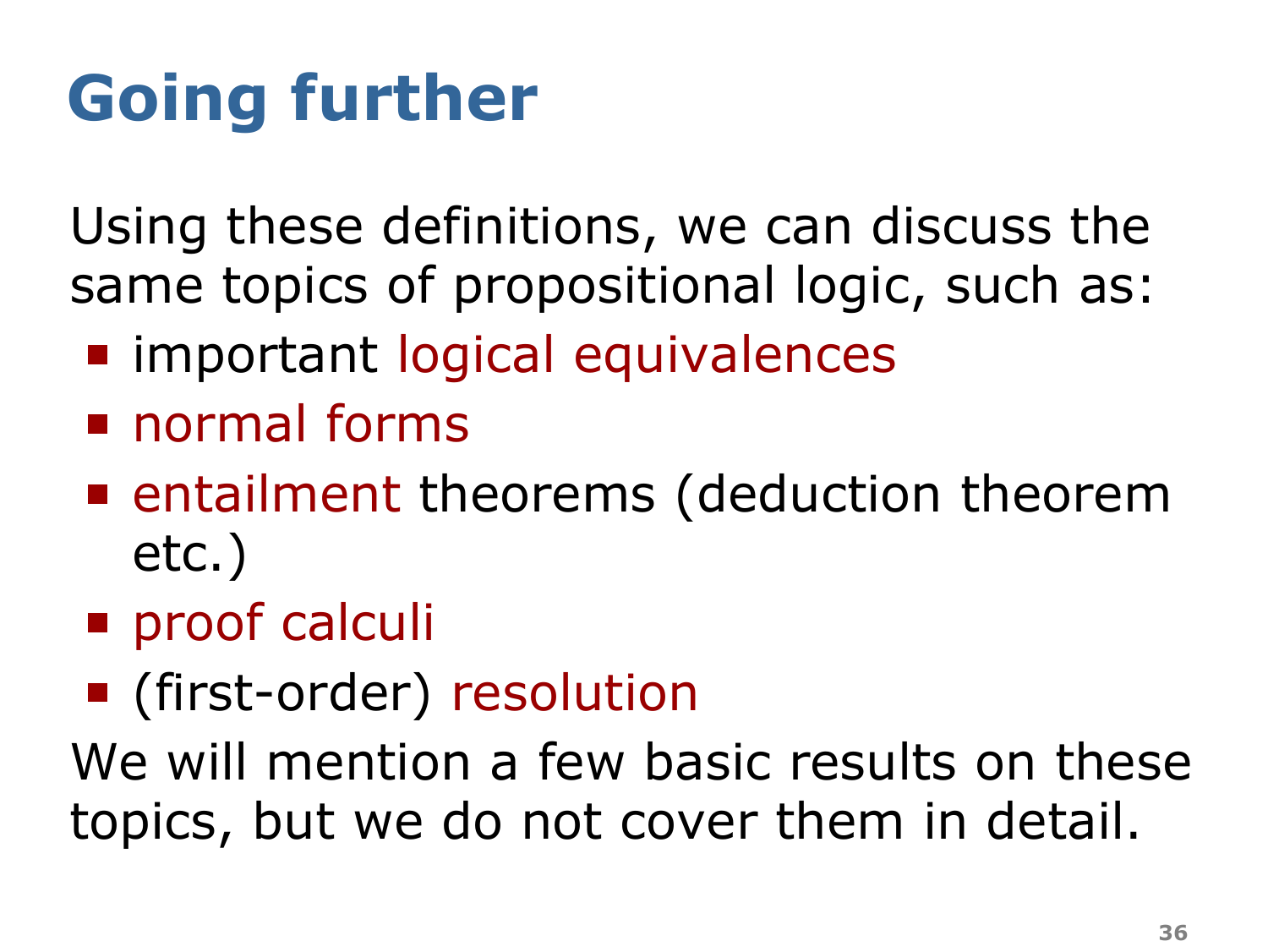### **Logical equivalences**

All propositional logic equivalences also apply to first-order logic (e.g.,  $\varphi \vee \psi \equiv \psi \vee \varphi$ ). Additionally, here are some equivalences and entailments involving quantifiers:

$$
(\forall x \varphi) \land (\forall x \psi) \equiv \forall x (\varphi \land \psi)
$$
  
\n
$$
(\forall x \varphi) \lor (\forall x \psi) \models \forall x (\varphi \lor \psi) \text{ but not vice versa}
$$
  
\n
$$
(\forall x \varphi) \land \psi \equiv \forall x (\varphi \land \psi) \text{ if } x \notin \text{free}(\psi)
$$
  
\n
$$
(\forall x \varphi) \lor \psi \equiv \forall x (\varphi \lor \psi) \text{ if } x \notin \text{free}(\psi)
$$
  
\n
$$
\neg \forall x \varphi \equiv \exists x \neg \varphi
$$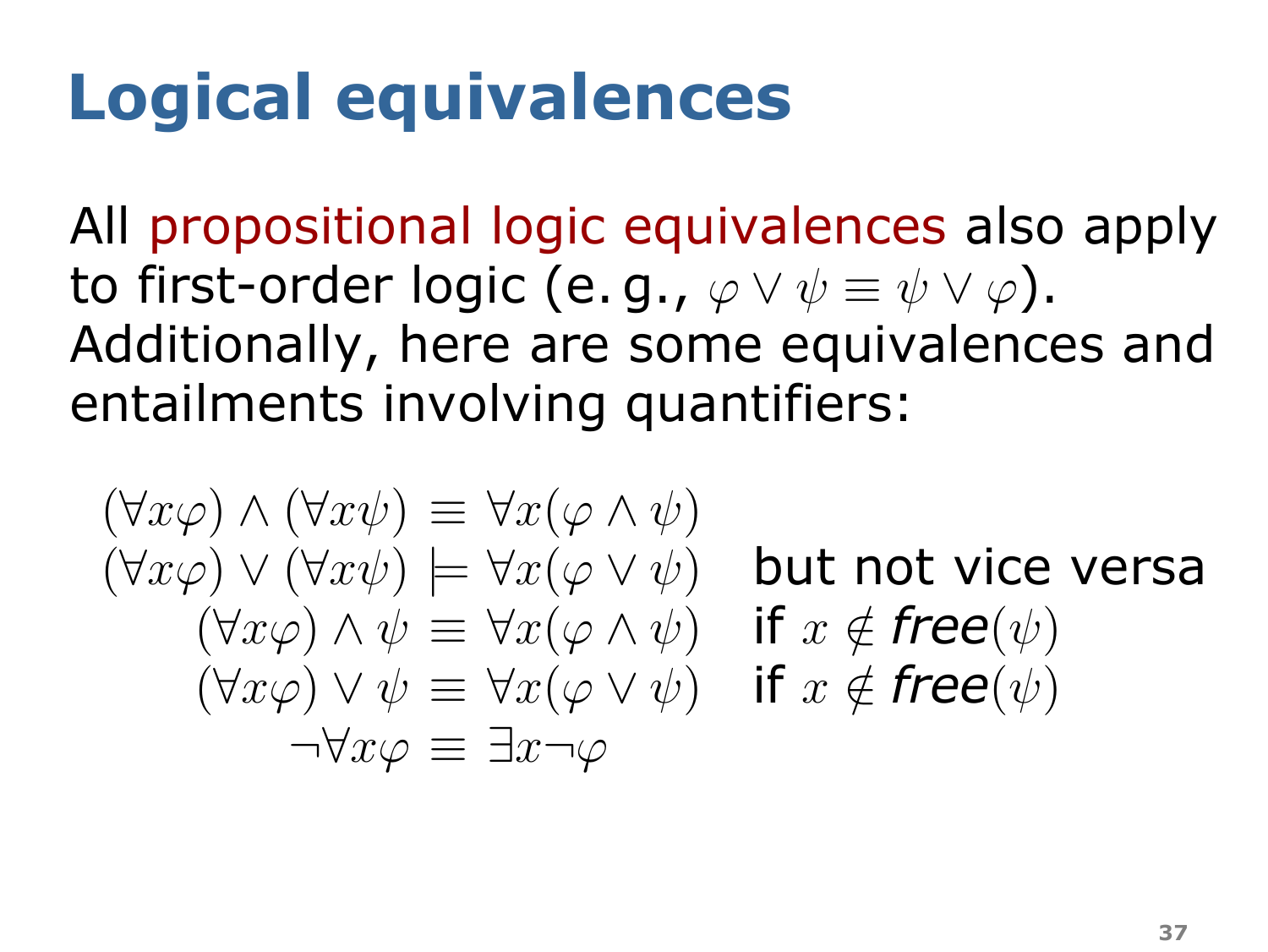### **Logical equivalences**

All propositional logic equivalences also apply to first-order logic (e.g.,  $\varphi \vee \psi \equiv \psi \vee \varphi$ ). Additionally, here are some equivalences and entailments involving quantifiers:

$$
\exists x(\varphi \lor \psi) \equiv (\exists x \varphi) \lor (\exists x \psi)
$$
  

$$
\exists x(\varphi \land \psi) \models (\exists x \varphi) \land (\exists x \psi)
$$
  

$$
(\exists x \varphi) \lor \psi \equiv \exists x(\varphi \lor \psi)
$$
  

$$
(\exists x \varphi) \land \psi \equiv \exists x(\varphi \land \psi)
$$
  

$$
\neg \exists x \varphi \equiv \forall x \neg \varphi
$$

*∃x*(*φ ∧ ψ*) *|*= (*∃xφ*) *∧* (*∃xψ*) but not vice versa  $if x \notin \textit{free}(\psi)$  $if x \notin \textit{free}(\psi)$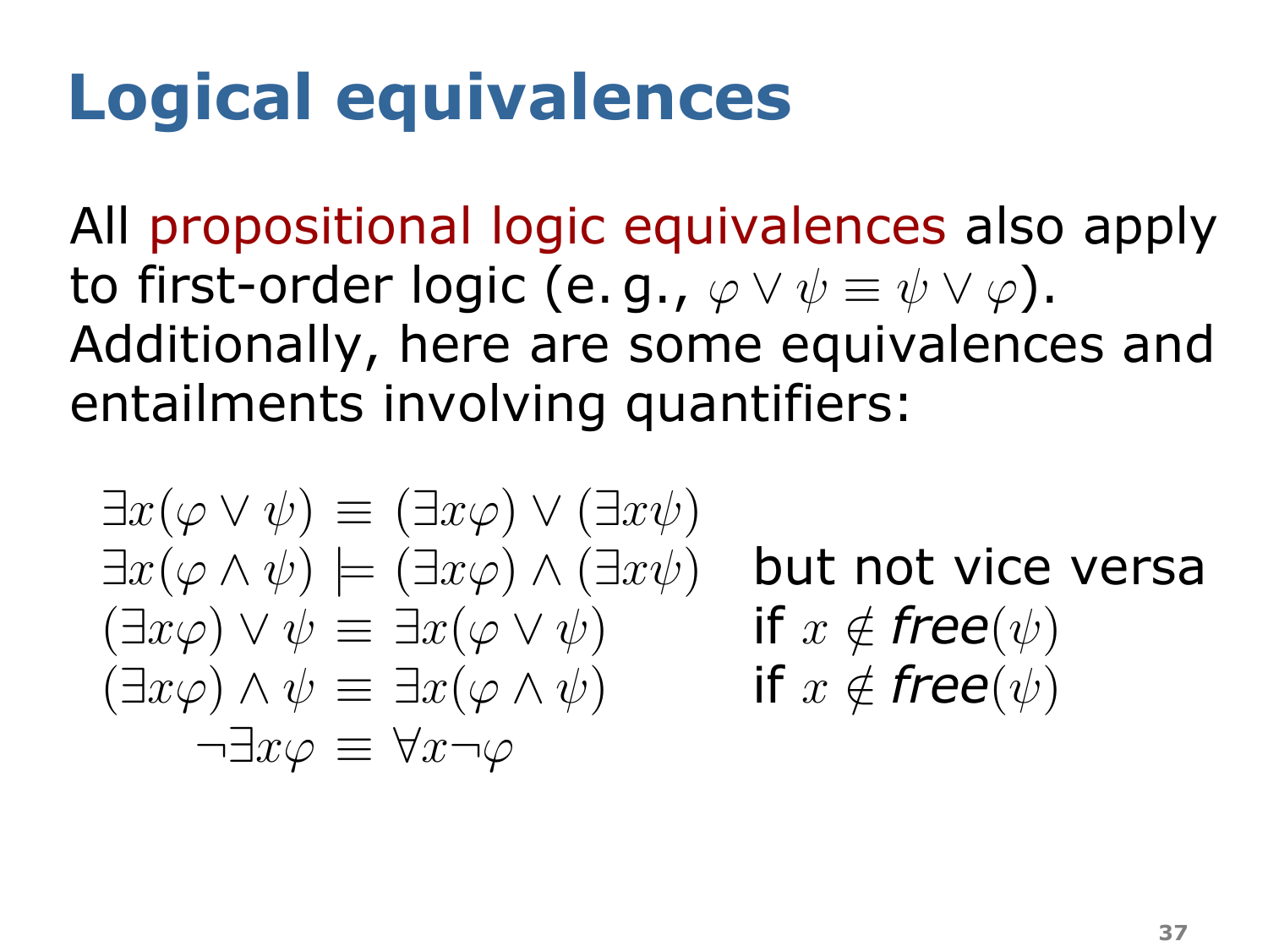## **Normal forms**

Similar to DNF and CNF for propositional logic, there are some important normal forms for first-order logic, such as:

- negation normal form (NNF): negation symbols may only occur in front of atoms
- **prenex normal form:** quantifiers must be the outermost parts of the formula
- Skolem normal form: prenex normal form with no existential quantifiers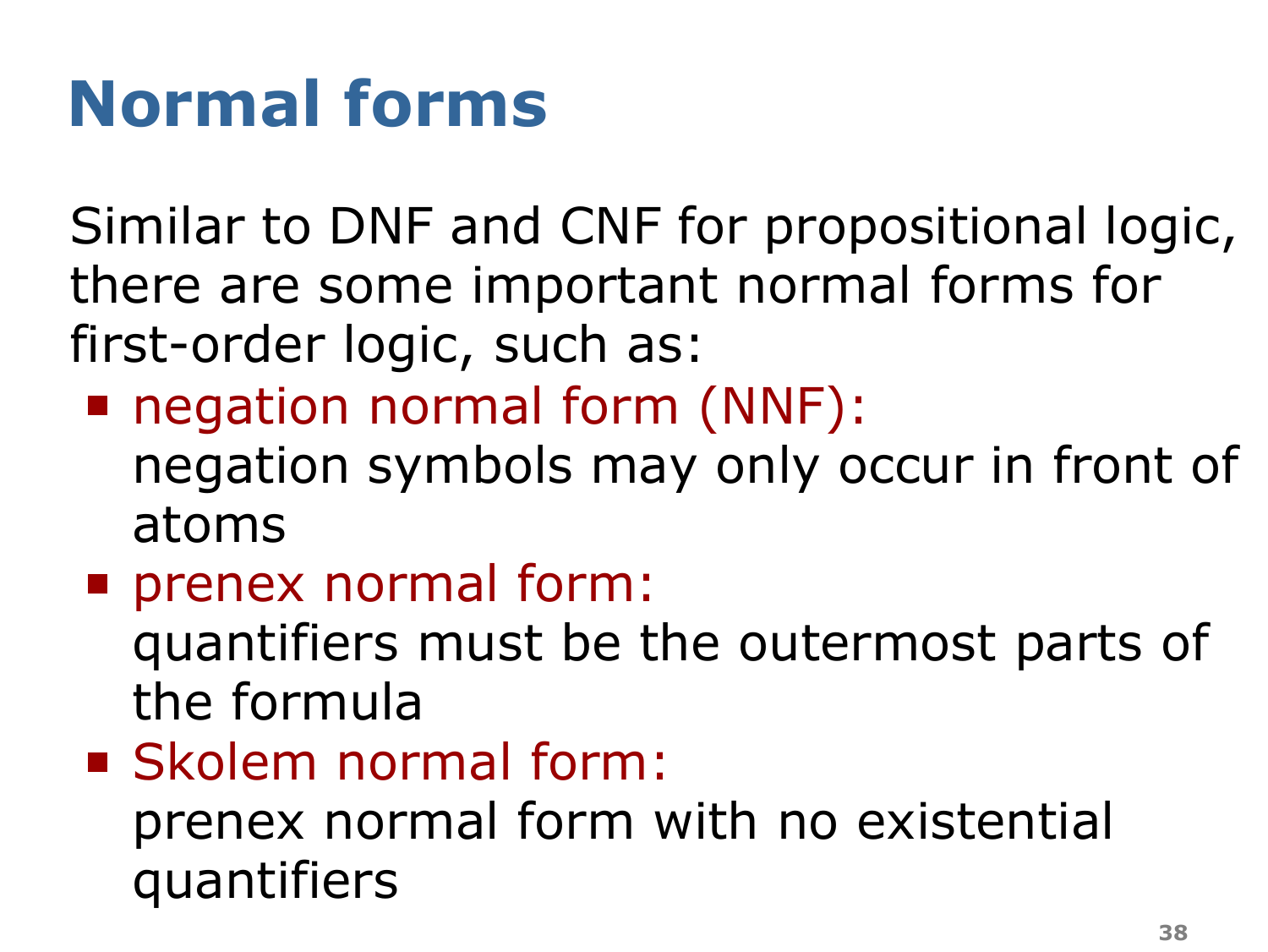## **Normal forms**

Polynomial-time procedures transform formula *φ*

- **n** into an equivalent formula in negation normal form,
- nto an equivalent formula in prenex normal form, or
- **n** into an equisatisfiable formula in Skolem normal form.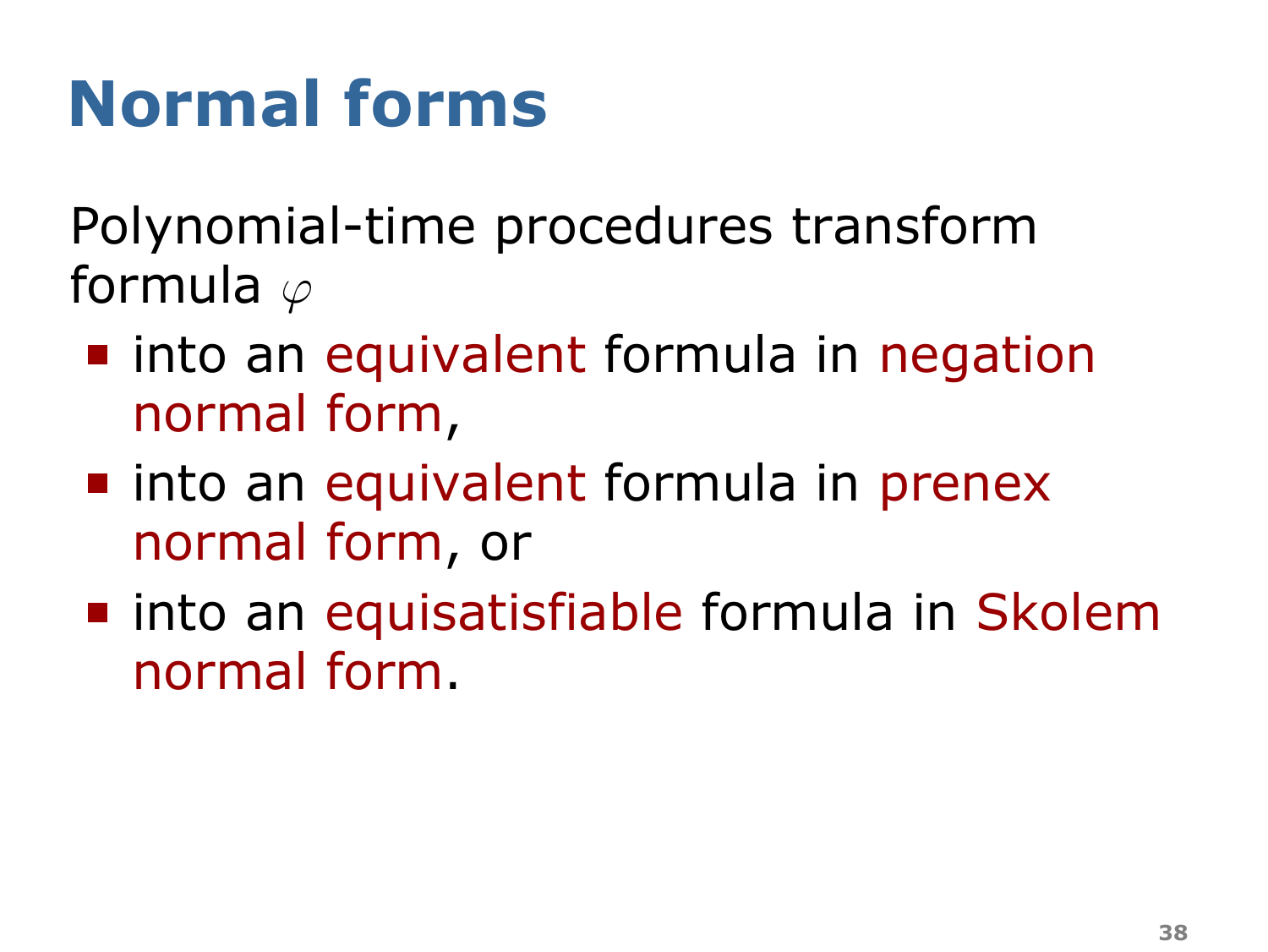## **Entailment, proof systems, resolution…**

- The deduction theorem, contraposition theorem and contradiction theorem also hold for first-order logic.
- Sound and complete proof systems (calculi) exist for first-order logic
- Resolution can be generalized to first-order logic by using the concept of unification.
- **This first-order resolution is refutation** complete, and hence gives a general reasoning algorithm for first-order logic.
- **However, the algorithm does not terminate** on all inputs.